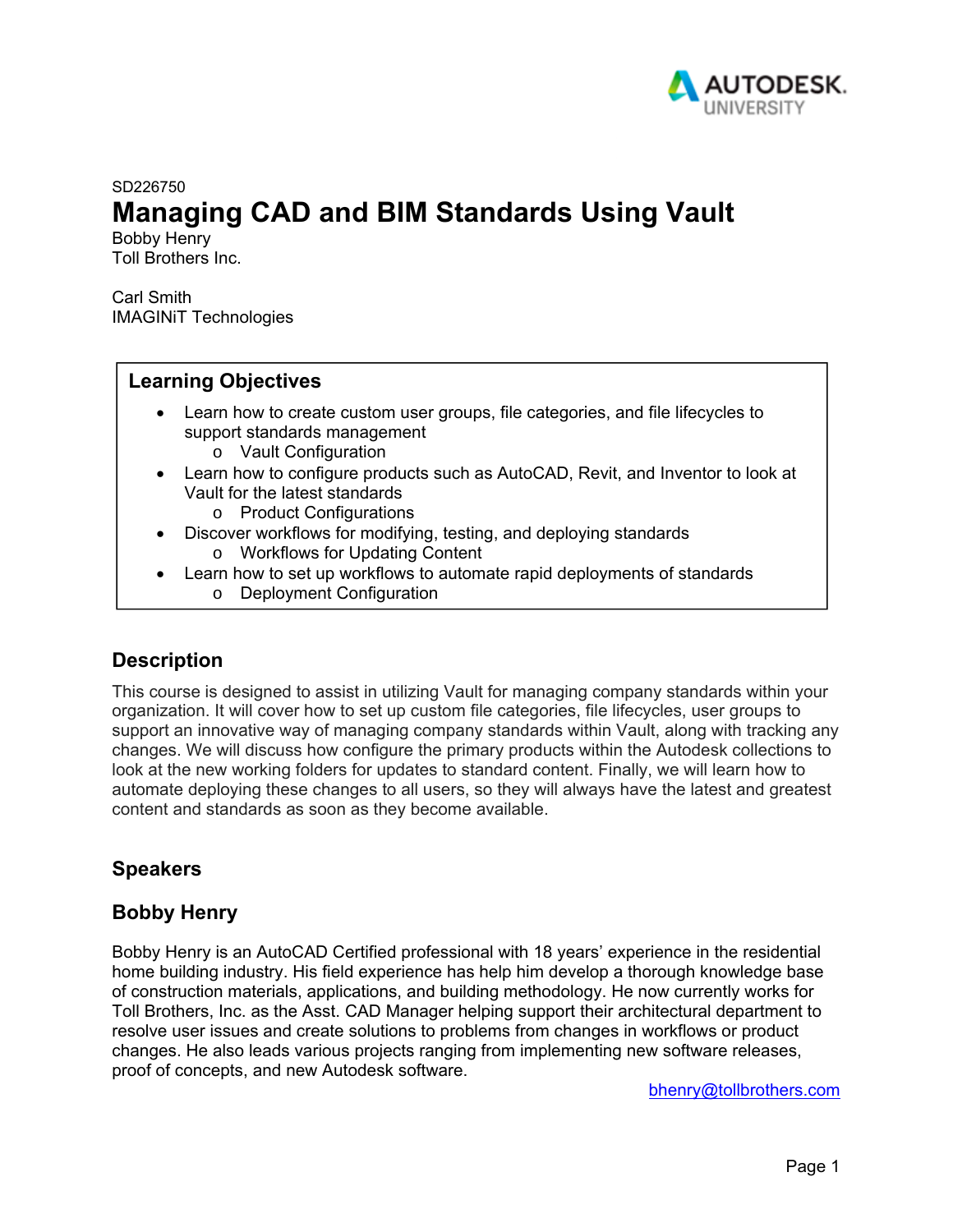

# **Carl Smith**

Carl Smith is an Autodesk certified instructor, sought after speaker, and blogger. His analytical abilities and problem-solving expertise have made him a key member of many successful teams, particularly in the manufacturing and electro-mechanical engineering industries. Working as lead consultant, project manager and head trainer, Carl has in-depth knowledge of Autodesk products and their application in manufacturing plants across the U.S.

csmith@rand.com

# Contents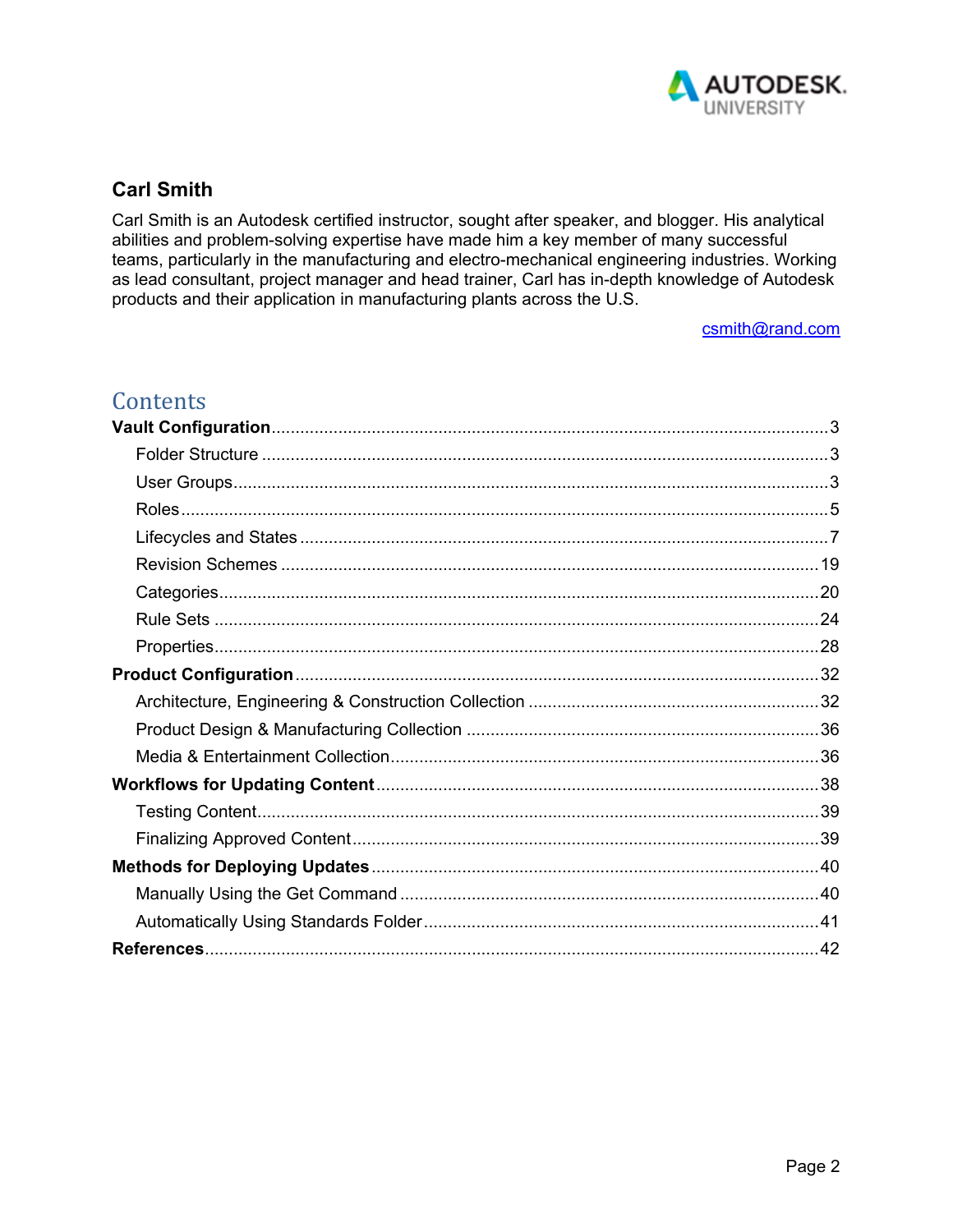

# **Vault Configuration**

The Vault Data Management software helps designers and engineers organize design data, manage documentation, and track revisions along with other development processes. But it can also be configured to manage a companies' standard content allowing updates on users' machines to be controlled with precision and a level of automation that even network locations cannot accommodate. Let's go over some of the foundational aspects to achieving this.

### **Folder Structure**

With the dynamic needs and requirements from company to company based on the products that they use; an ideal folder structure can only be determined by you. But, I will list some basics below to help get you mind thinking of how you might be able to better manage any existing and future content that you would like to manage in Vault.

## **Product Types and Versions**

If you manage multiple versions of the same product, then you might want to segregate content based on the product versions. A prime example of this would be if you work with outside consultants or vendors and maintain 2 product versions for backwards compatibility, like AutoCAD 2017 and AutoCAD 2018. This would allow you to have support any product specific content without any conflictions with newer content that has been modified or upgraded due to a drawing format change like there was in 2018. This same concept applies for things like Revit families where you may want to keep a subset of folders for each year so that any existing projects that was developed, and needs to stay within, in a certain product version will have version specific content available.

### **Content Types**

There may be scenarios when you may want to group some content by the product/year/type and then other times by product/type/year. That is dependent on the what works best for the company and the software that must be managed. Think ahead on how the content will be used and how user friendly the structure is as well.

### **User Groups**

Groups have roles and permissions assigned to them that define which actions they can take, and which vaults they can access. You can create groups of users, assign roles and permissions to the group, and even add other groups as a sub‐ group. As a member of a group, a user has all the permissions and roles assigned to the group. When you add sub‐ groups to a primary group, it allows the users to have the same roles and permissions as multiple groups simultaneously. It is best practice to assign users to a group as much as possible rather than giving them permissions to a specific folder location.

□ T Standards □ F AutoCAD Architecture 田門 2017 田門 2018  $\Box$   $\Box$  2019 田 **E** Action Routines  $\Box$  Definitions **⊞** Fonts **E Hatches** E FT Lisps ⊞ FT Menus **E** Palettes  $\boxplus$   $\Box$  Plotters **⊞** Profile **ED** Templates  $\boxplus$   $\Box$  Titleblocks  $\Box$  Inventor  $\Box$   $\Box$  2019  $\boxplus$   $\Box$  Metric **⊞** Mold Design  $\Box$  Templates  $\Box$   $\Box$  Revit **E Detail Items**  $\Box$   $\Box$  Families  $\boxplus$   $\Box$  2017 田 門 2018  $\boxplus$   $\Box$  2019 **E** Templates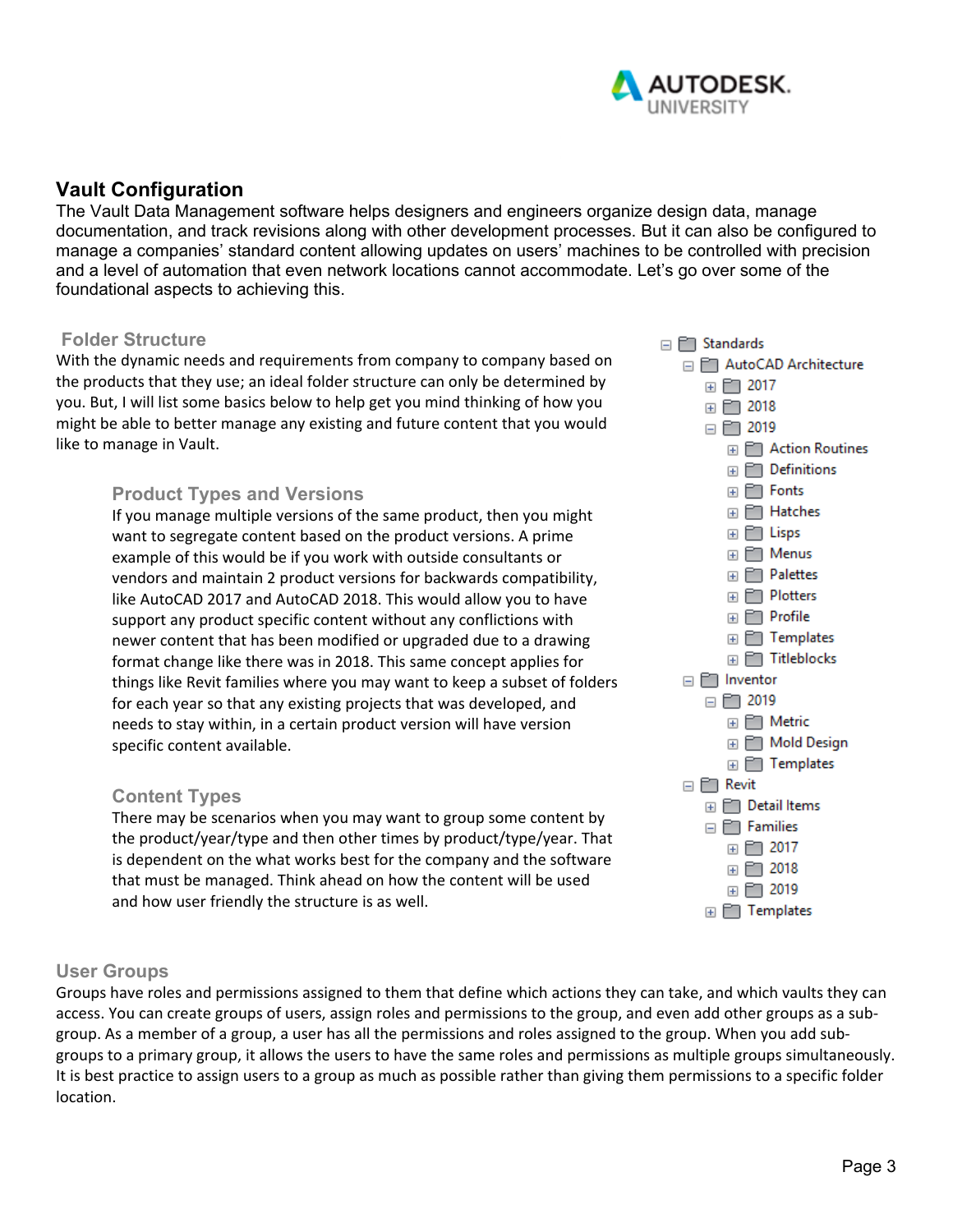

Although groups can be disabled, Vault will not allow them to be deleted or removed. So, it is important to plan out what groups you will need to create and the usage of each one. By assigning users to groups and then granting folder membership to those groups, you can easily manage users and their access to vault folders. This is the best practice for creating a Vault security model. Below, we will review some base groups that will aid in managing and testing changes to standard content. Treat this list as an example or guide because your groups will vary depending on the requirement or workflows specific to the company.

f.

#### **Support Team**

User(s) that will be making modifications to the standards or content will need to be assigned to this group. It will give them full control to make changes, approve, and even delete files that may no longer be needed.

#### **Pilot Team**

When there is a need to perform any testing to the standards or content, users can be assigned to this group to allow them to have the Read permission on files that are in alpha or beta stage. They will be allowed to get the files and verify that they work as intended.

#### **Standards Editor**

Sometimes you want to get a subject material expert (SME) to make modifications to standards or content without the ability to finalize the content and creating this group will help you to do just that. It will also allow you to isolate who is making changes to company standards while having the ability to delegate the task of updating content to selected members.

#### **Template Editor**

If you only allow specific user(s) to make changes to template files, then you may want to create this group. As with the Standards Editor above, it will also allow you to isolate who is making changes to company standards while having the ability to delegate the task of updating templates to selected members.

Before we get started on creating the groups, we should think about what actions they will be performing inside Vault and what are the proper roles to assign to them. This is majorly dependent on how your company operates, so what I list below are just logical suggestions based from what works well for me. Also, if you find that assigning the Support Team with administrative privileges is not best, then skip down to the Roles section prior to setting up that user group to save time while configuring these. If you are ok with them being administrators, then proceed the following steps to create each group that you have decided would be best to accommodate your company's workflow.

- 1. Select **Tools Administration Global Settings**
- 2. In the Global Settings dialog, select the **Security** tab
- 3. Click **Manage Groups…**
- 4. In the Group Management dialog box, click **New Group**
- 5. In the Group dialog box, specify the following settings for each group, then click **OK**
	- a. Support Team: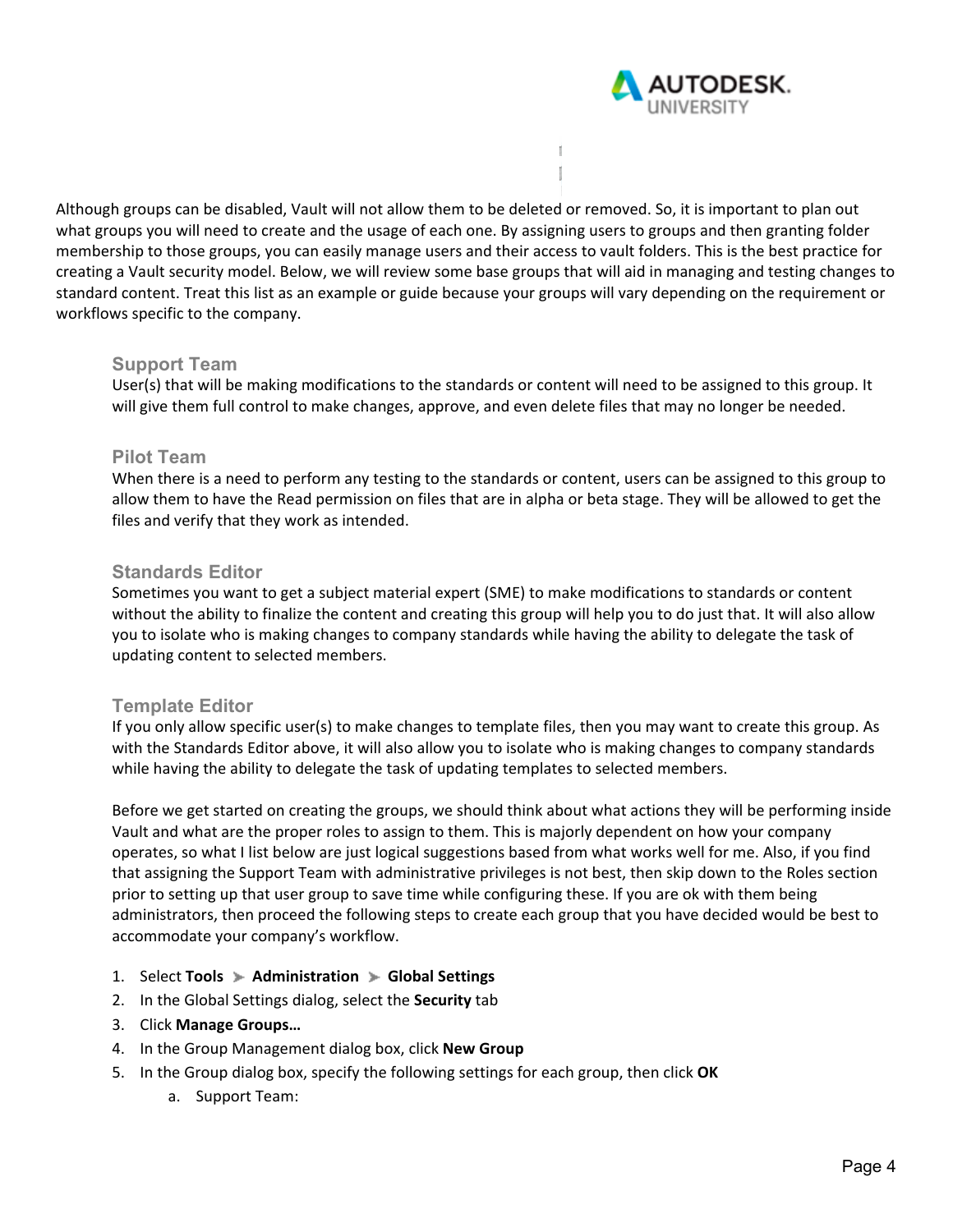

- *i.* Group Name: *Support Team*
- *ii.* Role: *Administrator*
- iii. Vault: *(Your current production server)*
- iv. Group Members: *(Your Selected Members)*
- b. Pilot Team:
	- *i.* Group Name: *Support Team*
	- ii. Role: *(Blank so user inherits pre‐existing permissions)*
	- iii. Vault: *(Your current production server)*
	- iv. Group Members: *(Your Selected Members)*
- c. Standards Editor:
	- *i.* Group Name: *Support Team*
	- ii. Role: *Document Editor (Level 2)*
	- iii. Vault: *(Your current production server)*
	- iv. Group Members: *(Your Selected Members)*
- d. Template Editor:
	- *i.* Group Name: *Support Team*
	- ii. Role: *Document Editor (Level 2)*
	- iii. Vault: *(Your current production server)*
	- iv. Group Members: *(Your Selected Members)*
- 6. Click **Close**

| <b>Group Management</b>         | ×                    |
|---------------------------------|----------------------|
| B.<br>File View Actions<br>Help |                      |
| : Q New Group…   @ 白 Q          |                      |
| <b>Group Name</b>               | Enabled              |
| Administrators<br>▶             | <b>Yes</b>           |
| <b>Pilot Team</b>               | Yes                  |
| <b>Standards Editor</b>         | Yes                  |
| <b>Support Team</b>             | Yes                  |
| <b>Templates Editor</b>         | Yes                  |
|                                 |                      |
|                                 |                      |
|                                 |                      |
|                                 | Close<br>Help<br>пĒ. |

**Roles** 

Vault 2019 has a new feature that has been highly requested for years now, which is the ability for administrators to create custom roles with a unique set of permissions that leverages elevated object permissions above the default roles.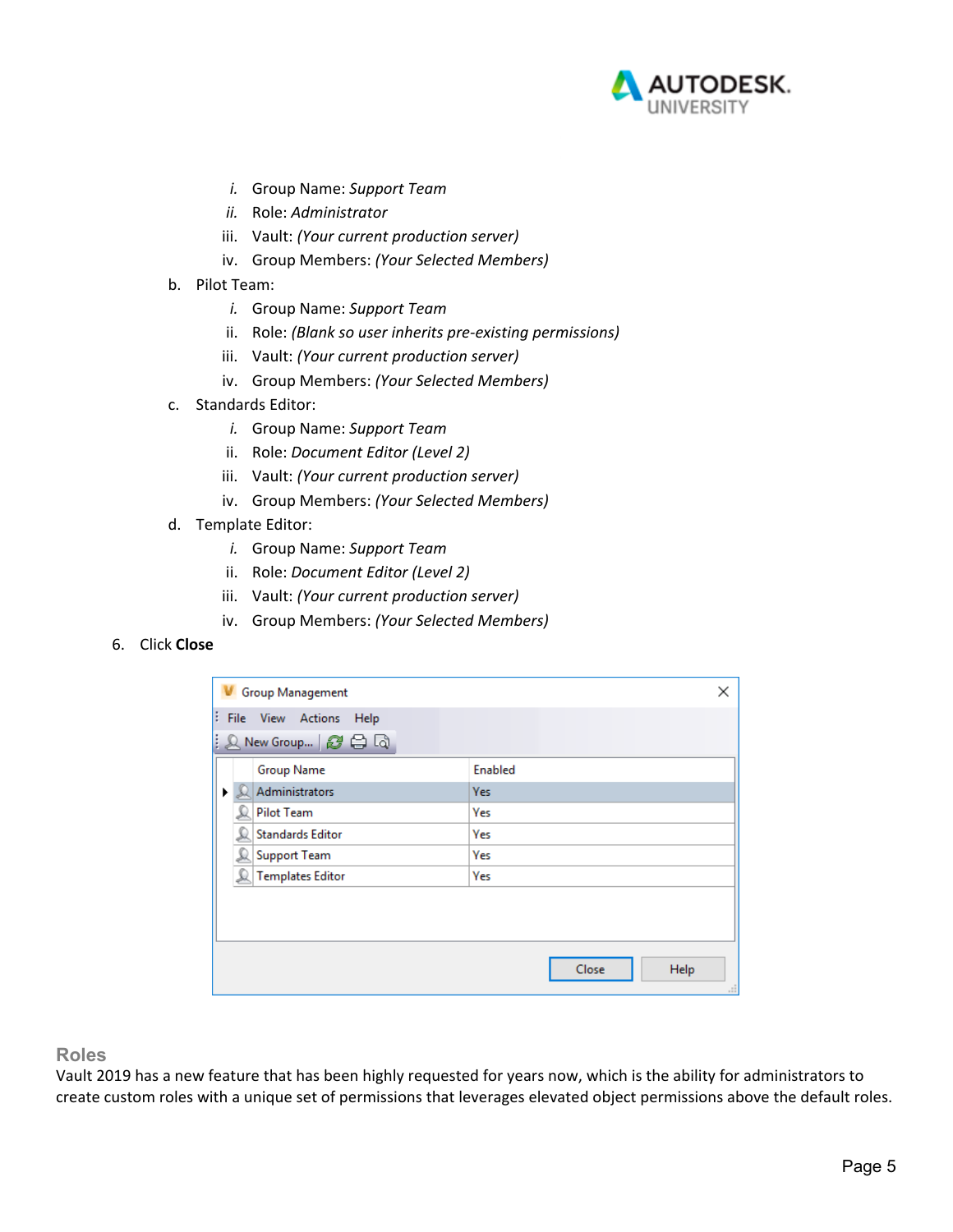

One specific permission that I find very useful with managing company standards is the loving "File Delete Unconditional". A role with this permission allows support members to manage content at a lower risk than being members Administrators group and having full privileges. So, we will start by creating this new role now and adding that permission, along with some other useful permissions, that way the Support Group can efficiently manage the companies standard content throughout its' lifecycle.

- 1. Select **Tools Administration Global Settings**
- 2. In the Global Settings dialog, select the **Security** tab
- 3. Click **Manage Roles…**
- 4. In the Role Management dialog box, select the *"Document Editor (Level 2)"* role
- 5. Click **Copy**
- 6. For the Name, enter *"Document Editor (Level 3)"*
- *7.* For the description, enter "*Elevated control over files, folders, and their properties*"
- *8.* Under Available Permissions, select the following and click **Add**
	- a. File Change Category
	- b. File Change LifeCycle State
	- c. File Change Revision
	- d. File Delete Unconditional
	- *e.* File Rollback LifeCycle State
	- *f.* File Version Delete Unconditional
	- *g.* Folder Change Category
	- *h.* Folder Change LifeCycle State
- *9.* Click **Add**, followed by **OK**

| <b>New Role</b>                                                                                                                                                                                                                                                                                  |                                                                                                                                                            |                           |                      |  |                                                                                                                                                                                                                                                                                                                                                                                                                                                                         |      | × |  |
|--------------------------------------------------------------------------------------------------------------------------------------------------------------------------------------------------------------------------------------------------------------------------------------------------|------------------------------------------------------------------------------------------------------------------------------------------------------------|---------------------------|----------------------|--|-------------------------------------------------------------------------------------------------------------------------------------------------------------------------------------------------------------------------------------------------------------------------------------------------------------------------------------------------------------------------------------------------------------------------------------------------------------------------|------|---|--|
| Name                                                                                                                                                                                                                                                                                             |                                                                                                                                                            |                           |                      |  |                                                                                                                                                                                                                                                                                                                                                                                                                                                                         |      |   |  |
|                                                                                                                                                                                                                                                                                                  |                                                                                                                                                            | Document Editor (Level 3) |                      |  |                                                                                                                                                                                                                                                                                                                                                                                                                                                                         |      |   |  |
| <b>Description</b>                                                                                                                                                                                                                                                                               | Elevated control over files, folders, and their properties                                                                                                 |                           |                      |  |                                                                                                                                                                                                                                                                                                                                                                                                                                                                         |      |   |  |
| <b>Assign Permissions</b><br><b>Available Permissions:</b><br>Item Change Category<br>Item Change Revision<br><b>Item Create</b><br>Item Delete Conditional<br>Item Delete Unconditional<br><b>Item Edit</b><br>Item Purge<br>Item Read<br><b>Item Version Delete</b><br><b>Job Oueue Delete</b> | Item Change Item Number<br>Item Change LifeCycle Definition<br>Item Change LifeCycle State<br>Item Change Revision Scheme<br>Item Rollback LifeCycle State | ۸                         | $Add$ -><br><-Remove |  | Search<br><b>Selected Permissions:</b><br>File Add & Remove User Defined PLA<br>File BOM Read<br>File BOM Update<br><b>File Change Category</b><br>File Change File Number<br>File Change LifeCycle Definition<br>File Change LifeCycle State<br><b>File Change Revision</b><br>File Check In<br><b>File Check Out</b><br><b>File Create</b><br><b>File Delete Conditional</b><br><b>File Delete Unconditional</b><br><b>File Dependency Update</b><br><b>File Move</b> |      |   |  |
|                                                                                                                                                                                                                                                                                                  |                                                                                                                                                            |                           | OK                   |  | Cancel                                                                                                                                                                                                                                                                                                                                                                                                                                                                  | Help |   |  |
|                                                                                                                                                                                                                                                                                                  |                                                                                                                                                            |                           |                      |  |                                                                                                                                                                                                                                                                                                                                                                                                                                                                         |      |   |  |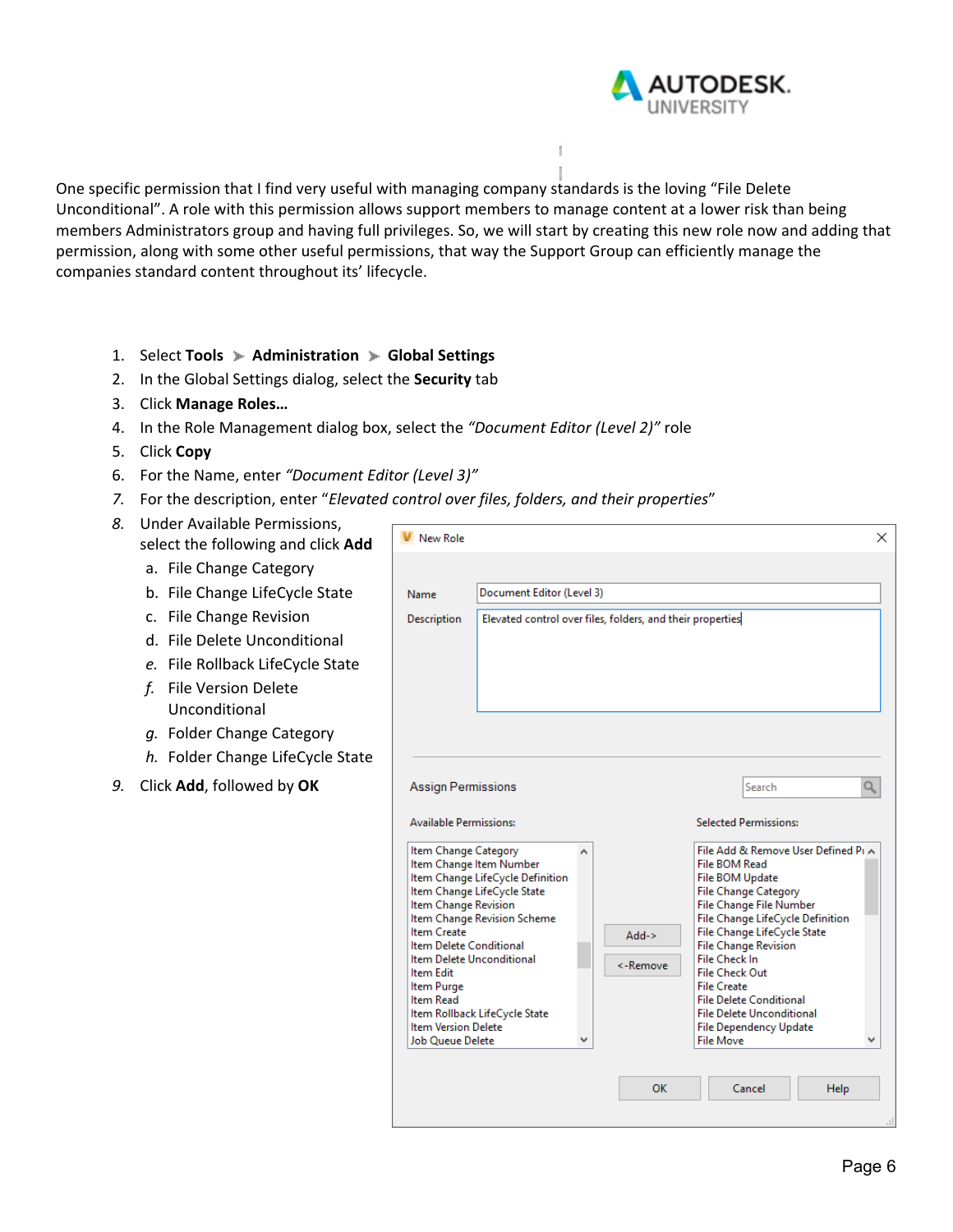

- *10.* If you use Inventor and work with Items, then select the "*Item Editor (Level 2)*"
- *11.* For the description, enter "*Elevated control over files, folders, and their properties*"
- *12.* Under Available Permissions, select the following and click **Add**
	- *a.* Item Administer Item Number
	- *b.* Item Administer Unit of Measure
	- *c.* Item Delete Unconditional
- *13.* Click **Add**, followed by **OK**
- *14.* Click **Close**

| <b>Description</b>                                                                                                                                                                                                                                                                                                                                                                                                       |                                                                                                                                                                                                                                                                                                        |                      |                                                                                                                                                                                                                                                                                                                                                                                                                                                                                                                                                                                                                                                                              |
|--------------------------------------------------------------------------------------------------------------------------------------------------------------------------------------------------------------------------------------------------------------------------------------------------------------------------------------------------------------------------------------------------------------------------|--------------------------------------------------------------------------------------------------------------------------------------------------------------------------------------------------------------------------------------------------------------------------------------------------------|----------------------|------------------------------------------------------------------------------------------------------------------------------------------------------------------------------------------------------------------------------------------------------------------------------------------------------------------------------------------------------------------------------------------------------------------------------------------------------------------------------------------------------------------------------------------------------------------------------------------------------------------------------------------------------------------------------|
|                                                                                                                                                                                                                                                                                                                                                                                                                          | Elevated control over files, folders, and items                                                                                                                                                                                                                                                        |                      |                                                                                                                                                                                                                                                                                                                                                                                                                                                                                                                                                                                                                                                                              |
| Assign Permissions<br><b>Available Permissions:</b>                                                                                                                                                                                                                                                                                                                                                                      |                                                                                                                                                                                                                                                                                                        |                      | <b>Selected Permissions:</b>                                                                                                                                                                                                                                                                                                                                                                                                                                                                                                                                                                                                                                                 |
| <b>Folder Change Category</b><br><b>Folder Delete</b><br><b>Folder Rename</b><br>Import historical data<br>Item Purge<br>Job Queue Delete<br>Job Queue Enable<br><b>Job Queue Reserve</b><br><b>Label Create</b><br><b>Label Delete</b><br>Library Attach<br><b>Library Create</b><br>Library Defragment<br><b>Library Delete</b><br>Library Detach<br>Library Info Update<br><b>Library Migrate</b><br><b>Link Move</b> | Folder Change LifeCycle Definition<br>Folder Change LifeCycle State<br><b>Folder Edit User Defined Property</b><br>Get File Rollback Lifecycle State Target<br>Link Add & Remove User Defined Property<br><b>Link Edit User Defined Property</b><br><b>Manage Behavior Definitions</b><br>$\checkmark$ | $Add$ -><br><-Remove | <b>File BOM Read</b><br>File Change File Number<br><b>File Create</b><br><b>File Promote</b><br><b>File Read</b><br><b>Folder Create</b><br><b>Folder Read</b><br>Forum Read<br>Item Add & Remove User Defined Property<br>Item Administer Item Number<br>Item Administer Unit of Measure<br>Item Change Category<br>Item Change Item Number<br>Item Change LifeCycle Definition<br>Item Change LifeCycle State<br>Item Change Revision<br>Item Change Revision Scheme<br><b>Item Create</b><br>Item Delete Conditional<br>Item Delete Unconditional<br><b>Item Edit</b><br>Item Read<br>Item Rollback LifeCycle State<br><b>Item Version Delete</b><br><b>Job Oueue Add</b> |

#### **Lifecycles and States**

A lifecycle definition is an engine that can be configured to automatically assign security, behaviors, and properties to Vault objects based on where the object is in the life of the design process. It uses states to identify the object's status in the lifecycle. Examples of states are Work in Progress, For Review, or Released. An object moves from one state to another based on the lifecycle definition's transition rules. These transition rules determine when the state change happens, if it can occur manually or automatically (or both), based on criteria determined by the administrator. The lifecycle definition also determines if any other automatic behaviors occur based on a state change. The Change State dialog does not support more than one entity type at a time. For example, the user cannot change state on a file and folder at the same time.

#### **Standards Lifecycle**

The file lifecycle that we will be creating to apply to all files and items is based on the Semantic Versioning system [1], also known as SemVer. This has become a very popular due to its simplistic yet effective method and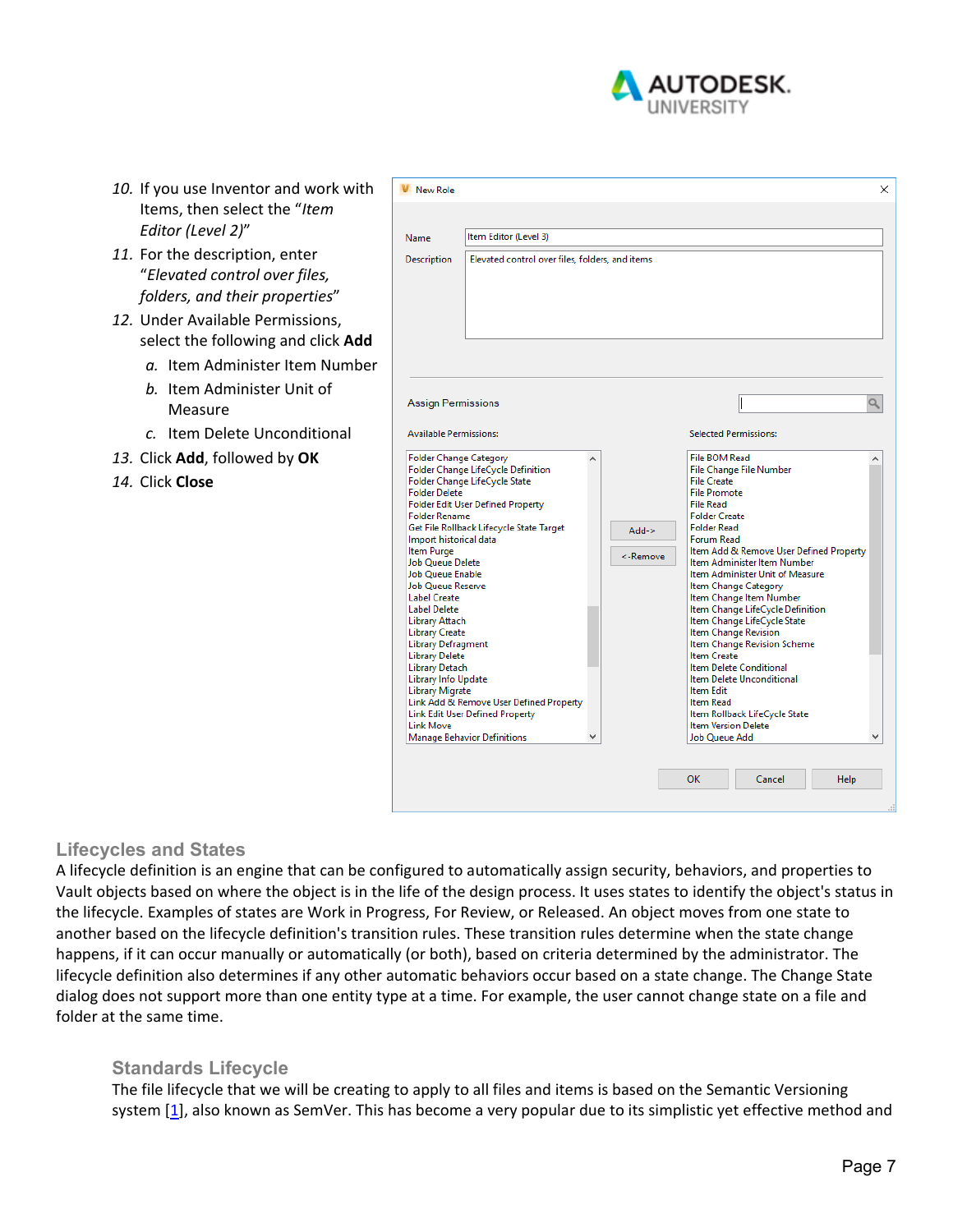

will allow us to efficiently track changes made to file and item standards. This is due to SemVer being a 3component system in the format of x.y.z where x stands for a major version, y stands for a minor version, and z stands for a patch. So, the result is Major.Minor.Patch. I have added a "Pre‐Release" state that allows for members of the Pilot Team to be able to test the software and validate there is no bugs present prior to releasing it to whole company.

f.



- 1. Click **Tools Administration Vault Settings**
- 2. On the Vault Settings dialog box, select the **Behaviors** tab **Lifecycles**
- 3. Click **New** to launch the Lifecycle Definition ‐ New Definition dialog box
- 4. In the Definition Name field, enter "*Standards Lifecycle*"
- 5. Do not select any categories at this time because those will be applied as we create the categories
- 6. In the Description field, enter "*Standards lifecycle with Symantic Versioning*"
- 7. We will keep the Definition Security as the default "*Combine with object‐based security*". This will create a dual‐gate system that will allow us to control individuals access to our standards effectively without having to worry about a state‐based security overriding the permissions we have on a standards folder.
- 8. Under Lifecycle Details, click the **Plus (+)** button to create the following lifecycle states in order:
	- a. Pre‐Release:
		- i. State Name: *Pre‐Release*
		- ii. State Description: *Pre‐Release testing*
	- b. Patch:
		- i. State Name: *Patch*
		- ii. State Description: *Hot fix bug items*
	- c. Minor: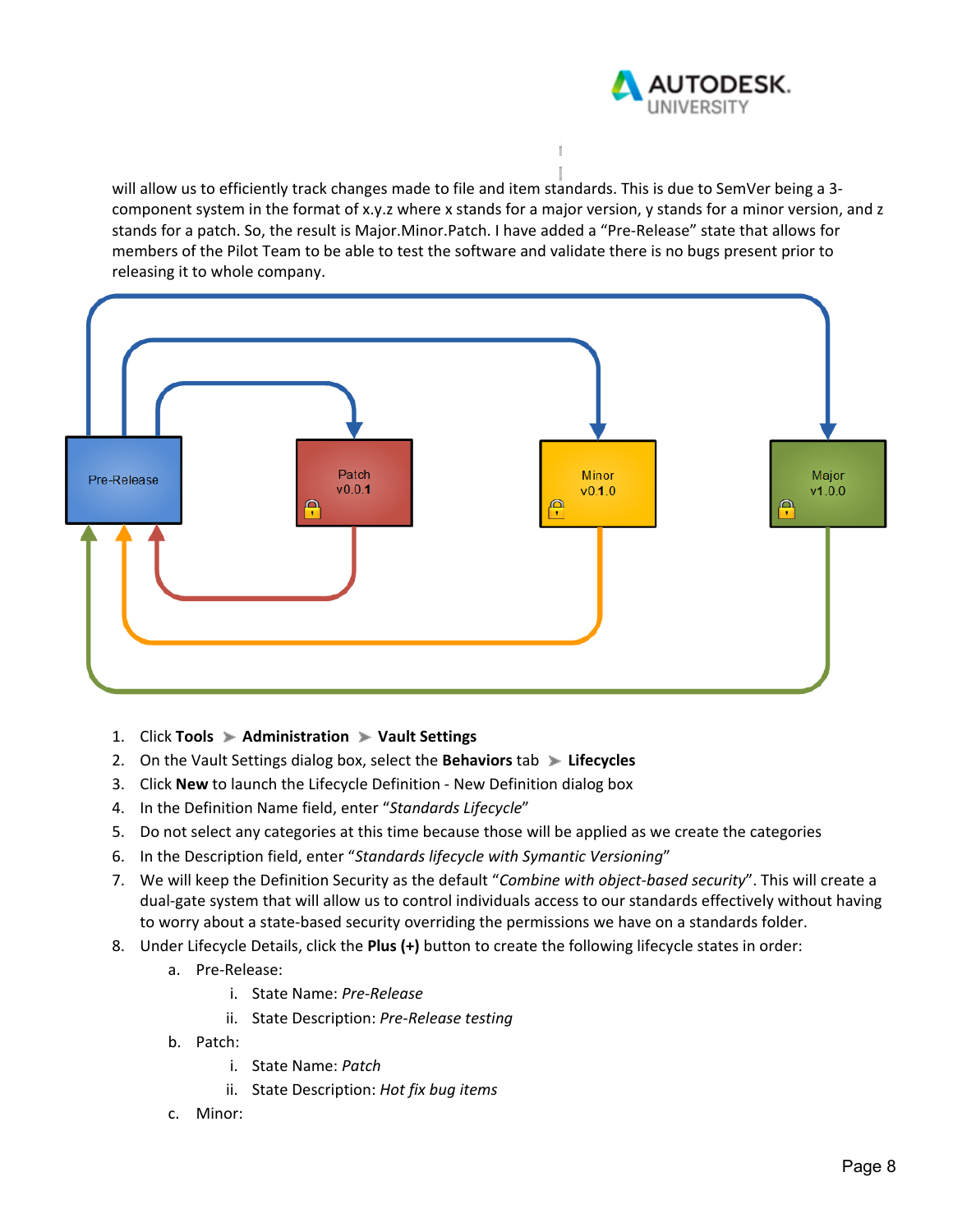

- i. State Name: *Minor*
- ii. State Description: *Minor revisions*
- d. Major:
	- i. State Name: *Major*
	- ii. State Description: *Major revisions*
- 9. Once you have created these lifecycle states, select the "*Pre‐Release*" lifecycle state in the Lifecycle Details list and click the **Checkmark** to set it as the default state for this lifecycle definition.

NOTE: The order of the lifecycle states determines the order in which they are displayed in the Change State dialog. So, if you created them out of order, then you can reorder the states by selecting a state in the Lifecycle Details view and clicking the **Up** or **Down** arrow.

#### 10. Click the **Apply** button to set the states

|           | <b>Definition Name:</b>            |                                                                         | Description:                                  |  |
|-----------|------------------------------------|-------------------------------------------------------------------------|-----------------------------------------------|--|
|           | Standards Lifecycle                |                                                                         | Standards lifecycle with Symantic Versioning  |  |
| Category: |                                    |                                                                         |                                               |  |
|           |                                    | Standard Items, Standard Custom Objects, Standard Files<br>$\checkmark$ |                                               |  |
|           | <b>Definition Security:</b>        |                                                                         |                                               |  |
|           | Combine with object-based security | $\checkmark$                                                            |                                               |  |
|           |                                    |                                                                         |                                               |  |
|           | Lifecycle Details                  |                                                                         |                                               |  |
|           | Lifecycle States:                  |                                                                         | General Transitions Security Control Comments |  |
|           | ╋ ╳ <b>✓ │</b> ∕ ♥                 |                                                                         | <b>State Name:</b>                            |  |
| ✔         | Name                               | Description                                                             | Pre-Release                                   |  |
| ৶         | Pre-Release                        | Pre-release testing                                                     |                                               |  |
|           | Patch                              | Hot fix bug items                                                       | <b>State Description:</b>                     |  |
|           | Minor                              | Minor revisions                                                         | Pre-release testing                           |  |
|           | Major                              | Major revisions                                                         |                                               |  |
|           |                                    |                                                                         |                                               |  |
|           |                                    |                                                                         |                                               |  |
|           |                                    |                                                                         |                                               |  |
|           |                                    |                                                                         | OK<br>Cancel<br>Help<br>Apply                 |  |

- 11. Select the "*Pre‐Release*" lifecycle state, then:
	- a. Click the **Security** tab
	- b. Uncheck the "*No state‐based security*" toggle, followed by clicking **Add…**
	- c. Under the Select Members From section, click the drop‐down and choose **Groups**
	- d. Select the "*Pilot Team*" and "*Support Team*", followed by clicking **Add…** then **OK**
	- e. Set "*Pilot Team*" to have Allow permission for only "*Read*"
	- f. Then set "*Support Team*" to have Allow permission for "*Read*", "*Modify*", and "*Delete*"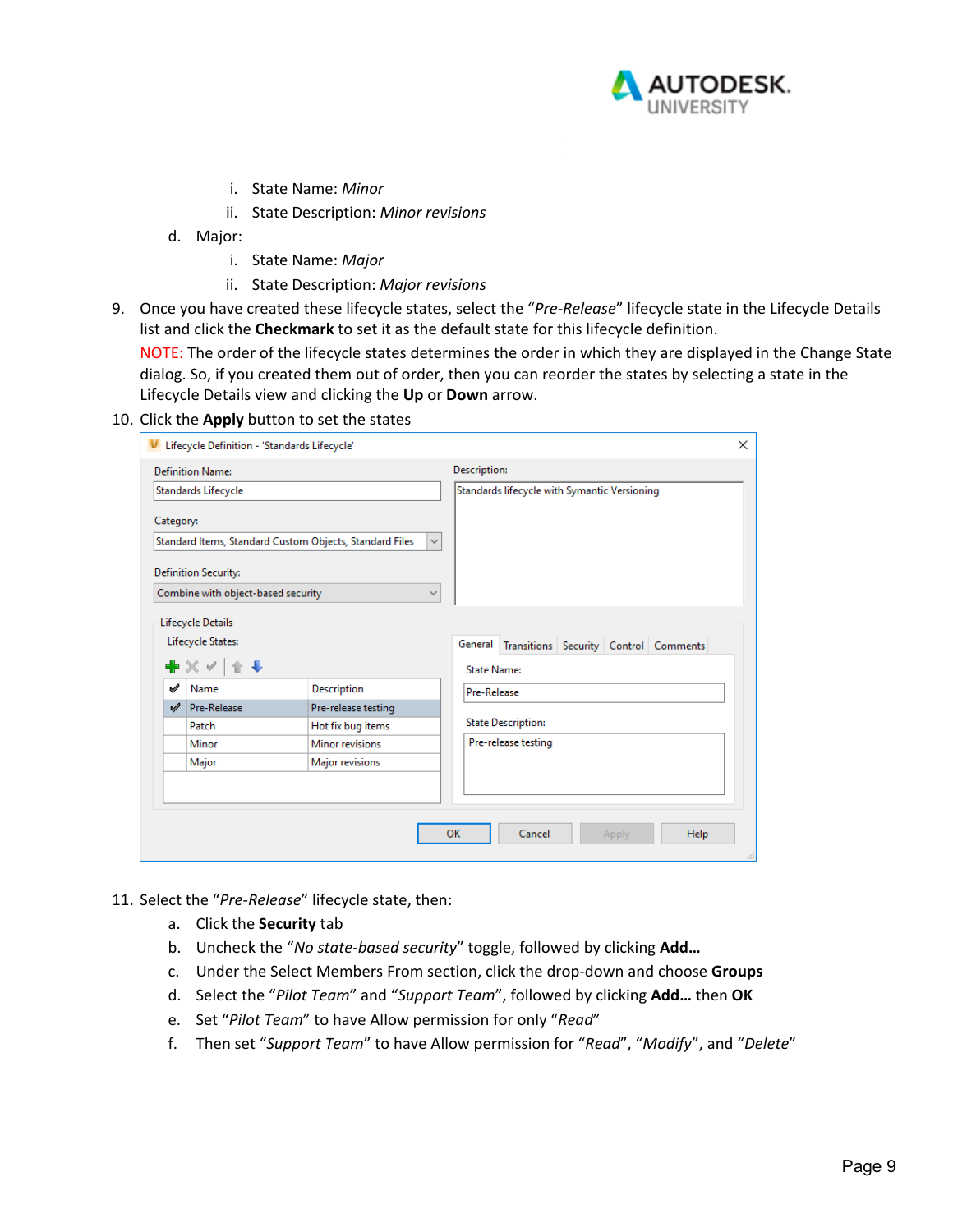

| Add E Remove      |              |  |                                                                         |  |  |  |  |
|-------------------|--------------|--|-------------------------------------------------------------------------|--|--|--|--|
| Name              | Read         |  | Delete                                                                  |  |  |  |  |
| <b>Pilot Team</b> | Allow        |  |                                                                         |  |  |  |  |
|                   | Allow        |  | Allow                                                                   |  |  |  |  |
|                   |              |  |                                                                         |  |  |  |  |
|                   | Support Team |  | General Transitions Security Control Comments<br>Modify<br><b>Allow</b> |  |  |  |  |

No state-based security

- g. Click the **Control** tab
- h. Check the "*This is a Released state*" toggle
- i. Under Controlled versions (do not purge), click the "*All*" toggle
- j. Click the **Comments** tab, followed by **Add…**
- k. In the Enter Comments field, enter "*Issued for pre‐release testing*"
- l. Click **Ok**
- 12. Select the "*Patch*" lifecycle state, then:
	- a. Click the **Security** tab
	- b. Uncheck the "*No state‐based security*" toggle, followed by clicking **Add…**
	- c. Under the Select Members From section, click the drop‐down and choose **Groups**
	- d. Select the "*Everyone*" and "*Support Team*", followed by clicking **Add…** then **OK**
	- e. Set "*Everyone*" to have Allow permission for only "*Read*"
	- f. Then set "*Support Team*" to have Allow permission for "*Read*" and "*Delete*"

|               | General Transitions Security Control Comments |           |        |        |  |
|---------------|-----------------------------------------------|-----------|--------|--------|--|
| Add E Remove  |                                               |           |        |        |  |
|               | Name                                          | Read<br>1 | Modify | Delete |  |
|               | Everyone                                      | Allow     |        |        |  |
| $\mathcal{L}$ | Support Team                                  | Allow     |        | Allow  |  |
|               |                                               |           |        |        |  |

No state-based security

- g. Click the **Control** tab
- h. Check the "*This is a Released state*" toggle
- i. Under Controlled versions (do not purge), click the "*All*" toggle
- j. Click the **Comments** tab, followed by **Add…**
- k. In the Enter Comments field, enter "*Hotfix Revision*"
- l. Click **Ok**
- 13. Select the "*Minor*" lifecycle state, then:
	- a. Repeat steps 12.a through 12.i
	- b. Click the **Comments** tab, followed by **Add…**
	- c. In the Enter Comments field, enter "*Minor Revision*"
	- d. Click **Ok**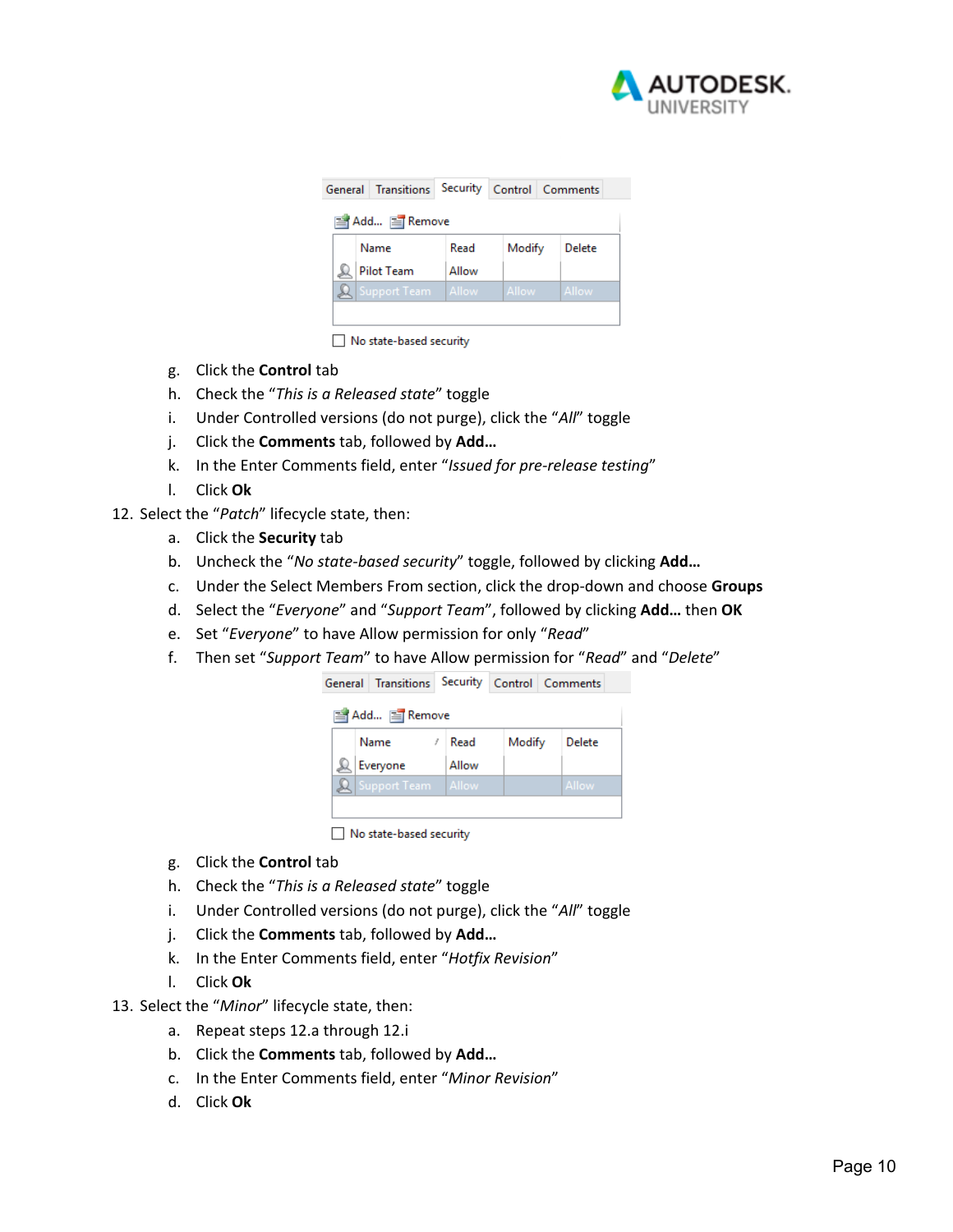

- 14. Select the "*Major*" lifecycle state, then:
	- a. Repeat steps 12.a through 12.i
	- b. Click the **Comments** tab, followed by **Add…**
	- c. In the Enter Comments field, enter "*Major Revision*"
	- d. Click **Ok**
- 15. When finished, click **Apply**

Now comes a very monotonous part, which is setting the Actions and Security for Lifecycle State as well as each available transition per. The primary goal is to only allow members of the "*Support Team*" to be able to change states, only members of the "*Pilot Team*" see the files in the "*Pre‐Release*" state, and then allow "*Everyone*" to see the files in any approved state. We will also want to set the appropriate "*Bump Revision*" action for transitions that are leaving the "*Pre‐Release*" state.

NOTE: Although you do not have to duplicate work on states you had previously done, it is best practice to work from top to bottom and verify that everything was setup properly. For example, if you are configuring the "*Pre‐ Release*" lifecycle state and change the "*Pre‐Release to Patch*" transition, this will also change the "*Pre‐Release to Patch*" transition under the "*Patch*" lifecycle state. So, let's get started.

- 16. Click the "*Pre‐Release*" lifecycle state, then:
	- a. Click the **Transitions** tab
	- b. Do the following for the "*Pre‐Release from Patch*", "*Pre‐Release from Minor*", and "*Pre‐Release from Major*" transitions:
		- i. Select the transition, then click **Edit…** to open the Transition dialog box
		- ii. Click the **Security** tab
		- iii. Uncheck the "*No state‐based security*" toggle, followed by clicking **Add…**
		- iv. Under the Select Members From section, click the drop-down and choose **Groups**
		- v. Select the "*Support Team*", followed by clicking **Add…** then **OK**
		- vi. The "*Support Team*" will be given the Allow permission by default
		- vii. Click **OK**

| Criteria Actions Custom Job Types Security |            |  |
|--------------------------------------------|------------|--|
| Add FRemove                                |            |  |
| Name                                       | Permission |  |
| <b>Support Team</b>                        | Allow      |  |
|                                            |            |  |
| No restrictions on this transition         |            |  |

- c. Back under the Transitions tab, select the "*Pre‐Release to Patch*" transition, then:
	- i. Click **Edit…** to open the Transition dialog box
	- ii. Click the **Actions** tab
	- iii. Check the "*Bump primary revision*"
	- iv. Click the drop‐down button and select "*Bump tertiary revision*"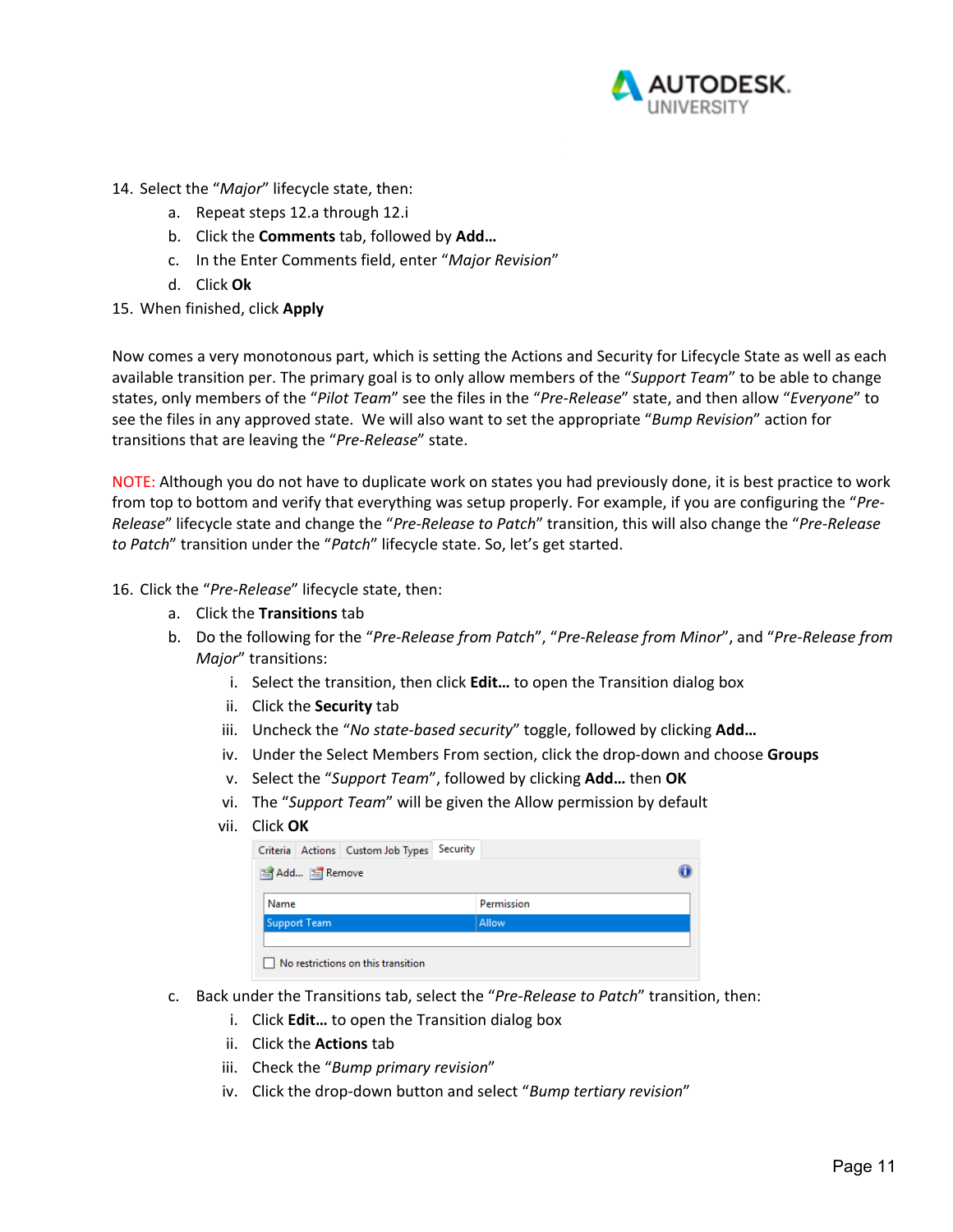

| Criteria |                             | Actions Custom Job Types Security |  |  |
|----------|-----------------------------|-----------------------------------|--|--|
| Filter:  |                             |                                   |  |  |
| All      |                             |                                   |  |  |
|          |                             | $\sqrt{ }$ Bump tertiary revision |  |  |
|          |                             | <b>Bump primary revision</b>      |  |  |
|          |                             | <b>Bump secondary revision</b>    |  |  |
|          | <b>INSER SHOP OCPETIONS</b> | <b>Bump tertiary revision</b>     |  |  |

- v. Click the **Security** tab and repeat steps 16.b.iii through 16.b.vii
- d. Back under the Transitions tab, select the "*Pre‐Release to Minor*" transition, then:
	- i. Click **Edit…** to open the Transition dialog box
	- ii. Click the **Actions** tab
	- iii. Check the "*Bump primary revision*"
	- iv. Click the drop‐down button and select "*Bump secondary revision*"

| Criteria | Actions Custom Job Types Security         |              |  |
|----------|-------------------------------------------|--------------|--|
| Filter:  |                                           |              |  |
| All      |                                           | $\checkmark$ |  |
|          | $\vee$ Bump secondary revision            |              |  |
|          | <b>Bump primary revision</b>              |              |  |
|          | <b>Bump secondary revision</b>            |              |  |
|          | <b>Bump tertiary revision</b>             |              |  |
|          | Check that contained files are "Released" | re at all    |  |

- v. Click the **Security** tab and repeat steps 16.b.iii through 16.b.vii
- e. Back under the Transitions tab, select the "*Pre‐Release to Major*" transition, then:
	- i. Click **Edit…** to open the Transition dialog box
	- ii. Click the **Actions** tab
	- iii. Check the "*Bump primary revision*"
	- iv. Click the drop‐down button and select "*Bump primary revision*"

| Criteria | Actions Custom Job Types Security |              |  |
|----------|-----------------------------------|--------------|--|
| Filter:  |                                   |              |  |
| All      |                                   | $\checkmark$ |  |
|          | $\sqrt{\ }$ Bump primary revision |              |  |
|          | <b>Bump primary revision</b>      |              |  |
|          | <b>Bump secondary revision</b>    |              |  |
|          | <b>Bump tertiary revision</b>     |              |  |

- v. Click the **Security** tab and repeat steps 16.b.iii through 16.b.vii
- 17. Click the "*Patch*" lifecycle state, then:
	- a. Click the **Transitions** tab
	- b. Do the following for the "*Patch to Minor*", "*Patch to Major*", "*Patch from Minor*", and "*Patch from Major*" transitions:
		- i. Select the transition, then click **Edit…** to open the Transition dialog box
		- ii. Click the **Security** tab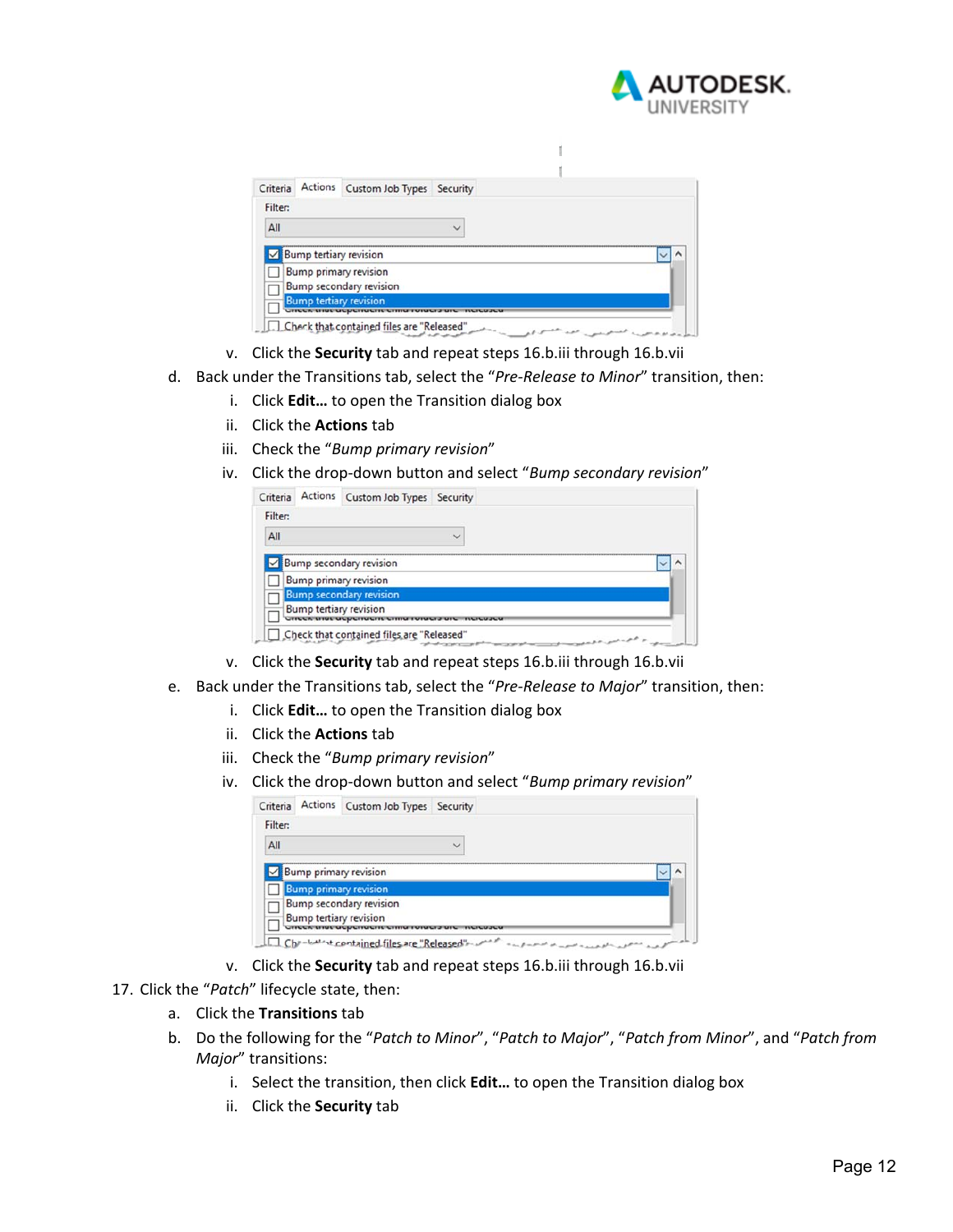

- iii. Uncheck the "No state-based security" toggle, followed by clicking Add...
- iv. Under the Select Members From section, click the drop‐down and choose **Groups**
- v. Select the "*Everyone*", followed by clicking **Add…** then **OK**
- vi. Change the "*Everyone*" groups permission to "*Deny*"
- vii. Click **OK**

| Criteria Actions Custom Job Types Security |            |  |
|--------------------------------------------|------------|--|
| 图 Add 图 Remove                             |            |  |
| Name                                       | Permission |  |
| Everyone                                   | Deny       |  |
| No restrictions on this transition         |            |  |

NOTE: The reason why we want to do this is to prevent from jumping between released states. There should never be a reason why you want to bypass testing the files in the "*Pre‐Released*" states. But if you find that you would like to allow this, then just follow the steps listed in 16.b and allow for the "*Support Team*" to make the transitions only.

- c. Back under the Transitions tab, verify the following is the same for both the "*Patch to Pre‐Release*" and "*Patch from Pre‐Release*" transitions:
	- i. Click **Edit…** to open the Transition dialog box
	- ii. Click the **Actions** tab
	- iii. Check the "*Bump primary revision*"
	- iv. Click the drop‐down button and select "*Bump tertiary revision*"

|  | $\overline{\phantom{a}}$                                                                                                                                      |                                   |
|--|---------------------------------------------------------------------------------------------------------------------------------------------------------------|-----------------------------------|
|  |                                                                                                                                                               |                                   |
|  |                                                                                                                                                               |                                   |
|  |                                                                                                                                                               |                                   |
|  | <b>Bump tertiary revision</b><br><b>Bump primary revision</b><br><b>Bump secondary revision</b><br><b>Bump tertiary revision</b><br><b>ILLA LITUL ULULITU</b> | Actions Custom Job Types Security |

- 18. Click the "*Minor*" lifecycle state, then:
	- a. Click the **Transitions** tab
	- b. Do the following for the "*Minor to Major*", "*Minor to Patch*", "*Minor from Major*", and "*Minor from Patch*" transitions:
		- i. Select the transition, then click **Edit…** to open the Transition dialog box
		- ii. Click the **Security** tab
		- iii. Uncheck the "*No state‐based security*" toggle, followed by clicking **Add…**
		- iv. Under the Select Members From section, click the drop-down and choose **Groups**
		- v. Select the "*Everyone*", followed by clicking **Add…** then **OK**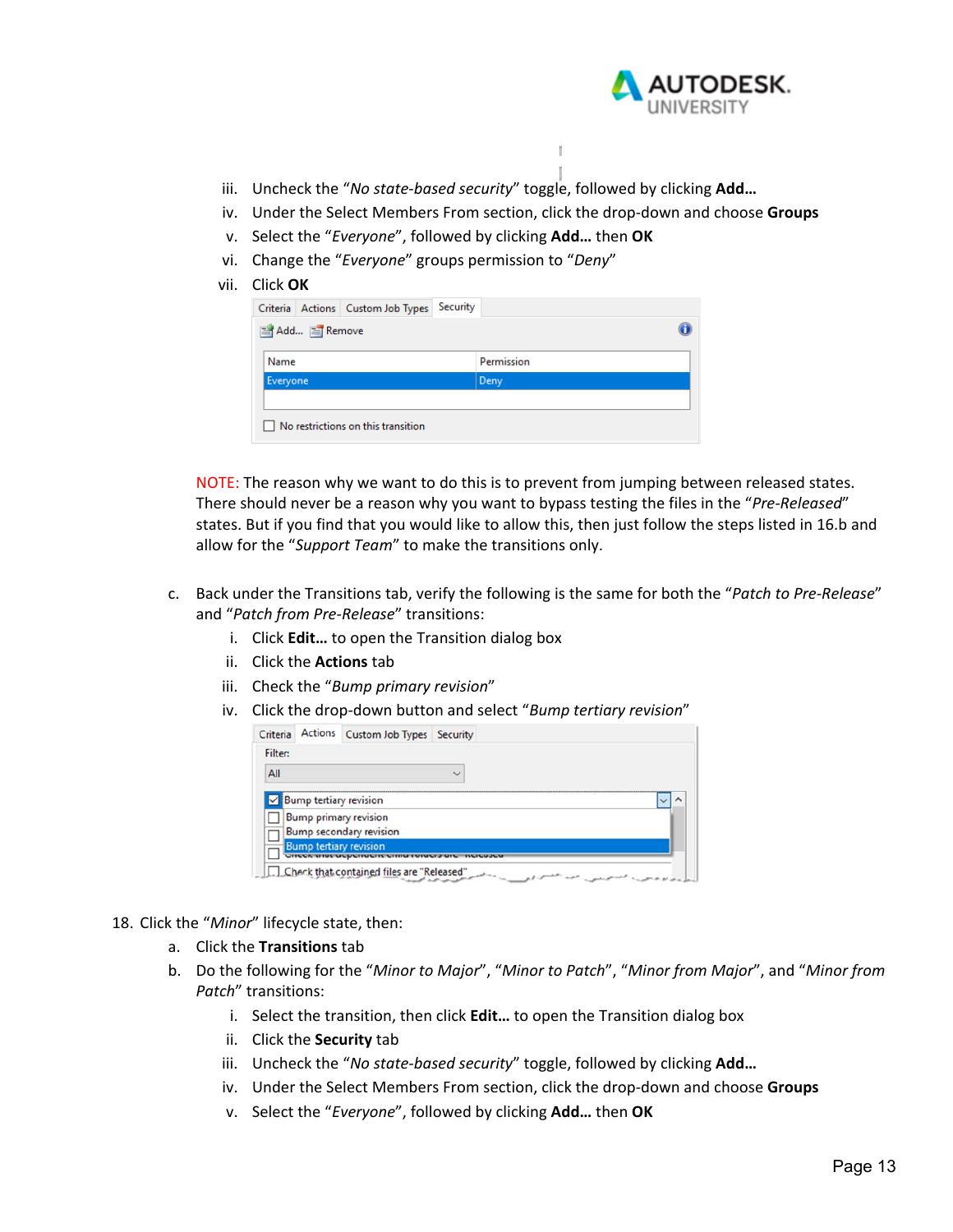

vi. Change the "*Everyone*" groups permission to "*Deny*"

#### vii. Click **OK**

|          | Add FRemove |  |            |      |  |
|----------|-------------|--|------------|------|--|
| Name     |             |  | Permission |      |  |
| Everyone |             |  |            | Deny |  |

NOTE: The reason why we want to do this is to prevent from jumping between released states. There should never be a reason why you want to bypass testing the files in the "*Pre‐Released*" states. But if you find that you would like to allow this, then just follow the steps listed in 16.b and allow for the "*Support Team*" to make the transitions only.

- c. Back under the Transitions tab, verify the following is the same for both the "*Minor to Pre‐Release*" and "*Minor from Pre‐Release*" transitions:
	- i. Click **Edit…** to open the Transition dialog box
	- ii. Click the **Actions** tab
	- iii. Check the "*Bump primary revision*"
	- iv. Click the drop‐down button and select "*Bump secondary revision*"

| Criteria | Actions Custom Job Types Security         |                    |
|----------|-------------------------------------------|--------------------|
| Filter:  |                                           |                    |
| All      |                                           |                    |
|          | $\vee$ Bump secondary revision            |                    |
|          | <b>Bump primary revision</b>              |                    |
|          | <b>Bump secondary revision</b>            |                    |
|          | <b>Bump tertiary revision</b>             |                    |
|          | Check that contained files are "Released" | and the state of a |

- 19. Click the "*Major*" lifecycle state, then:
	- a. Click the **Transitions** tab
	- b. Do the following for the "*Major to Minor*", "*Major to Patch*", "*Major from Minor*", and "*Major from Patch*" transitions:
		- i. Select the transition, then click **Edit…** to open the Transition dialog box
		- ii. Click the **Security** tab
		- iii. Uncheck the "*No state‐based security*" toggle, followed by clicking **Add…**
		- iv. Under the Select Members From section, click the drop‐down and choose **Groups**
		- v. Select the "*Everyone*", followed by clicking **Add…** then **OK**
		- vi. Change the "*Everyone*" groups permission to "*Deny*"
		- vii. Click **OK**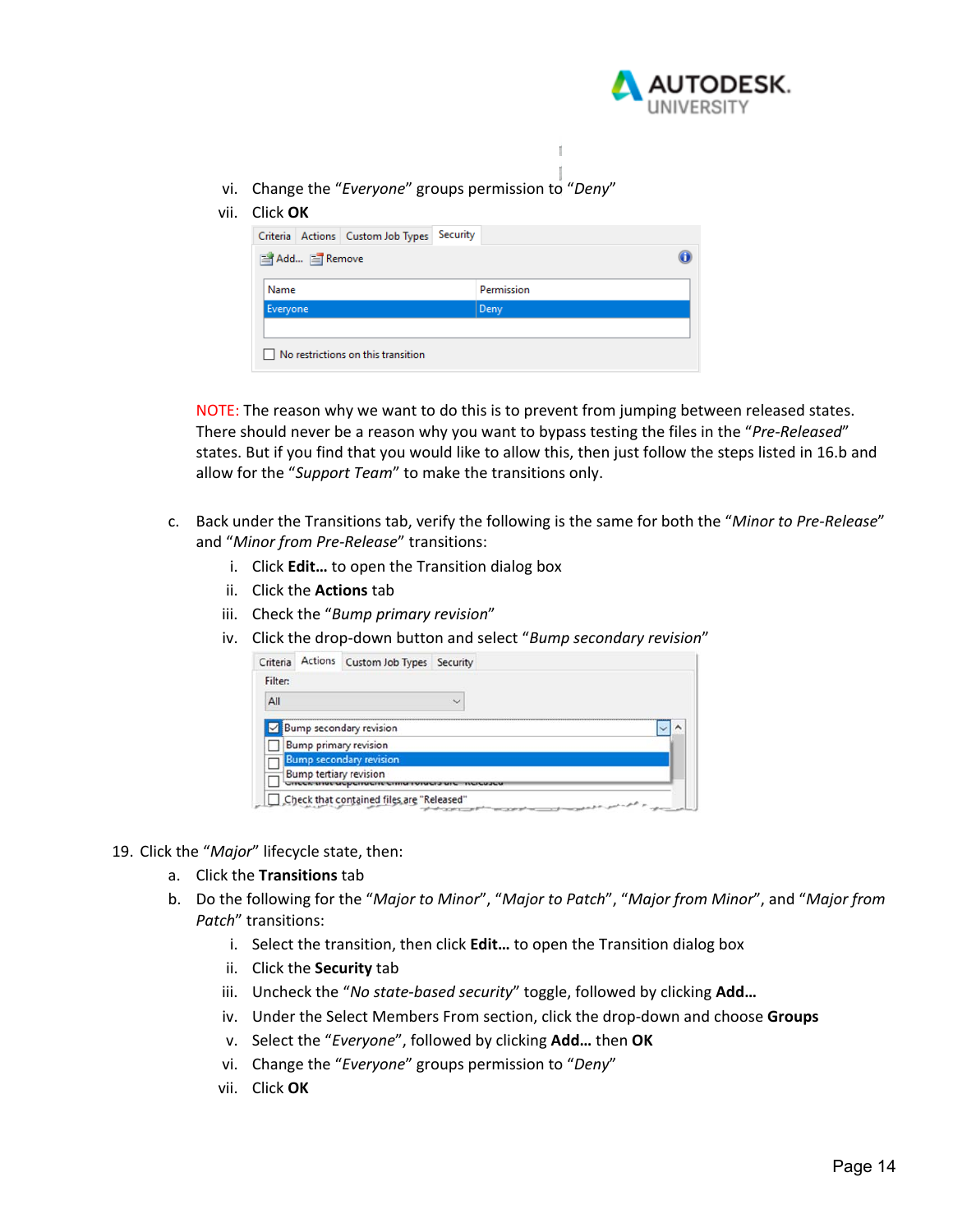

|                  | Criteria Actions Custom Job Types | Security |            |  |
|------------------|-----------------------------------|----------|------------|--|
| Add FRemove      |                                   |          |            |  |
|                  |                                   |          | Permission |  |
| Name<br>Everyone |                                   |          |            |  |
|                  |                                   |          | Deny       |  |
|                  |                                   |          |            |  |

NOTE: The reason why we want to do this is to prevent from jumping between released states. There should never be a reason why you want to bypass testing the files in the "*Pre‐Released*" states. But if you find that you would like to allow this, then just follow the steps listed in 16.b and allow for the "*Support Team*" to make the transitions only.

- c. Back under the Transitions tab, verify the following is the same for both the "*Major to Pre‐Release*" and "*Major from Pre‐Release*" transitions:
	- i. Click **Edit…** to open the Transition dialog box
	- ii. Click the **Actions** tab
	- iii. Check the "*Bump primary revision*"
	- iv. Click the drop‐down button and select "*Bump primary revision*"

| Criteria |                              | Actions Custom Job Types Security |  |
|----------|------------------------------|-----------------------------------|--|
| Filter:  |                              |                                   |  |
| All      |                              |                                   |  |
|          |                              | $\vee$ Bump primary revision      |  |
|          | <b>Bump primary revision</b> |                                   |  |

#### 20. When finished, click **Apply**

#### **Standards Folder Lifecycle**

The folder lifecycle that we will be creating to apply to all standards folders will allow for the folder to be visible when the files are in production and invisible when they no longer are. This is achieved by creating two states; Available and Retired. When in the Available states, everyone will be able to see the parent folder, all sub‐ folders, and any files within this location. Once you switch the folder to the Retired state, the parent folder, all sub-folders, and any files within this location will be hidden.

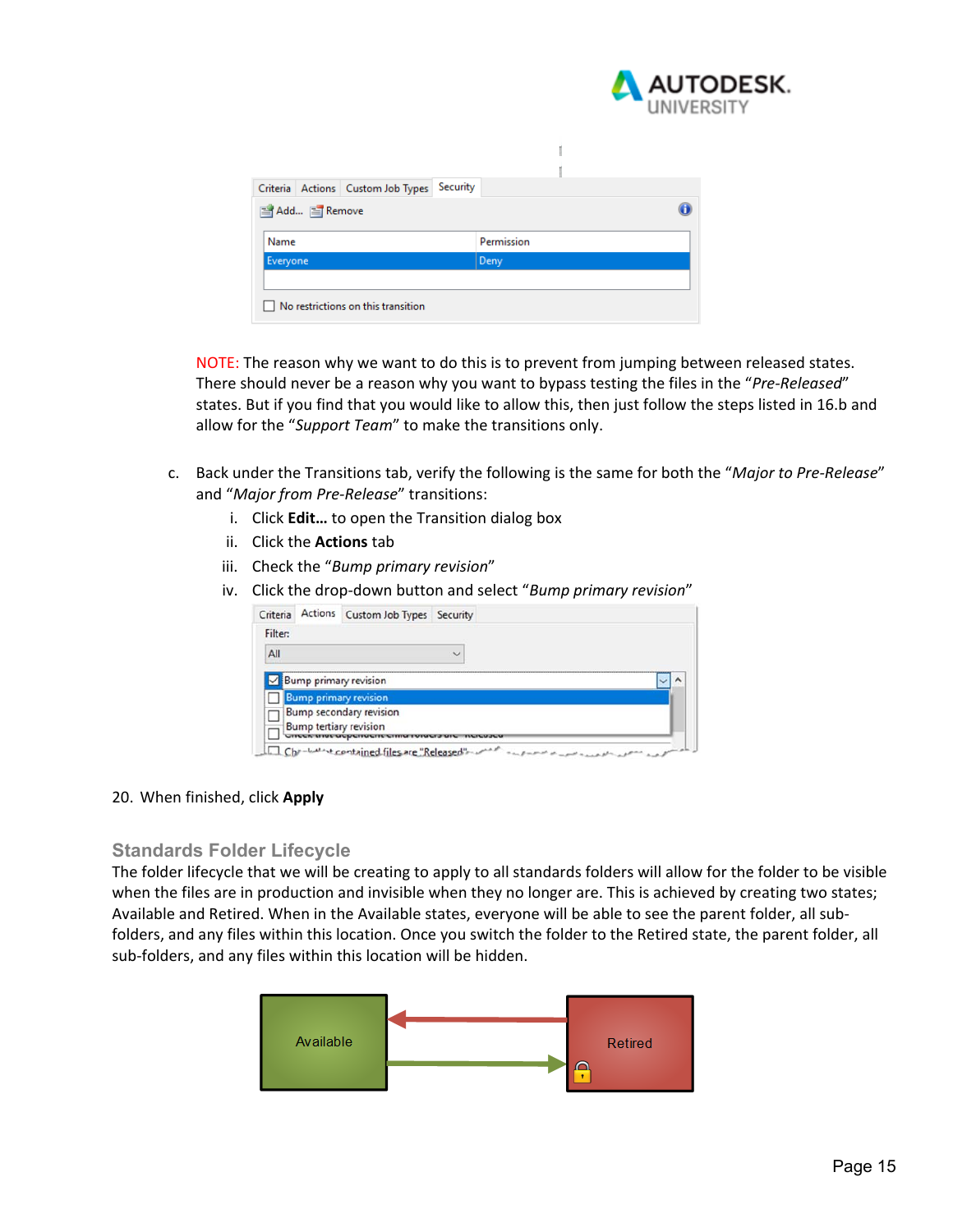

- 1. Click **Tools Administration Vault Settings**
- 2. On the Vault Settings dialog box, select the **Behaviors** tab → **Lifecycles**
- 3. Click **New** to launch the Lifecycle Definition ‐ New Definition dialog box
- 4. In the Definition Name field, enter "*Standards Folder Lifecycle*"
- 5. Do not select any categories at this time because those will be applied as we create the categories
- 6. In the Description field, enter "*Lifecycle for company standard folders*"
- 7. We will keep the Definition Security as the default "*Combine with object‐based security*". This will create a dual‐gate system that will allow us to control individuals access to our standards effectively without having to worry about a state‐based security overriding the permissions we have on a standards folder.

f.

- 8. Under Lifecycle Details, click the **Plus (+)** button to create the following lifecycle states in order:
	- a. Available:
		- i. State Name: *Available*
		- ii. State Description: *Files available for download*
	- b. Retired:
		- i. State Name: *Retired*
		- ii. State Description: *Files no longer available for download*
- 9. Once you have created these lifecycle states, select the "*Available*" lifecycle state in the Lifecycle Details list and click the **Checkmark** to set it as the default state for this lifecycle definition.

NOTE: The order of the lifecycle states determines the order in which they are displayed in the Change State dialog. So, if you created them out of order, then you can reorder the states by selecting a state in the Lifecycle Details view and clicking the **Up** or **Down** arrow.

#### 10. Click the **Apply** button to set the states

|                             |                                    | Lifecycle Definition - 'Standards Folder Lifecycle' |                    |                                               |       |      | $\times$ |
|-----------------------------|------------------------------------|-----------------------------------------------------|--------------------|-----------------------------------------------|-------|------|----------|
| <b>Definition Name:</b>     |                                    |                                                     | Description:       |                                               |       |      |          |
|                             | Standards Folder Lifecycle         |                                                     |                    | Lifecycle for company standard folders        |       |      |          |
| Category:                   |                                    |                                                     |                    |                                               |       |      |          |
| <b>Standards Folder</b>     |                                    | $\checkmark$                                        |                    |                                               |       |      |          |
| <b>Definition Security:</b> |                                    |                                                     |                    |                                               |       |      |          |
|                             | Combine with object-based security | $\checkmark$                                        |                    |                                               |       |      |          |
| Lifecycle Details           |                                    |                                                     |                    |                                               |       |      |          |
| Lifecycle States:           |                                    |                                                     |                    | General Transitions Security Control Comments |       |      |          |
| ╋ ╳ <b>✓ │</b> ∕ ╄          |                                    |                                                     | <b>State Name:</b> |                                               |       |      |          |
| ✔<br>Name                   |                                    | Description                                         | Available          |                                               |       |      |          |
| Available                   |                                    | Files available for download                        |                    |                                               |       |      |          |
| <b>Retired</b>              |                                    | Files no longer available f                         |                    | <b>State Description:</b>                     |       |      |          |
|                             |                                    |                                                     |                    | Files available for download                  |       |      |          |
|                             |                                    |                                                     |                    |                                               |       |      |          |
|                             |                                    |                                                     |                    |                                               |       |      |          |
|                             |                                    |                                                     | OK                 | Cancel                                        | Apply | Help |          |
|                             |                                    |                                                     |                    |                                               |       |      | п,       |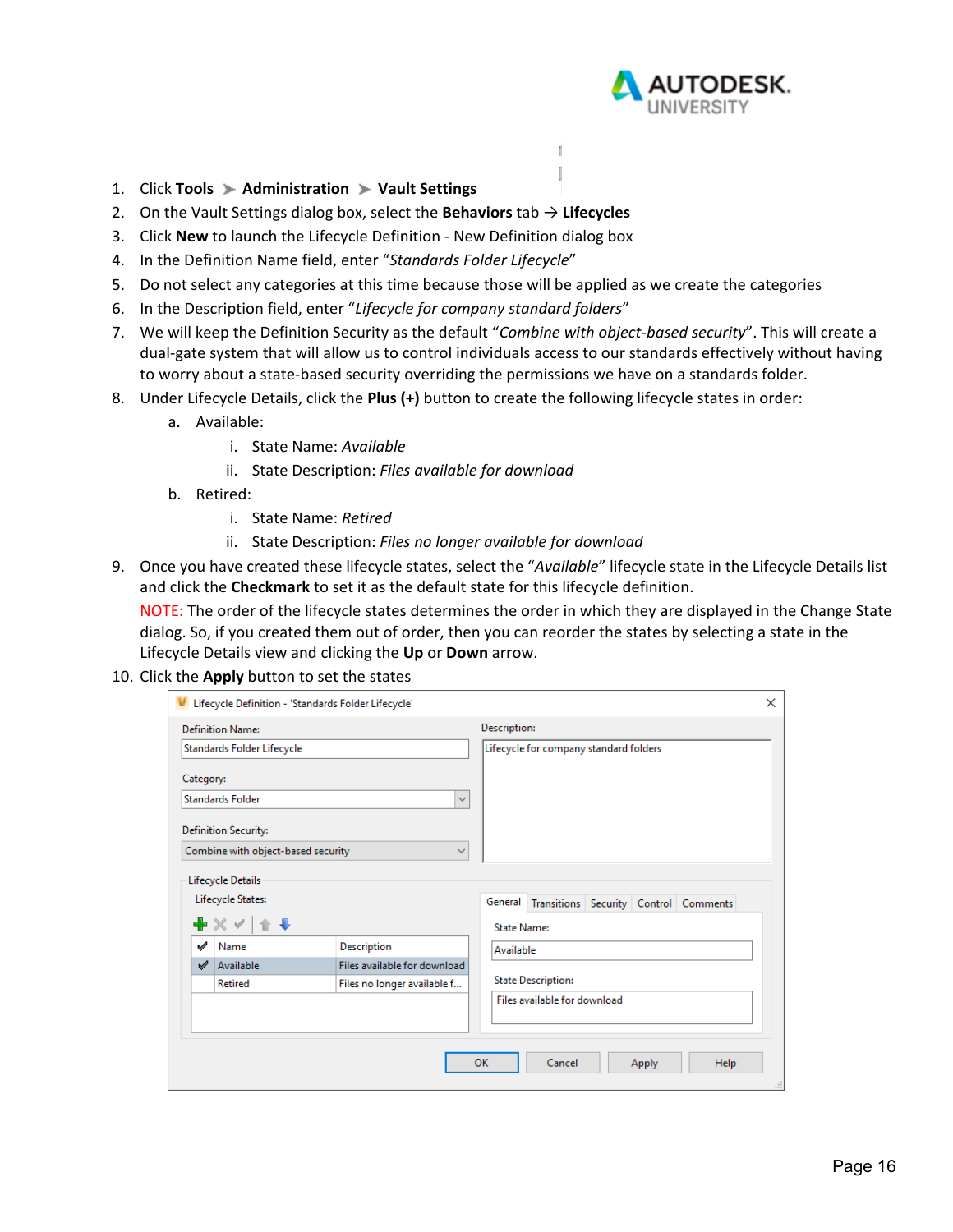

- 11. Select the "*Available*" lifecycle state, then:
	- a. Click the **Security** tab
	- b. Uncheck the "*No state‐based security*" toggle, followed by clicking **Add…**
	- c. Under the Select Members From section, click the drop‐down and choose **Groups**
	- d. Select "*Everyone*" and "*Support Team*", followed by clicking **Add…** then **OK**
	- e. Set "*Everyone*" to have Allow permission for only "*Read*"
	- f. Then set "*Support Team*" to have Allow permission for "*Read*", "*Modify*", and "*Delete*"

| General Transitions Security Control Comments |       |         |        |  |
|-----------------------------------------------|-------|---------|--------|--|
| Add E Remove                                  |       |         |        |  |
| Name                                          | Read  | Modify  | Delete |  |
| Everyone                                      | Allow |         |        |  |
| <b>Support Team</b>                           | Allow | Allow - | Allow  |  |
|                                               |       |         |        |  |

No state-based security

- g. Click the **Control** tab
- h. Check the "*This is a Released state*" toggle
- i. Under Controlled versions (do not purge), click the "*All*" toggle
- j. Click the **Comments** tab, followed by **Add…**
- k. In the Enter Comments field, enter "*Files available for download*"
- l. Click **Ok**
- 12. Select the "*Retired*" lifecycle state, then:
	- a. Click the **Security** tab
	- b. Uncheck the "*No state‐based security*" toggle, followed by clicking **Add…**
	- c. Under the Select Members From section, click the drop‐down and choose **Groups**
	- d. Select "*Support Team*", followed by clicking **Add…** then **OK**
	- e. Set "*Support Team*" to have Allow permission for only "*Read*"

| General Transitions Security Control Comments |      |        |        |  |
|-----------------------------------------------|------|--------|--------|--|
| 图 Add 图 Remove                                |      |        |        |  |
| Name                                          | Read | Modify | Delete |  |
| <b>Q</b> Support Team Allow                   |      |        |        |  |
|                                               |      |        |        |  |

No state-based security

- f. Click the **Control** tab
- g. Under Controlled versions (do not purge), click the "*All*" toggle
- h. Click the **Comments** tab, followed by **Add…**
- i. In the Enter Comments field, enter "*Files no longer available for download*"
- j. Click **Ok**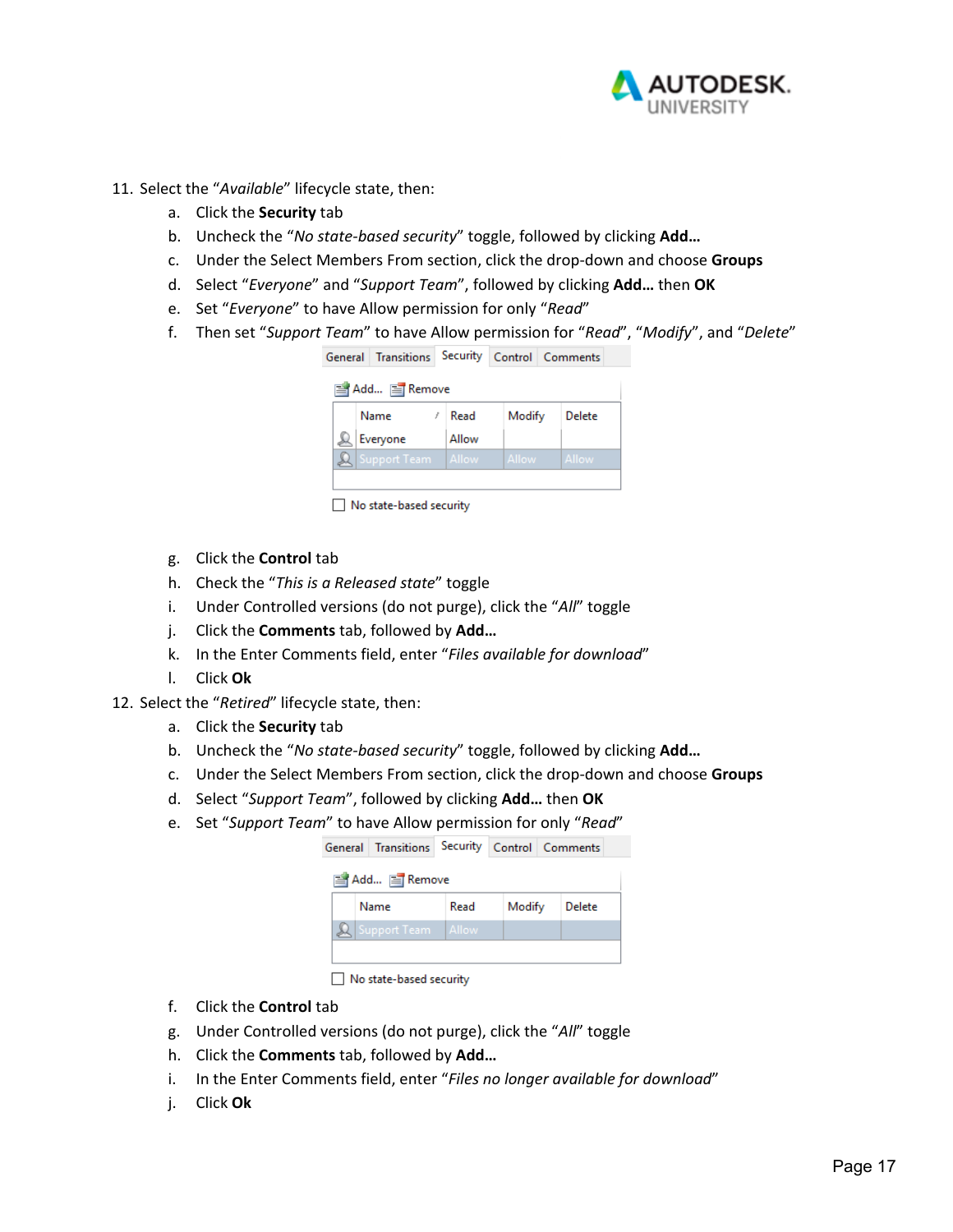

Now we are back to that monotonous part again, but it won't be as bad this time. Our primary goal is to only allow members of the "*Support Team*" to be able to change states and then allow "*Everyone*" to see the files when they are available.

- 13. Click the "*Available*" lifecycle state, then:
	- a. Click the **Transitions** tab
	- b. Do the following for both the "*Available to Retired*" and "*Available from Retired*" transitions:
		- i. Select the transition, then click **Edit…** to open the Transition dialog box
		- ii. Click the **Security** tab
		- iii. Uncheck the "*No state‐based security*" toggle, followed by clicking **Add…**
		- iv. Under the Select Members From section, click the drop‐down and choose **Groups**
		- v. Select the "*Support Team*", followed by clicking **Add…** then **OK**
		- vi. The "*Support Team*" will be given the Allow permission by default
		- vii. Click **OK**

| Permission |
|------------|
| Allow      |
|            |
|            |

- 14. Click the "*Retired*" lifecycle state, then:
	- c. Click the **Transitions** tab
	- d. Do the following for both the "*Retired to Available*" and "*Retired from Available*" transitions:
		- i. Select the transition, then click **Edit…** to open the Transition dialog box
		- ii. Click the **Security** tab
		- iii. Uncheck the "*No state‐based security*" toggle, followed by clicking **Add…**
		- iv. Under the Select Members From section, click the drop‐down and choose **Groups**
		- v. Select the "*Support Team*", followed by clicking **Add…** then **OK**
		- vi. The "*Support Team*" will be given the Allow permission by default
		- vii. Click **OK**

| Criteria Actions Custom Job Types                                 | Security |  |
|-------------------------------------------------------------------|----------|--|
| Add FRemove<br>Permission<br>Name<br>Allow<br><b>Support Team</b> |          |  |
|                                                                   |          |  |
|                                                                   |          |  |
|                                                                   |          |  |
|                                                                   |          |  |
| No restrictions on this transition                                |          |  |

- 15. When finished, click **Apply**
- 16. Take a deep breath and exhale, because we are now done wi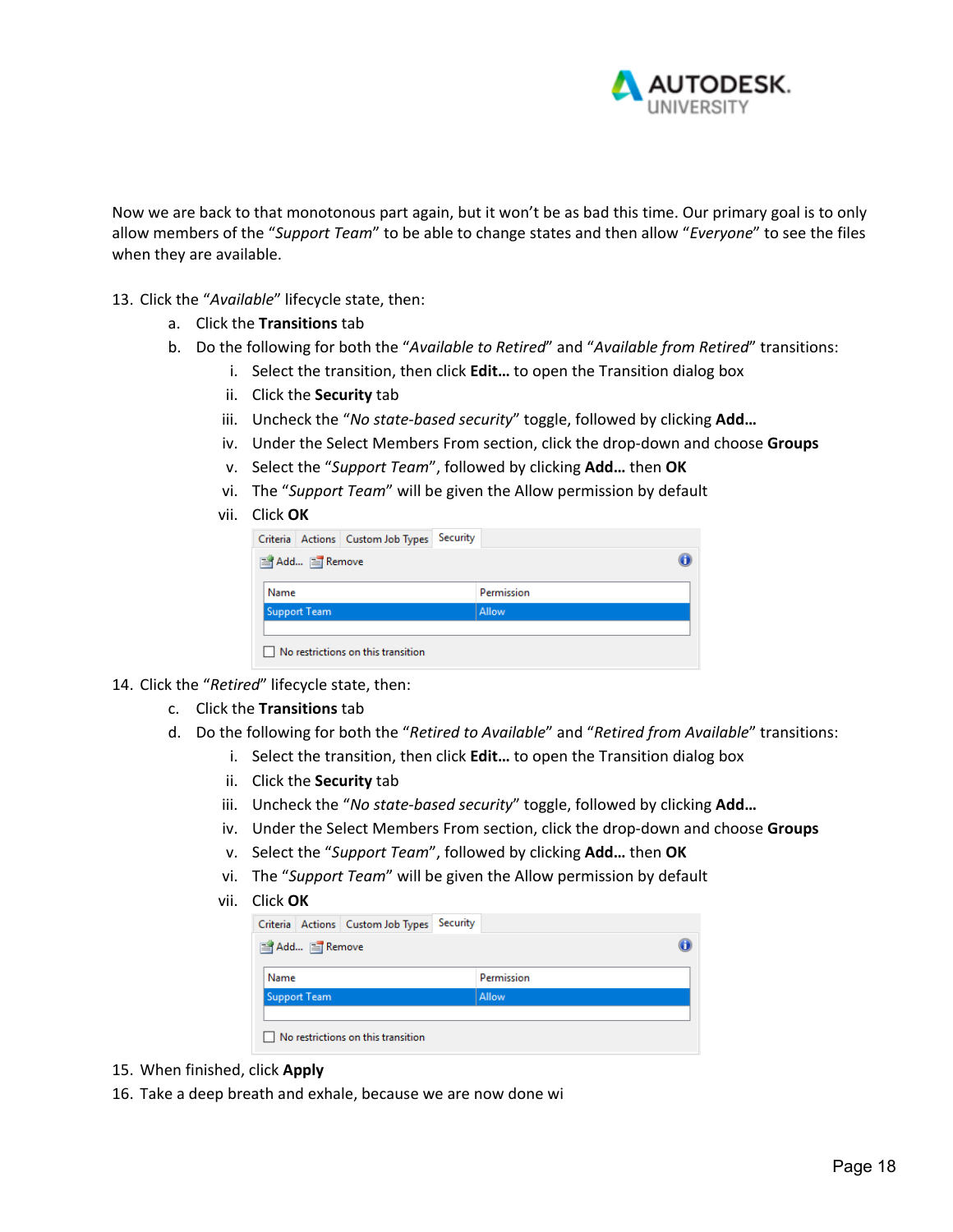

### **Revision Schemes**

Revision schemes are used to manage versioning during product development. This provides consistency throughout the product lifecycle by applying a common definition and behavior to files and items in a vault. This feature is only available in Autodesk Vault Workgroup and Professional. These versions come with 3 out of the box revision scheme definitions; Standard Alphabetic, Standard Numeric, and ASME Y14.35M.

 $\mathbb{I}$ 

#### **Software Versioning**

The scheme I suggest using is based on the Semantic Versioning system and will match the File Lifecycle State that we created earlier.

- 1. Click **Tools Administration** Vault **Settings**
- 2. In the Vault Settings dialog box, select the **Behaviors** tab → **Revisions**
- 3. Click **New**
- 4. In New Revision Scheme dialog box, change the **Definition Name** to "*Software Versioning*"
- 5. Set the **Description** to "*Semantic Versioning Scheme*"
- 6. Click the drop‐down menu under **Category** and select "*Standard Items*" and "*Standard Files*"
- 7. Select the **Scheme Format** tab and then click **New**  to open the List Scheme Format dialog box
- 8. In the Scheme Format Name dialog box, enter "*SemVer*"
- 9. Click **Add** to create a row for a scheme value, and then enter "*v0*" in the row
- 10. Repeat this step until you reach at least "v20" to allow for long term growth of the standards version history. If you can foresee maxing this quickly, then go ahead and create values up to "v100".

NOTE: Once this is scheme is applied, you will not be able to modify it, such as adding additional values.

- 11. Click **OK** to return to the New Revision Scheme dialog box
- 12. Under the Scheme Values section, click the drop‐ down beside each section and set the following:
	- a. Primary Scheme Format SemVer
	- b. Secondary Scheme Format Numeric
	- c. Tertiary Scheme Format Numeric
- 13. Optionally, you may want to add comments by clicking the **Comments** tab
- 14. Click **Add**, then add the desired comment in the **Enter Comments** section

| <b>SemVer</b> |                       |                       | m              |
|---------------|-----------------------|-----------------------|----------------|
|               |                       | <b>Scheme Values:</b> |                |
|               |                       | <b>List Values</b>    | Add            |
|               | $\blacktriangleright$ | v <sub>0</sub>        | ۸              |
|               |                       | v1                    | Remove         |
|               |                       | v2                    | Move Up        |
|               |                       | v3                    |                |
|               |                       | v4                    | Move Down      |
|               |                       | v5                    |                |
|               |                       | vб                    |                |
|               |                       | v7                    |                |
|               |                       | v8                    | Set as Default |
|               |                       | v9                    |                |
|               |                       | v10                   |                |
|               |                       | v11                   |                |
|               |                       | v12                   |                |
|               |                       | v13                   | v              |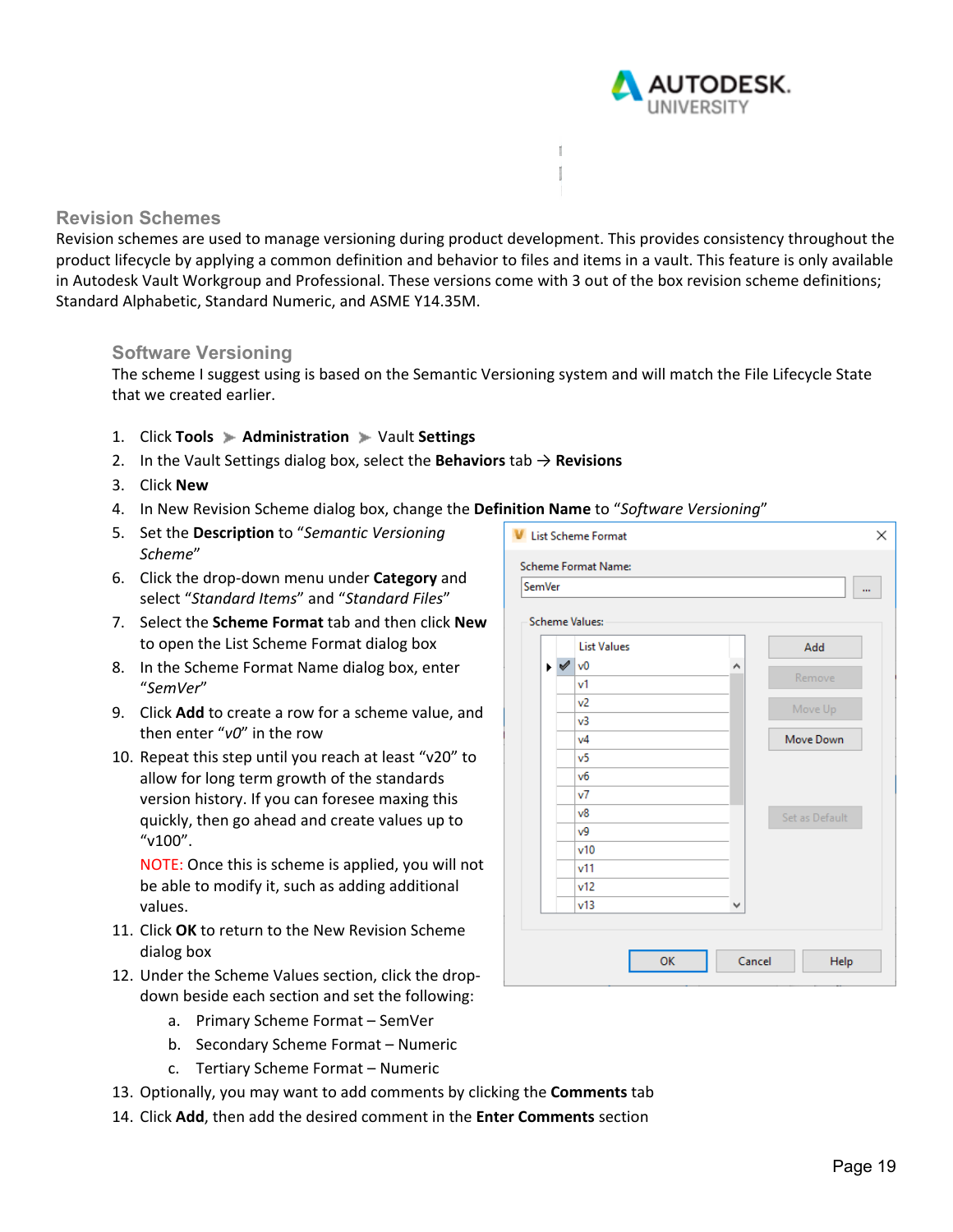

#### 15. Click **Ok**

| Software Versioning                     |         | <b>Description:</b><br>Semantic Versioning Scheme |  |
|-----------------------------------------|---------|---------------------------------------------------|--|
|                                         |         |                                                   |  |
| Category:                               |         |                                                   |  |
| Default, Standard Items, Standard Files |         | $\checkmark$                                      |  |
| <b>Scheme Details</b>                   |         |                                                   |  |
| <b>Scheme Values:</b>                   |         | Preview Scheme Format Comments                    |  |
| <b>Type</b>                             | Value   | Revision primary sequence values:                 |  |
| Delimiter                               |         | v                                                 |  |
| Primary Scheme Format                   | SemVer  |                                                   |  |
| Secondary Scheme Format                 | Numeric |                                                   |  |
| <b>Tertiary Scheme Format</b>           | Numeric |                                                   |  |
|                                         |         |                                                   |  |
|                                         |         |                                                   |  |
|                                         |         | <b>Example Revision Formats</b>                   |  |
|                                         |         | <b>Delimiter Character:</b><br>$\mathbf{r}$       |  |
|                                         |         | Primary:<br>$\mathbf v$                           |  |
|                                         |         | Secondary:<br>v.1                                 |  |
|                                         |         | Tertiary:<br>v.1.1                                |  |
|                                         |         |                                                   |  |

#### **Categories**

Categories are labels that provide a way to group objects logically. Grouping by category also provides a means for assigning a defined set of behaviors and rules to objects. A category can automatically assign user‐defined properties to objects in the Vault. They can also be used to automatically assign lifecycle definitions or revision values to files.

Files, folders, custom objects, and items do not necessarily have to be assigned to a category. But if they are not assigned a category, then they use the default behaviors defined for the vault. A category has associated properties and behaviors that are applied to an object when it is assigned to the category. There are three types of behaviors that you can assign:

- Lifecycles (files, folders, and items)
- Revisions (files and items only)
- User Defined Properties (files, folders, and items)

You may find it useful to create some User Defined Properties that will allow you track specific properties on your standards content such as manufacturer, model numbers, product type and/or versions. This will allow you to do things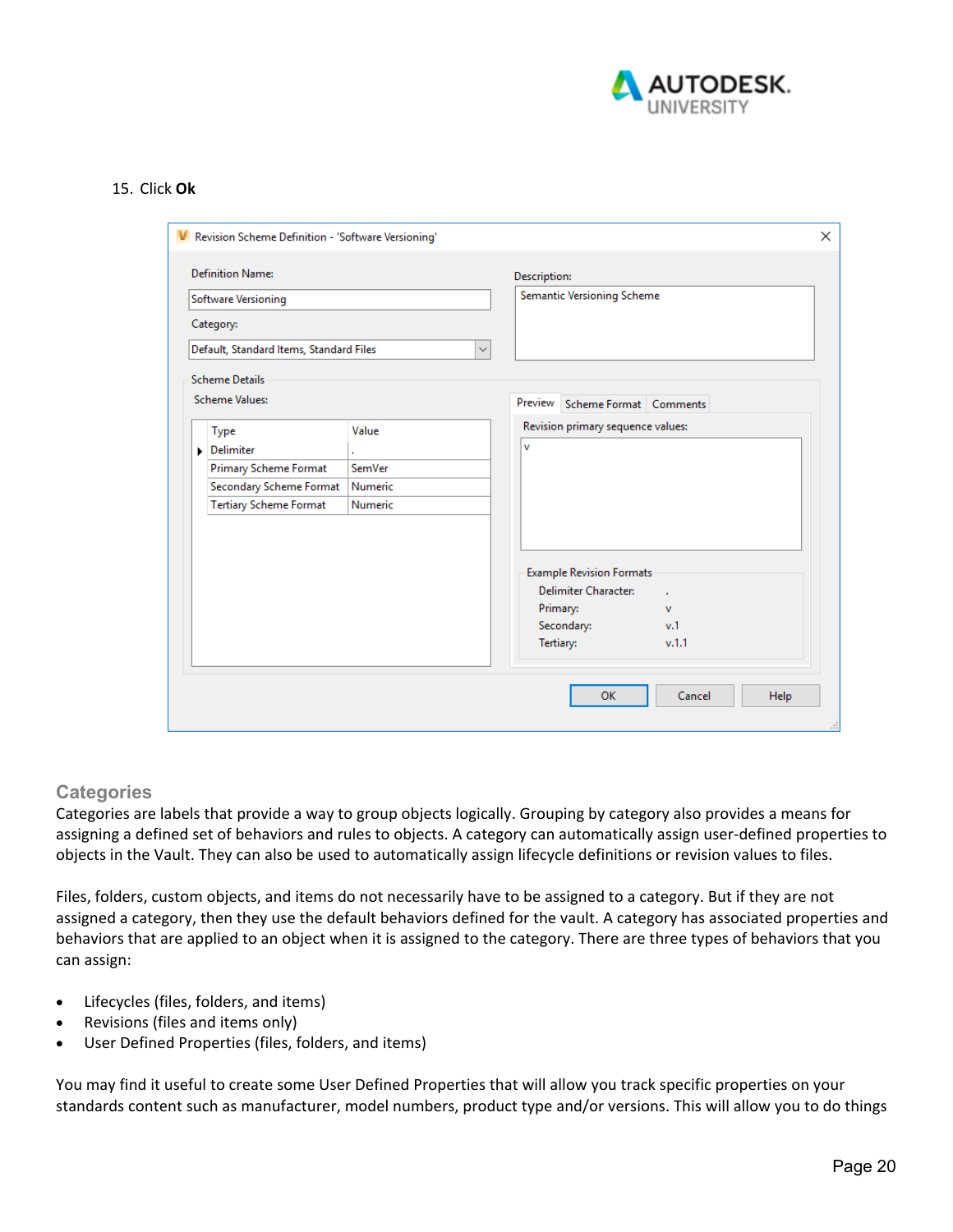

such as apply filters on any searches in your standards location or restrict what files can be approved and released to users. Think through some scenarios early to help define what may help so you can assign these properties during your initial configuration.

#### **File Category**

Assigning a file category to our standards content will allow us to apply a Lifecyle, Revision Scheme, and any User Defined Properties we wish. To help us track changes and limit any modifications effectively, we will be assigning a Lifecycle and Revision Scheme.

- 1. Select **Tools Administration Vault Settings**
- 2. In the Vault Settings dialog box, select the **Behaviors** tab **Categories…**
- 3. In the Configure Categories dialog box, select **File Categories** from the top left drop‐down list
- 4. Click **New** to open the Category Edit dialog box
- 5. In the Name field, enter "*Standard Files*" for the Name 6. From the Color list, select a color glyph to assign to the category
- 7. Verify the Available check box is checked
- 8. In the Description box, enter "*Company Standards Files*" as the description for the category
- 9. Click **OK**. The new category is created with the specified settings and appears in the Category Name list on the Configure Categories dialog box.

| Category Edit |                               |
|---------------|-------------------------------|
|               |                               |
| Name:         | <b>Standard Files</b>         |
| Color:        | Available: V                  |
| Description:  | <b>Company Standard Files</b> |
|               | OK<br>Cancel                  |

- 10. Click the **Lifecycles** tab, then click **Assign**
- 11. On the left side, under All Lifecycle Definitions, select "*Standards Lifecycle*" then click **Add**
- 12. Now on the right side, under Assigned Lifecycle Definitions, select "*Standards Lifecycle*" then click **Default**
- 13. Click **OK**. The "*Standards Lifecycle*" is now assigned as the default file category for the "*Standards Files*".
- 14. Click the **Revisions** tab, then click **Assign**
- 15. On the left side, under All Revision Schemes, select "*Software Versioning*" then click **Add**
- 16. Now on the right side, under Assigned Lifecycle Definitions, select "*Software Versioning*" then click **Default**
- 17. Click **OK**. The "*Software Versioning*" is now assigned as the default revision scheme for the "*Standards Files*".
- 18. Click the **Properties** tab, then click **Assign**
- 19. On the left side, under Available Property Definitions, select all the properties that you would like for files
- 20. Click **Add**, then **OK**. These properties will now be listed Properties pane under the "*User Defined*" section.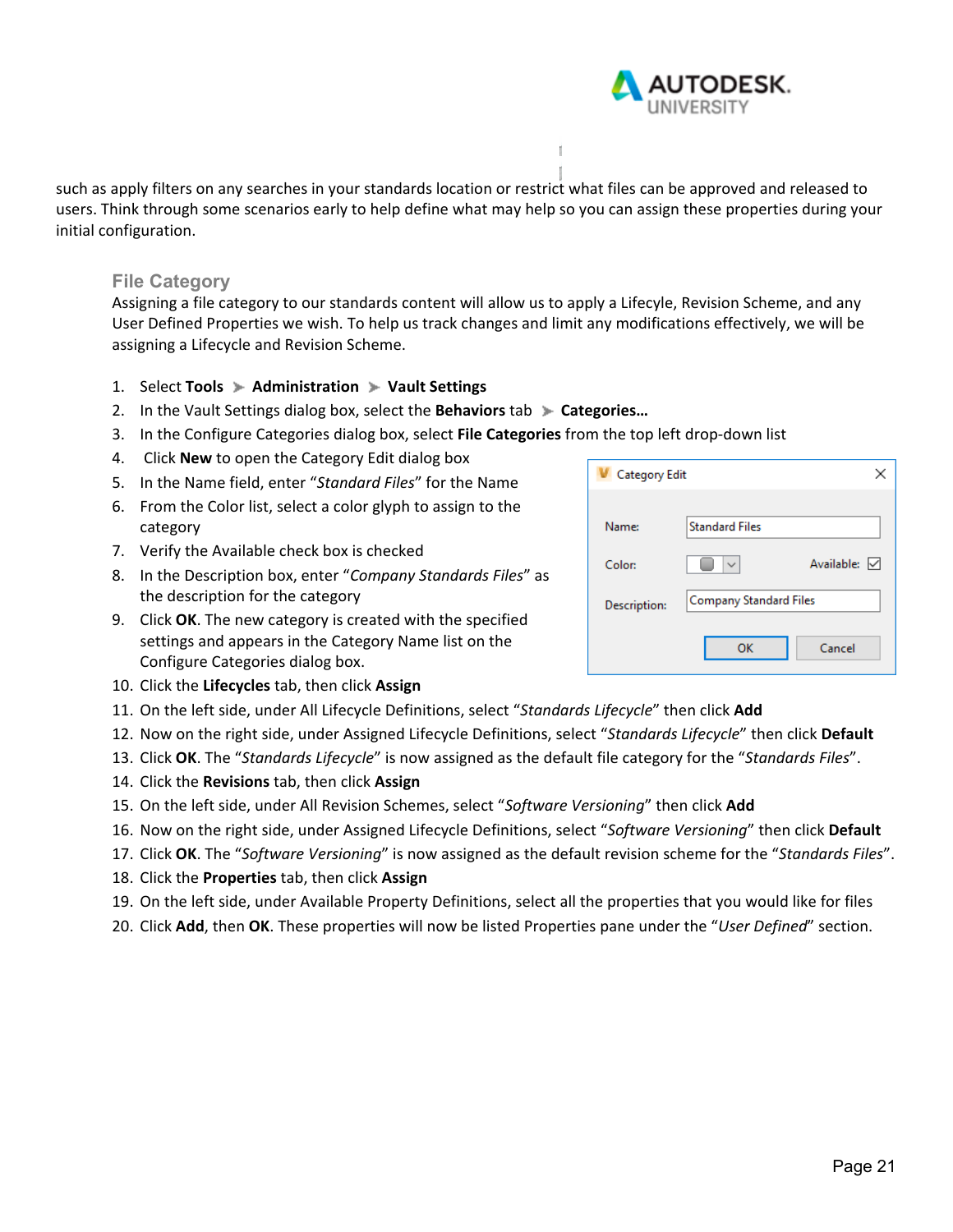

|            | <b>Category Name</b>                                    | Description                                  |
|------------|---------------------------------------------------------|----------------------------------------------|
|            | Default                                                 | Default Category                             |
|            | <b>Standard Files</b>                                   | <b>Company Standard Files</b>                |
|            | Lifecycles Revisions Properties<br>Edit <b>B</b> Assign |                                              |
| $\ddot{ }$ | Name                                                    | Description                                  |
|            | Standards Lifecycle                                     | Standards lifecycle with Symantic Versioning |

#### **Folder Category**

Assigning a folder category to our standards folders will allow us to place a Lifecycle that can help us limit access to content they may no longer offered due to product upgrades or manufacturer changes.

- 21. In the Configure Categories dialog box, select **Folder Categories** from the top left drop‐down list
- 22. Click **New** to open the Category Edit dialog box
- 23. In the Name field, enter "*Standards Folder*" for the Name
- 24. From the Color list, select a color glyph to assign to the category
- 25. Verify the Available check box is checked.
- 26. In the Description box, enter "*Company Standards Folder*" as the description for the category
- 27. Click **OK**. The new category is created with the specified settings and appears in the Category Name list on the Configure Categories dialog box
- 28. Remain in this dialog box and proceed to the next category
- 29. Click the **Lifecycles** tab, then click **Assign**
- 30. On the left side, under All Lifecycle Definitions, select "*Standards Folder Lifecycle*" then click **Add**
- 31. Now on the right side, under Assigned Lifecycle Definitions, select "*Standards Folder Lifecycle*" then click **Default**
- 32. Click **OK**. The "*Standards Folder Lifecycle*" is now assigned as the default file category for the "*Standards Folders*".

| <b>Category Edit</b> |                          |              |
|----------------------|--------------------------|--------------|
|                      |                          |              |
| Name:                | <b>Standards Folder</b>  |              |
| Color:               | $\checkmark$             | Available: √ |
| Description:         | Company Standards Folder |              |
|                      | OK                       | Cancel       |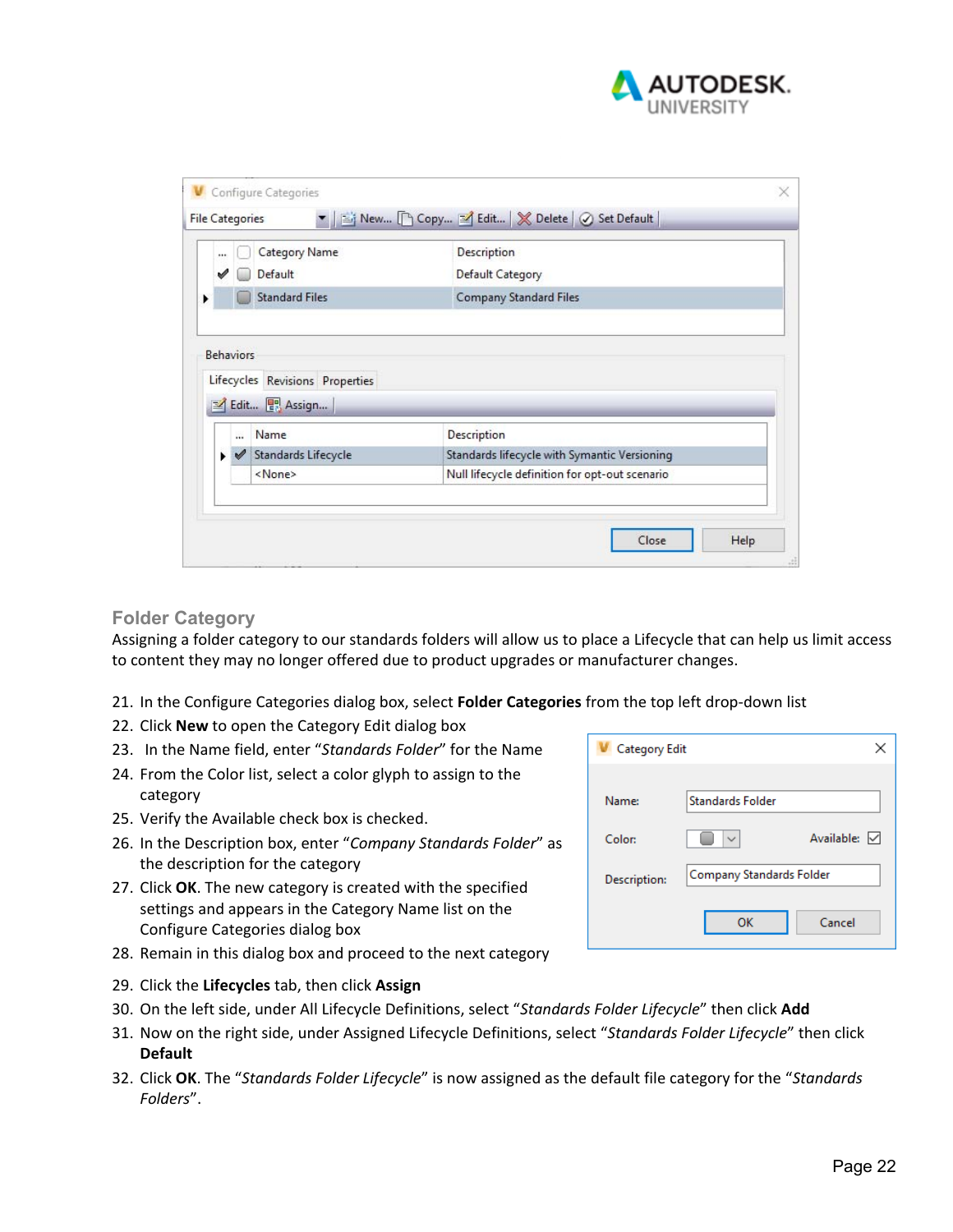

- 33. Click the **Properties** tab, then click **Assign**
- 34. On the left side, under Available Property Definitions, select all the properties that you would like for files
- 35. Click **Add**, then **OK**. These properties will now be listed Properties pane under the "*User Defined*" section.

|                      | Category Name                                 | Description                            |
|----------------------|-----------------------------------------------|----------------------------------------|
| ✔                    | Default                                       | Default Category                       |
|                      | <b>Standards Folder</b>                       | Company Standards Folder               |
|                      | Lifecycles Properties<br>Edit <b>B</b> Assign |                                        |
| $\ddot{\phantom{a}}$ | Name                                          | Description                            |
| ✔<br>н               | Standards Folder Lifecycle                    | Lifecycle for company standard folders |

#### **Item Category**

Like individual files, Items can also have their own Lifecyle, Revision Scheme, and any User Defined Properties assigned to them. So rather than trying to manage the release of each individual file, the entire package of relevant documentation can be released from the item level instead. We will be assigning a Lifecycle and Revision Scheme on Items as well to help us track changes and limit any modifications effectively.

- 36. In the Configure Categories dialog box, select **Item Categories** from the top left drop‐down list
- 37. Click **New** to open the Category Edit dialog box
- 38. In the Name field, enter "*Standard Items*" for the Name
- 39. From the Color list, select a color glyph to assign to the category
- 40. Verify the Available check box is checked.
- 41. In the Description box, enter "*Company Item Standards*" as the description for the category
- 42. Click **OK**. The new category is created with the specified settings and appears in the Category Name list on the Configure Categories dialog box
- 43. Click the **Lifecycles** tab, then click **Assign**

| <b>Category Edit</b> |                        |              |
|----------------------|------------------------|--------------|
|                      |                        |              |
| Name:                | <b>Standard Items</b>  |              |
| Color:               |                        | Available: √ |
| Description:         | Company Item Standards |              |
|                      | OK                     | Cancel       |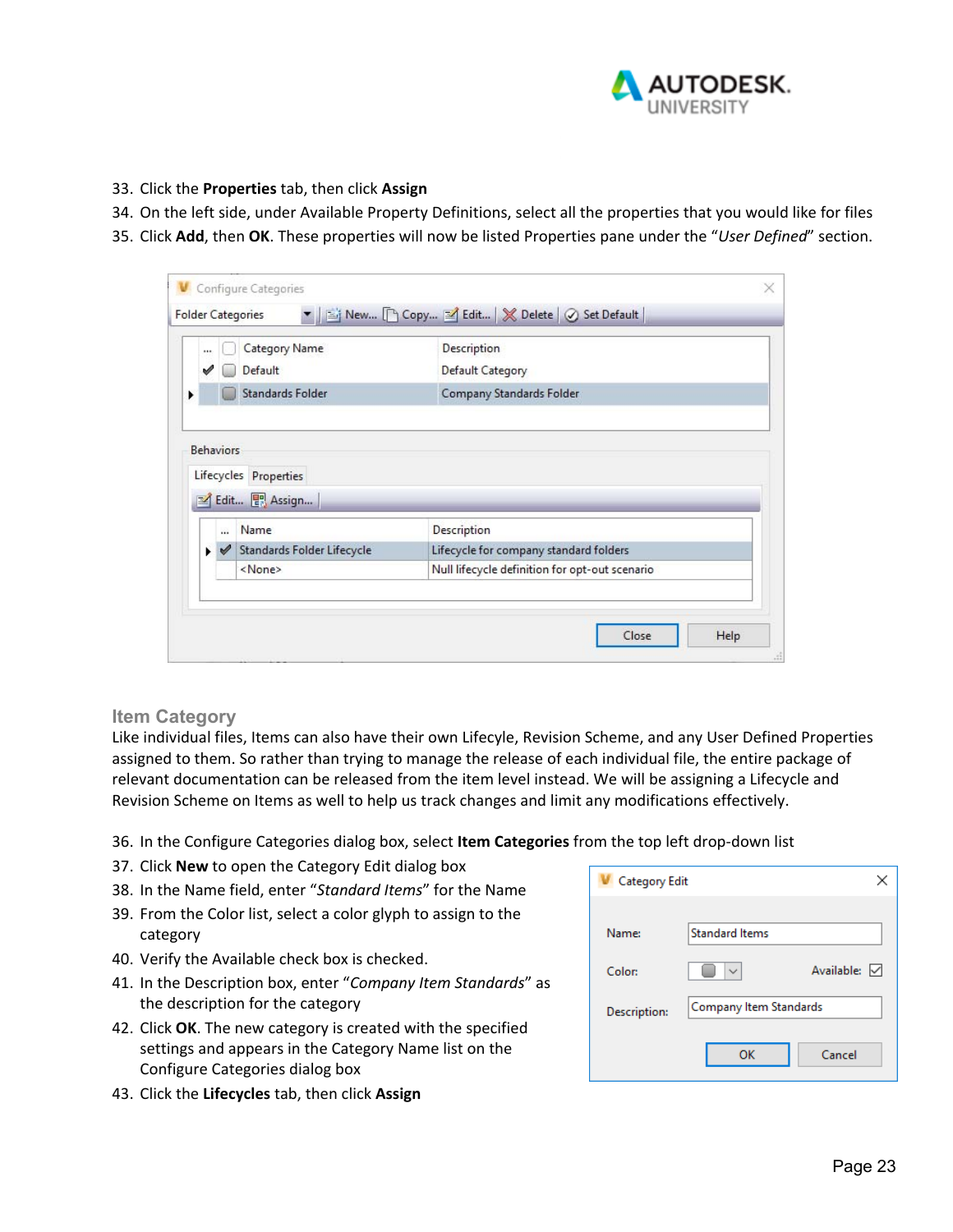

- 44. On the left side, under All Lifecycle Definitions, select "*Standards Lifecycle*" then click **Add**
- 45. Now on the right side, under Assigned Lifecycle Definitions, select "*Standards Lifecycle*" then click **Default**
- 46. Click **OK**. The "*Standards Lifecycle*" is now assigned as the default file category for the "*Standards Items*". NOTE: Steps 47‐50 are optional. If this conflicts with any standard revision schemes for items, please skip these steps and go to step 51.
- 47. Click the **Revisions** tab, then click **Assign**
- 48. On the left side, under All Revision Schemes, select "*Software Versioning*" then click **Add**
- 49. Now on the right side, under Assigned Lifecycle Definitions, select "*Software Versioning*" then click **Default**
- 50. Click **OK**. The "*Software Versioning*" is now assigned as the default revision scheme for the "*Standards Items*".
- 51. Click the **Properties** tab, then click **Assign**
- 52. On the left side, under Available Property Definitions, select all the properties that you would like for files
- 53. Click **Add**, then **OK**. These properties will now be listed Properties pane under the "*User Defined*" section.

| <br>✔            | Category Name<br>Default                                | Description<br>Default Category              |
|------------------|---------------------------------------------------------|----------------------------------------------|
|                  | <b>Standard Items</b>                                   | Company Item Standards                       |
| <b>Behaviors</b> | Lifecycles Revisions Properties<br>Edit <b>B</b> Assign |                                              |
| $\cdots$         | Name                                                    | Description                                  |
| ٠                | Standards Lifecycle                                     | Standards lifecycle with Symantic Versioning |

### **Rule Sets**

Assigning rule sets to a category allows for files, folders, custom objects, and items that meet a set of conditions to be assigned a predetermined category. This could be something like configuring file assignment rules that could look for a set of standard file extensions such as DWT, RTE, RFT, RFA, or RPS and assign them to your standards file category. You can also create a folder assignment rule that will place in new folder that is created in Vault, whether manually or from a check‐in folder process, that is within a specified folder path to a predestined category.

Be careful including drawing formats like DWG, RVT, IDW, or MAX because this will create a false positive by assigning the standards category when new files are uploaded into Vault that may just be working files. Also, be aware of the shared file extensions between product developers that you use Vault to manage the standards. For example, the file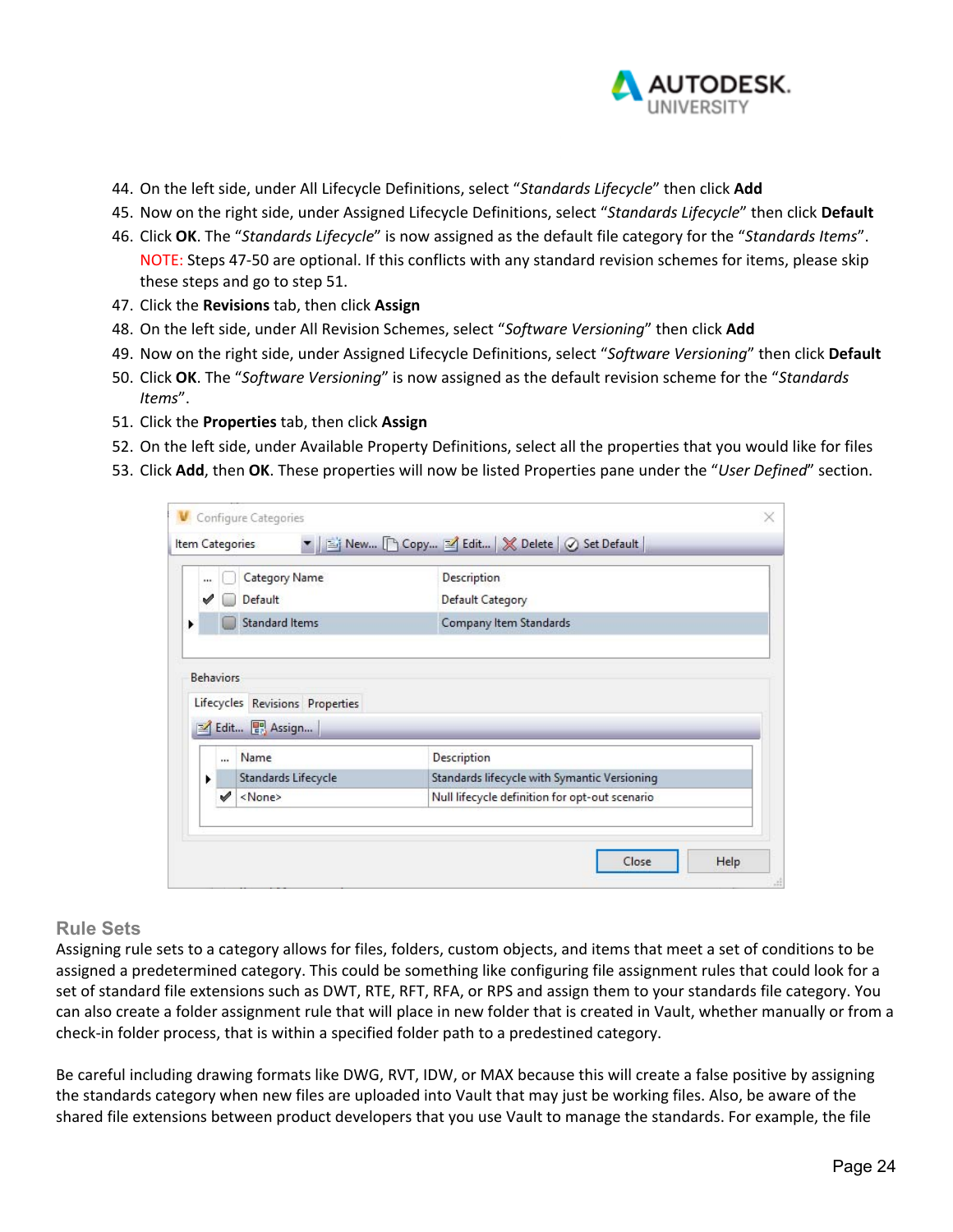

extension MAT is both a 3DS Max material file and a Microsoft Access Table, so if you decide to manage both Autodesk and Microsoft products within the same Vault, then you will need to account for this in your configuration to verify that you are not receiving false positives as well.

Another thing to factor as you are creating your list of rules and conditions is that rule sets use the AND as the operator. What this means is that you will need to create a separate rule for each file extension. For example, if you create a rule that has the conditions to looks for the file extension "dwt" and "rfa", it will come back with no results therefore appear as though your rule is not working properly. So, you will need to create a new rule for each file extension that you want to auto‐assign to category.

| Property:                                      | Condition:   | Value: |         |        |
|------------------------------------------------|--------------|--------|---------|--------|
|                                                | $\checkmark$ | $\sim$ |         |        |
|                                                |              | Add    | Replace | Remove |
| <b>Rule Criteria:</b>                          |              |        |         |        |
| File Extension is dwt<br>File Extension is rfa |              |        |         |        |

#### **File Rules**

Once you have carefully decided on what conditions you would like to configure a rule for, follow along with the example below to create your File Assignment Rules for. We will be creating a new rule that looks for the "dwt" file extension.

- 1. Click **Tools Administration Vault Settings**
- 2. On the Vault Settings dialog box select the **Behaviors** tab **Rules**
- 3. Select **Files Rules** from the drop‐down list in the top left
- 4. Check the "*Apply rules on object creation*" toggle in the bottom right
- 5. Click **New…** to open the Edit Rule dialog box
- 6. For the Rule Name, use something like "Standard DWT Files"
- 7. For Category Assignment, click the drop‐down and select "*Standard Files*"

| <b>Fdit Rule</b>          |        |
|---------------------------|--------|
| <b>Rule Name:</b>         |        |
| <b>Standard DWT Files</b> |        |
| Category Assignment:      |        |
| <b>Standard Files</b>     |        |
| OK                        | Cancel |

8. Click **OK**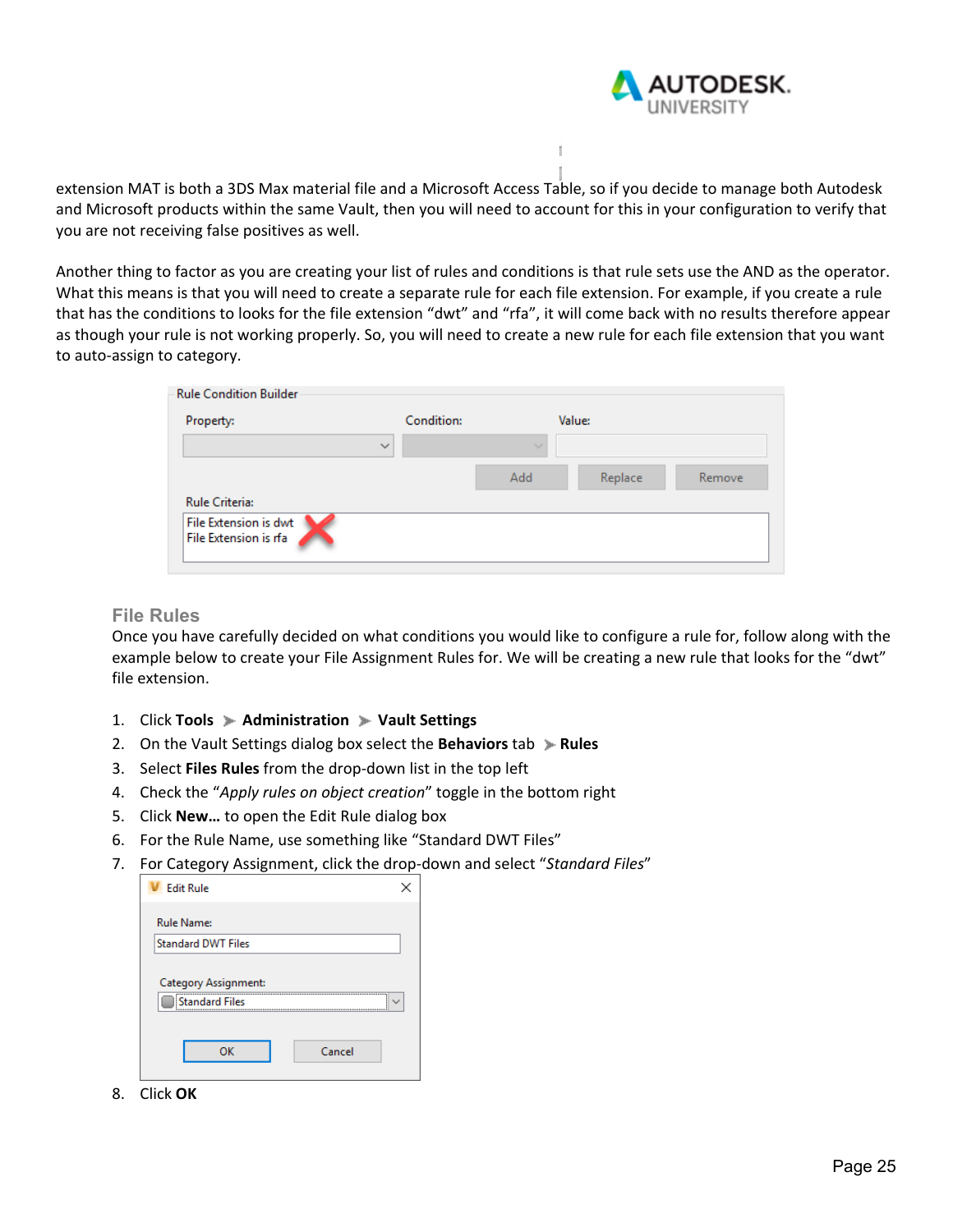

- 9. In the Rule Condition Builder section, set the following:
	- a. File Extension:
		- i. Property: *File Extension*
		- ii. Condition: *is*
		- iii. Value: *dwt (OR the extension you are configuring)*
- 10. Click **Apply** to save the changes
- 11. Optionally, you can create a rule that looks for files that have been assigned the "*Standards Lifecycle*" by using the following condition:
	- a. Lifecycle Definition:
		- i. Property: *Lifecycle Definition*
		- ii. Condition: *is*
		- iii. Value: *Standards Lifecycle*
- 12. Repeat steps 5‐9 for every file extension type you want to configure

13. Click **OK**

NOTE: If you want to reorder the list, select a rule and then use the **Up** and **Down** arrow keys to move it where would you want it to be in the list.

|   | <b>Assignment Rules</b>        |                       |                     |         | $\times$ |
|---|--------------------------------|-----------------------|---------------------|---------|----------|
|   | <b>File Rules</b>              |                       |                     |         |          |
|   | Rule                           |                       | Category Assignment |         |          |
|   | Standard DWT Files             | <b>Standard Files</b> |                     |         |          |
|   | <b>Standard RTE Files</b>      | <b>Standard Files</b> |                     |         |          |
|   | <b>Standard RFT Files</b>      | <b>Standard Files</b> |                     |         |          |
|   | <b>Standard RFA Files</b>      | <b>Standard Files</b> |                     |         |          |
|   | <b>Standard RPS Files</b>      | <b>Standard Files</b> |                     |         |          |
|   | <b>Default</b>                 | Default               |                     |         |          |
|   |                                |                       |                     |         |          |
|   |                                |                       |                     |         |          |
|   | <b>Rule Condition Builder</b>  |                       |                     |         |          |
|   | Property:                      | Condition:            |                     | Value:  |          |
|   | $\checkmark$                   |                       |                     |         |          |
|   |                                |                       | Add                 | Replace | Remove   |
|   | <b>Rule Criteria:</b>          |                       |                     |         |          |
|   | File Extension is dwt          |                       |                     |         |          |
|   |                                |                       |                     |         |          |
| ⋈ | Apply rules on object creation |                       |                     |         |          |
|   |                                | Apply                 | <b>OK</b>           | Cancel  | Help     |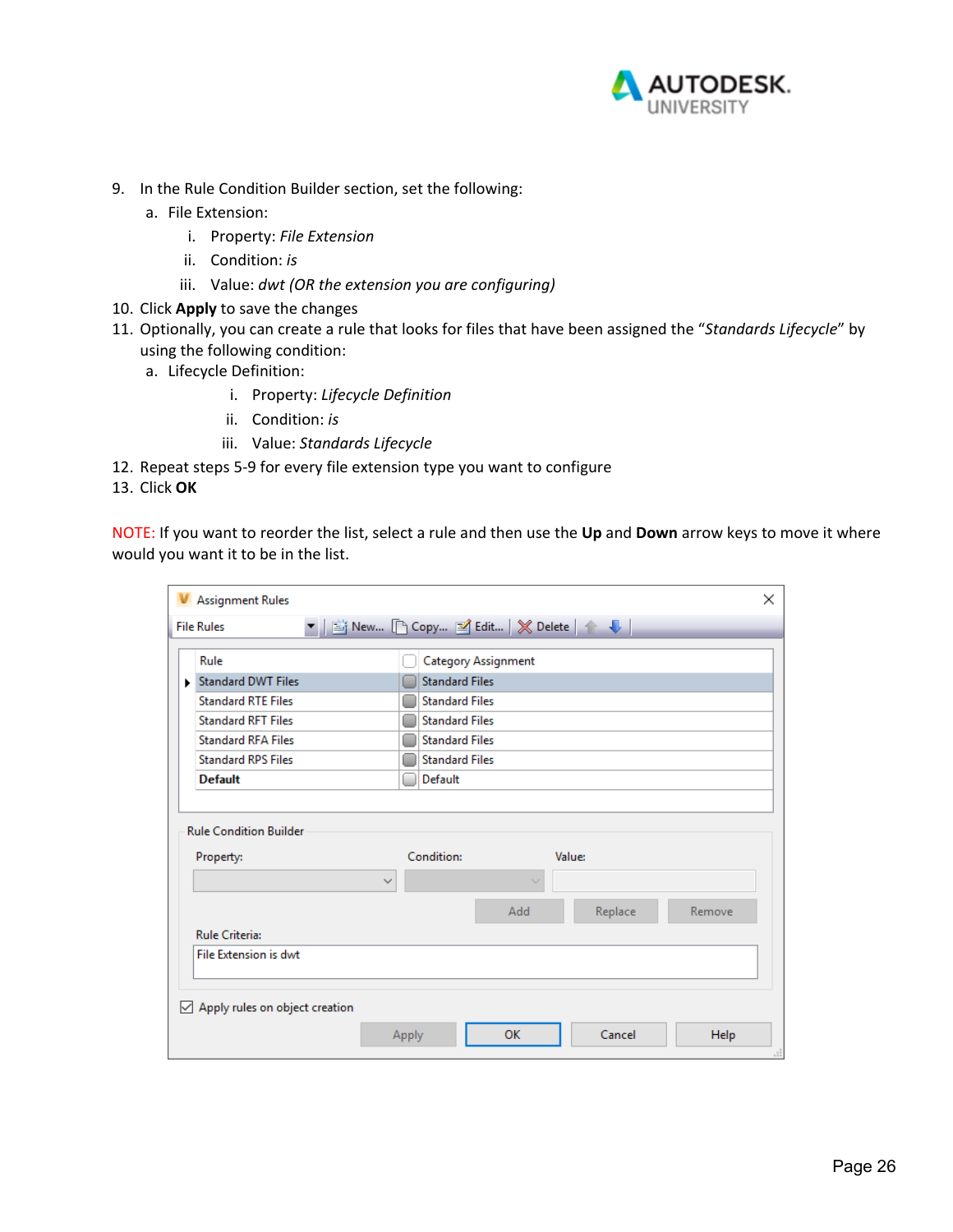

#### **Folder Rules**

The available properties for folder is far less compared to files, so I find that "*folder path*" is the gem to use and will be what you use to create a Folder Assignment Rule that looks for the value "Standards" using the folder path property.

 $\mathbb{I}$ 

- 1. Click **Tools Administration Vault Settings**
- 2. On the Vault Settings dialog box select the **Behaviors** tab **Rules**
- 3. Select **Files Rules** from the drop‐down list in the top left
- 4. Check the "*Apply rules on object creation*" toggle in the bottom right
- 5. Click **New…** to open the Edit Rule dialog box
- 6. For the Rule Name, use something like "Standards Folder Path"
- 7. For Category Assignment, click the drop‐down and select "*Standards Folder*"

| <b>Edit Rule</b>                         |        |
|------------------------------------------|--------|
| <b>Rule Name:</b>                        |        |
| <b>Standards Folder Path</b>             |        |
| Category Assignment:<br>Standards Folder | <br>   |
| OK                                       | Cancel |

- 8. Click **OK**
- 9. In the Rule Condition Builder section, set the following:
	- a. File Extension:
		- i. Property: *File Extension*
		- ii. Condition: *is*
		- iii. Value: *dwt (OR the extension you are configuring)*
- 10. Click **Apply** to save the changes
- 11. Optionally, you can create a rule that looks for folders that have been assigned the "*Standards Folder Lifecycle*" by using the following condition:
	- a. Lifecycle Definition:
		- i. Property: *Lifecycle Definition*
		- ii. Condition: *is*
		- iii. Value: *Standards Folder Lifecycle*
- 12. Repeat steps 5‐10 for every folder rule you want to configure
- 13. Click **OK**

NOTE: If you want to reorder the list, select a rule and then use the **Up** and **Down** arrow keys to move it where would you want it to be in the list.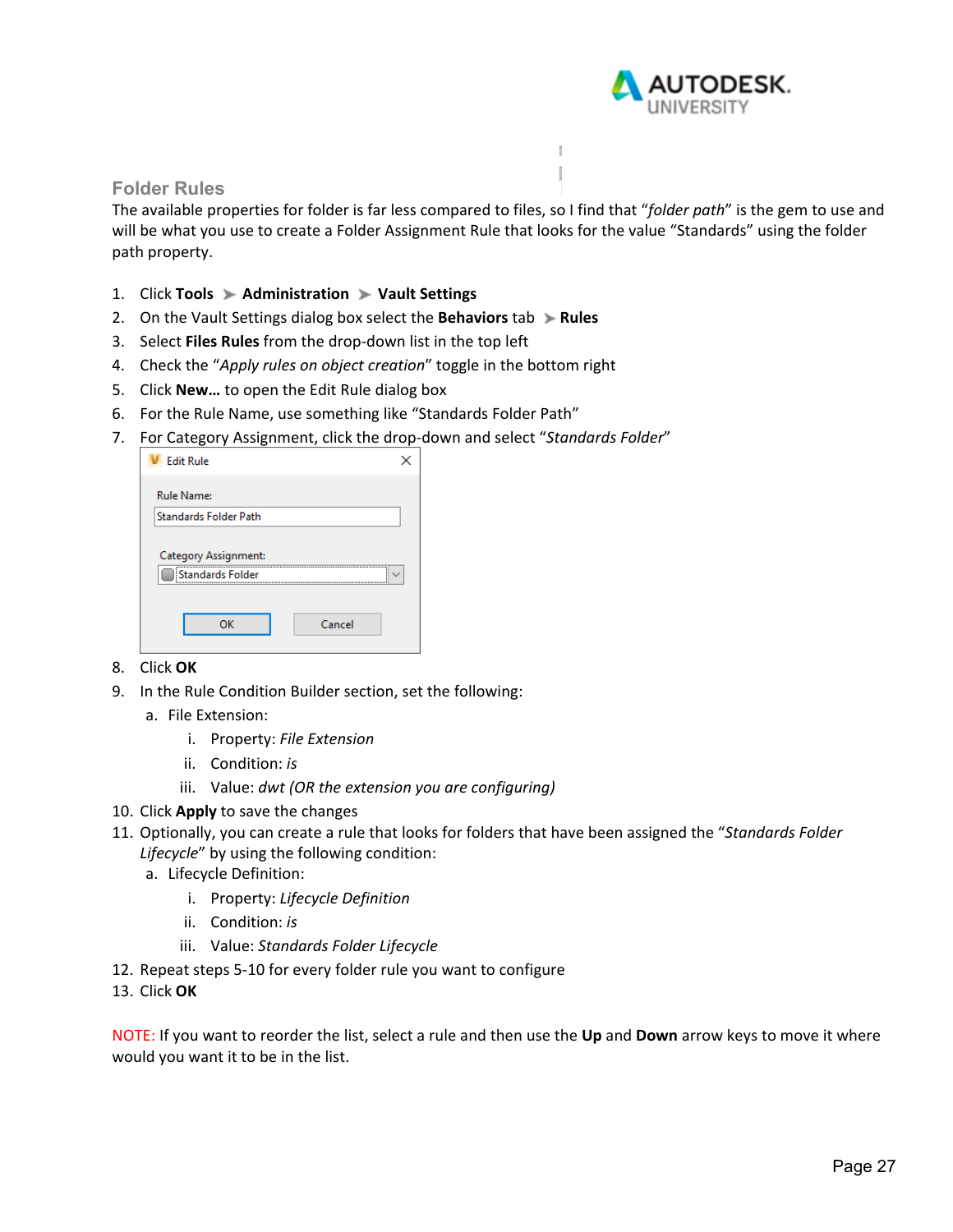

|   | <b>V</b> Assignment Rules             |                                        |         | $\times$ |
|---|---------------------------------------|----------------------------------------|---------|----------|
|   | <b>Folder Rules</b>                   | ▼   Mew [ Copy M Edit   ※ Delete   ↑ ↓ |         |          |
|   | Rule                                  | Category Assignment                    |         |          |
| ь | <b>Standards Folder Path</b>          | <b>Standards Folder</b>                |         |          |
|   | Standards Folder Lifecycle            | <b>Standards Folder</b>                |         |          |
|   | <b>Default</b>                        | Default                                |         |          |
|   |                                       |                                        |         |          |
|   | <b>Rule Condition Builder</b>         |                                        |         |          |
|   |                                       |                                        |         |          |
|   | Property:                             | Condition:                             | Value:  |          |
|   |                                       | $\checkmark$                           | $\sim$  |          |
|   |                                       | Add                                    | Replace | Remove   |
|   | <b>Rule Criteria:</b>                 |                                        |         |          |
|   | <b>Folder Path contains Standards</b> |                                        |         |          |
|   |                                       |                                        |         |          |
|   |                                       |                                        |         |          |
|   |                                       |                                        |         |          |
|   |                                       | OK<br>Apply                            | Cancel  | Help     |
|   |                                       |                                        |         |          |

 $\mathbb{L}$ 

#### **Properties**

Properties are attributes associated with a file, item, folder, and custom objects. There are two types of property definitions: system‐defined properties and user‐defined properties (UDPs). System‐defined properties are those that are derived from the vault. The vault has a global set of properties that are applied to files in the vault. User‐defined properties are created by a user using the administrative tools.

When a new user-defined property is created, it does not have to be associated with any categories. However, even if the property is associated with an entity (file, folder, custom object, change order, item, etc.) and is not associated with any categories, it will not appear in the properties grid for that entity type. I suggest assigning them to categories during the process of creating them so it's easier.

Note: Once a property definition is created, the data type cannot be modified. So, think ahead of what you want to create and create a thought‐out list prior to creating any new properties. Also, view the Properties Administration page offered by Autodesk to familiarize yourself with common terms, data types, attributes, and icons that will be referenced.

#### **Product**

You may want to assign what product your standards are for to help search for or run reports, so will create a "*Product*" property to aid in process like that. Pro Tip: It would be possible to create a User Group and assign specific users to that use a certain product, to only see standards that are applicable to them.

- 1. Click **Tools Administration Vault Settings**
- 2. On the Vault Settings dialog box **Behaviors** tab, click **Properties**
- 3. In the Property Definitions dialog box, click **New…**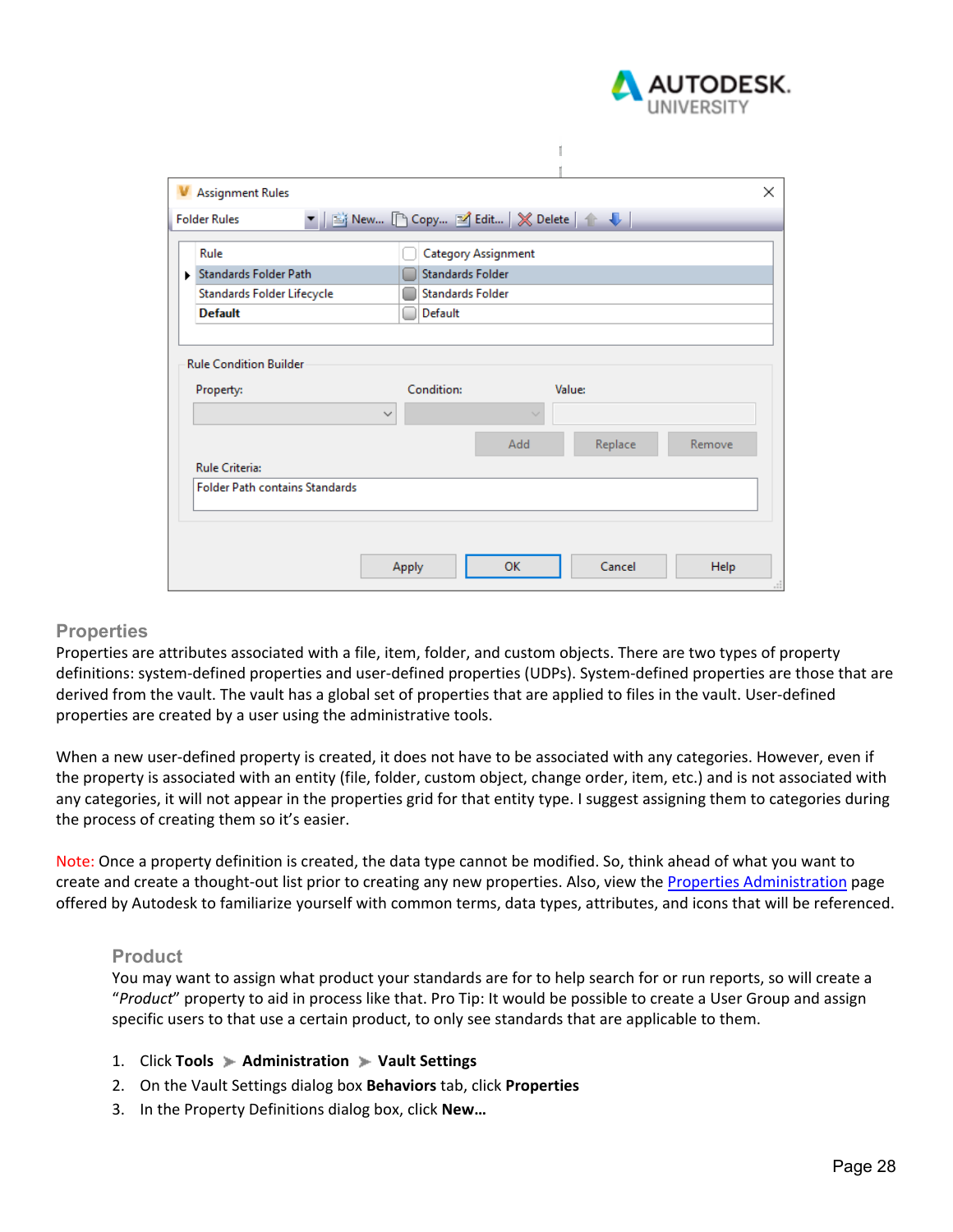

- 4. In the New Property dialog box, in the name field, enter "*Product*"
- 5. In the Type list, select "*Text*"
- 6. Expand the Associations drop‐down and select "*Standard Files*" under the File section and "Standards Folder" under the Folder Section
- 7. On the Settings tab, we want to leave the Initial Value empty. Selecting a default value could prove problematic later if you manage multiple products.
- 8. Click the drop-down beside List Values to expand the Property Values
- 9. Click within the top line to add a new product name for each product that is managed, then hit **Enter**. (Repeat for each product; AutoCAD, Revit, Inventor, 3DS Max, etc.)

Note: If you need to restructure the list of products, select a value and click **Move Up** or **Move Down** as needed to arrange the order of the values in the list.

- 10. Click the area beside Enforce Lost of Values, and choose "*True*"
- 11. Click the area beside Case Sensitivity, and choose "*Name Case*"
- 12. Click **Close** to return to the New Property dialog box
- 13. Click **OK** on the New (Property) dialog
- 14. If you would like to override the Property Values per category, you can find the category/value under Category Values and select the desired value for each. This will not allow to have different List Values.

| <b>Bill Of Materials Row</b>    |
|---------------------------------|
| Change Order                    |
| <b>Custom Object</b>            |
| Default Category                |
| — Standard Custom Objects       |
| $\vee$ File                     |
| <b>I</b> Default                |
| <b>Example 5 Standard Files</b> |
| $\sqrt{}$ Folder                |
| $\Box$ Default                  |
| <b>Mandards Folder</b>          |
| ltem                            |
| <b>Default</b>                  |
| Standard Items                  |
| <b>Link</b>                     |
| Reference Designator            |
|                                 |
|                                 |
| Close                           |
| .::                             |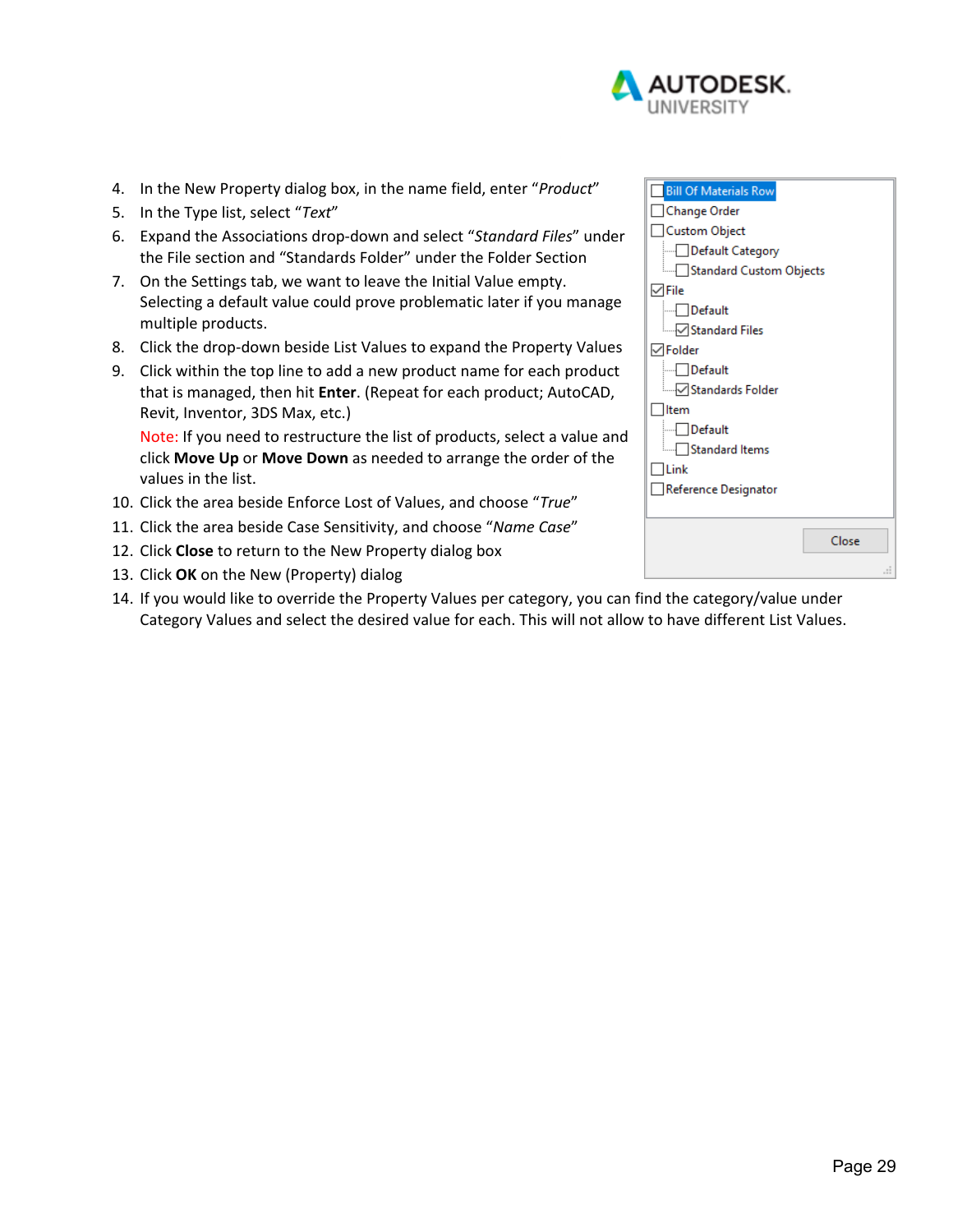

| Name:         |                               | Product                 |                                  |   |  |                            |           |        |  |  |  |
|---------------|-------------------------------|-------------------------|----------------------------------|---|--|----------------------------|-----------|--------|--|--|--|
| Type:         |                               | Text                    |                                  |   |  |                            |           |        |  |  |  |
| Associations: |                               |                         | File, Folder                     |   |  |                            |           |        |  |  |  |
|               |                               |                         |                                  |   |  |                            |           |        |  |  |  |
|               | Settings                      | Mapping                 |                                  |   |  |                            |           |        |  |  |  |
|               | Property values:              |                         |                                  |   |  | Category values:           |           |        |  |  |  |
|               | Name                          |                         | Value                            |   |  | Name                       | Value     | Overri |  |  |  |
|               | $\blacktriangleright$ State   |                         | <b>S</b> Enabled<br>$\checkmark$ | ▶ |  | $\Box$ File:Standard Files |           |        |  |  |  |
|               | <b>Basic Search</b>           |                         | Searched                         |   |  | Enforce List Of V          | True      |        |  |  |  |
|               | <b>Initial Value</b>          |                         |                                  |   |  | <b>Requires Value</b>      | False     |        |  |  |  |
|               | <b>List Values</b>            |                         | '3DS Max', 'AutoCAD              |   |  | <b>Case Sensitivity</b>    | Name Case |        |  |  |  |
|               | <b>Enforce List Of Values</b> |                         | True                             |   |  | Minimum Length             |           |        |  |  |  |
|               |                               | <b>Requires Value</b>   | False                            |   |  | Maximum Length             |           |        |  |  |  |
|               |                               | <b>Case Sensitivity</b> | Name Case                        |   |  | □ Folder:Standards Folder  |           |        |  |  |  |
|               | Minimum Length                |                         |                                  |   |  | Enforce List Of V True     |           |        |  |  |  |
|               | Maximum Length                |                         |                                  |   |  | <b>Requires Value</b>      | False     |        |  |  |  |
|               |                               |                         |                                  |   |  | <b>Case Sensitivity</b>    | Name Case |        |  |  |  |
|               |                               |                         |                                  |   |  | Minimum Length             |           |        |  |  |  |
|               |                               |                         |                                  |   |  | Maximum Length             |           |        |  |  |  |
|               |                               |                         |                                  |   |  |                            |           |        |  |  |  |
|               |                               |                         |                                  |   |  |                            |           |        |  |  |  |
|               |                               |                         |                                  |   |  |                            |           |        |  |  |  |

#### **Product Version**

If you manage multiple versions of the same a product, then creating a "*Product Version*" property to aid in tracking what if a certain is standard is compatible with the product it will be used in. The following steps are like the process of creating the "Product" property, just with slight differences for property name and not setting case sensitivity.

- 1. Click **Tools Administration Vault Settings**
- 2. On the Vault Settings dialog box **Behaviors** tab, click **Properties**
- 3. In the Property Definitions dialog box, click **New…**
- 4. In the New Property dialog box, in the name field, enter "*Product Version*"
- 5. In the Type list, select "*Text*"
- 6. Expand the Associations drop‐down and select "*Standard Files*" under the File section and "Standards Folder" under the Folder Section
- 7. On the Settings tab, we want to leave the Initial Value empty. Selecting a default value could prove problematic later if you manage multiple product versions.
- 8. Click the drop-down beside List Values to expand the Property Values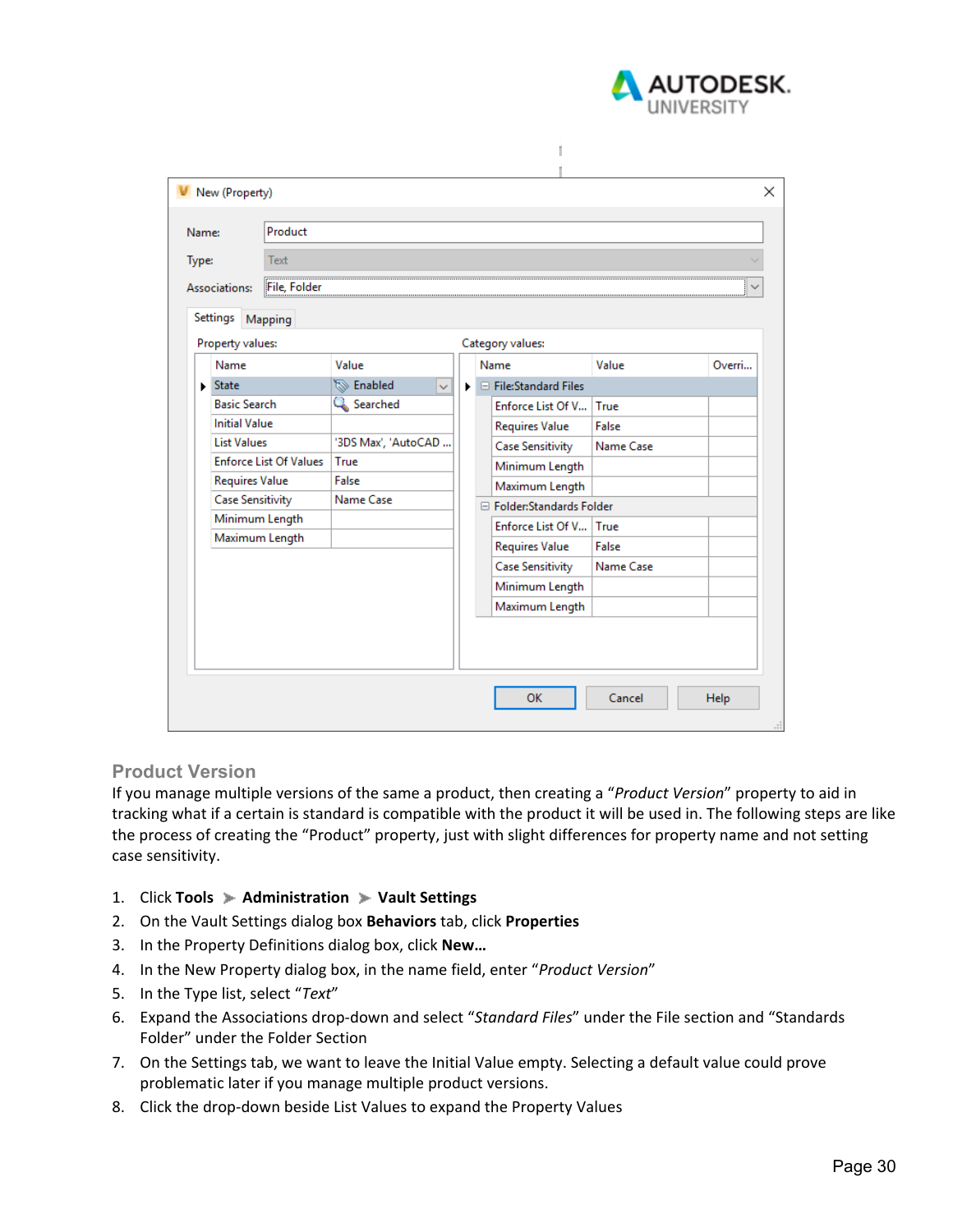

9. Click within the top line to add a new product name for each product that is managed, then hit **Enter**. (Repeat for each product versions; 2017, 2018, 2019, etc.)

Note: If you need to restructure the list of products, select a value and click **Move Up** or **Move Down** as needed to arrange the order of the values in the list.

- 10. Click the area beside Enforce Lost of Values, and choose "*True*"
- 11. Click **Close** to return to the New Property dialog box
- 12. Click **OK** on the New (Property) dialog
- 13. If you would like to override the Property Values per category, you can find the category/value under Category Values and select the desired value for each. This will not allow to have different List Values.

| Name: |                               | <b>Product Version</b> |                                  |   |  |                           |       |        |  |  |
|-------|-------------------------------|------------------------|----------------------------------|---|--|---------------------------|-------|--------|--|--|
| Type: |                               | Text                   |                                  |   |  |                           |       |        |  |  |
|       | Associations:                 | File, Folder           |                                  |   |  |                           |       |        |  |  |
|       | Settings                      | Mapping                |                                  |   |  |                           |       |        |  |  |
|       | Property values:              |                        |                                  |   |  | Category values:          |       |        |  |  |
|       | Name                          |                        | Value                            |   |  | Name                      | Value | Overri |  |  |
|       | $\blacktriangleright$ State   |                        | <b>S</b> Enabled<br>$\checkmark$ | ▶ |  | □ File:Standard Files     |       |        |  |  |
|       | <b>Basic Search</b>           |                        | Searched                         |   |  | Enforce List Of V         | True  |        |  |  |
|       | <b>Initial Value</b>          |                        |                                  |   |  | Requires Value            | False |        |  |  |
|       | <b>List Values</b>            |                        | '2015', '2016', '2017', '        |   |  | <b>Case Sensitivity</b>   | None  |        |  |  |
|       | <b>Enforce List Of Values</b> |                        | True                             |   |  | Minimum Length            |       |        |  |  |
|       | <b>Requires Value</b>         |                        | False                            |   |  | Maximum Length            |       |        |  |  |
|       | <b>Case Sensitivity</b>       |                        | None                             |   |  | □ Folder:Standards Folder |       |        |  |  |
|       | Minimum Length                |                        |                                  |   |  | Enforce List Of V True    |       |        |  |  |
|       | Maximum Length                |                        |                                  |   |  | Requires Value            | False |        |  |  |
|       |                               |                        |                                  |   |  | <b>Case Sensitivity</b>   | None  |        |  |  |
|       |                               |                        |                                  |   |  | Minimum Length            |       |        |  |  |
|       |                               |                        |                                  |   |  | Maximum Length            |       |        |  |  |
|       |                               |                        |                                  |   |  |                           |       |        |  |  |
|       |                               |                        |                                  |   |  |                           |       |        |  |  |
|       |                               |                        |                                  |   |  |                           |       |        |  |  |

That wraps up everything required to configuring Vault to manage your CAD/BIM standards within Vault, and by far the hardest part of the journey. Now is the time to start testing the different aspects we just set up by dropping some test files in and apply the appropriate category then lifecycle states. If something doesn't work as intended, go back through the steps and verify that you set up each properly.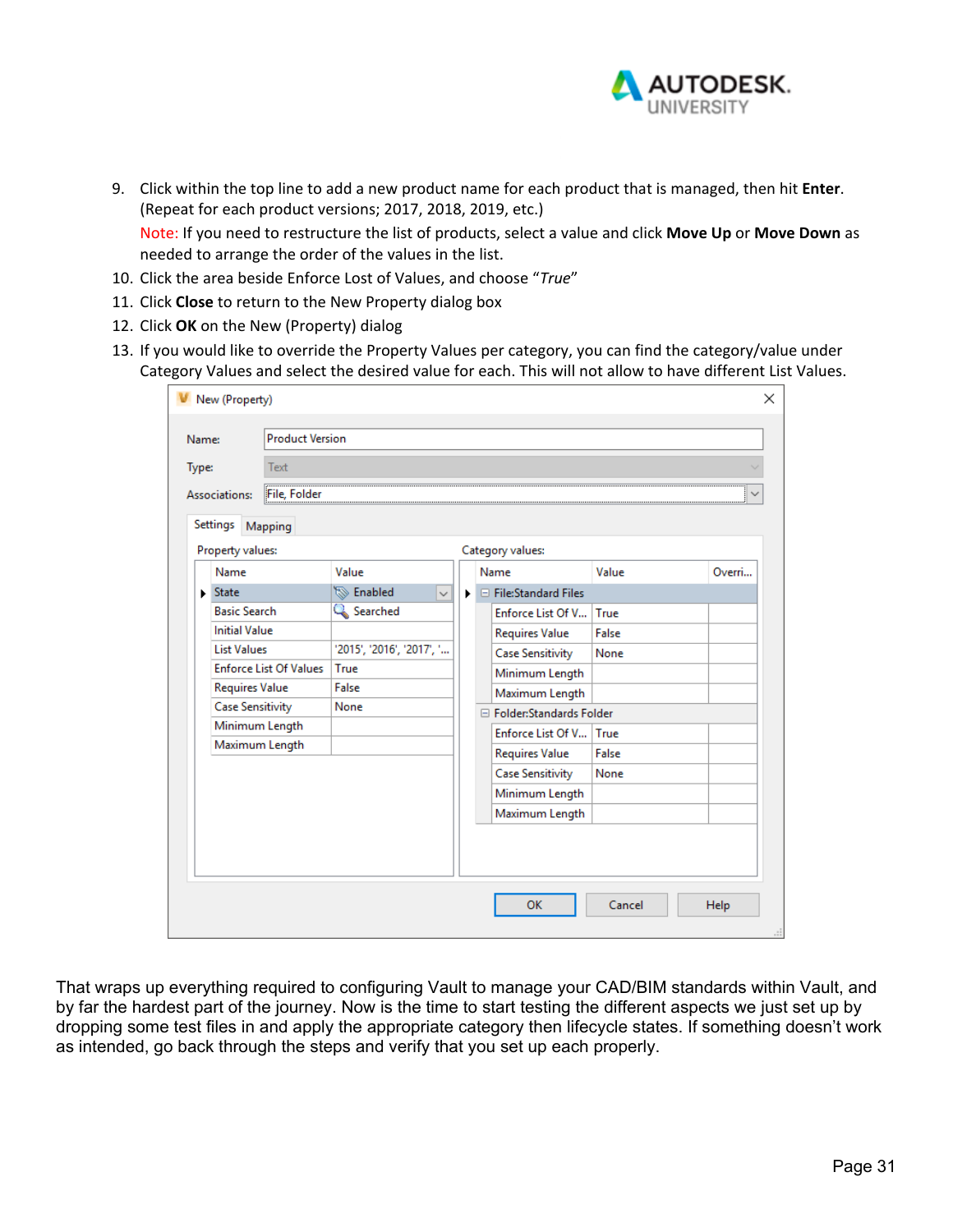

# **Product Configuration**

The methods used to configure each product will vary, but the all follow the same concept which is to point any support path at location that we have previously defined within Vault. Some applications, like AutoCAD, will allow you preconfigure all the settings so all the user will have do is copy a modified shortcut and use it to run the application. Others will require the user to manually go into the options and change each path one time, so their application will use those paths from that point forward. Below, we will walk through some of Autodesk's primary products and go through some the basics involved with these processes. It will be up to you to determine what works best for the company standards and adjust accordingly.



## **Architecture, Engineering & Construction Collection**

In this collection, we will cover both AutoCAD 2019 and Revit 2019, which utilizes different methods when it comes to customizing their support paths. Both have straightforward paths, but the more tech savvy individuals can use lisp or ini files to adjust and append support paths. For simplicity sake, I won't dive into using lisp because it can be an in‐depth topic which can be hard to cover due to the diversity of how you can achieve different results. However, utilizing Revit's ini file could be a good method for those that configure Vault to sync this file to the appropriate location on a user's machine. So, let's get started.

## **AutoCAD**

This process will be the same for all other flavors of AutoCAD including Architecture, Electrical, Map 3D, Mechanical, MEP, Plant 3D, and Raster Design. We will create a new local profile and modify all the support paths to look at our new standards folders managed by Vault. We will then save this file in Vault along with a modified shortcut that will use this new profile, so the only things users will have to do is pin the shortcut to their taskbar. If there are any changes from that point forward, they will always get them.

#### **From within AutoCAD:**

- 1. Click the **Application** menu **Options**
- 2. In the Options dialog box, click the **Profiles** tab
- 3. Click **Add to List…**
- 4. In the Add Profile dialog box, set the following:
	- a. Profile Name: *AutoCAD 2019*
	- *b.* Description: *New company standard AutoCAD 2019 profile*
- 5. Click **Apply & Close**
- 6. Now select the new "*AutoCAD 2019*" profile, then click **Set Current**
- 7. Click the **Files** tab

Note: The following are examples according to the folder structure I listed previously, so change the values to match your existing Vaults folder structure that you set up.

- 8. Select Support File Search Path, then:
	- a. Click **Add** to add a new support path, then paste the following for the location: "*C:\Vault\Standards\AutoCAD Architecture\2019\...*"
		- (Adding the "\..." will make AutoCAD search through all the sub‐folders)
- 9. Select Trusted Locations, then:
	- a. Click **Add** to add a new support path, then paste the following for the location: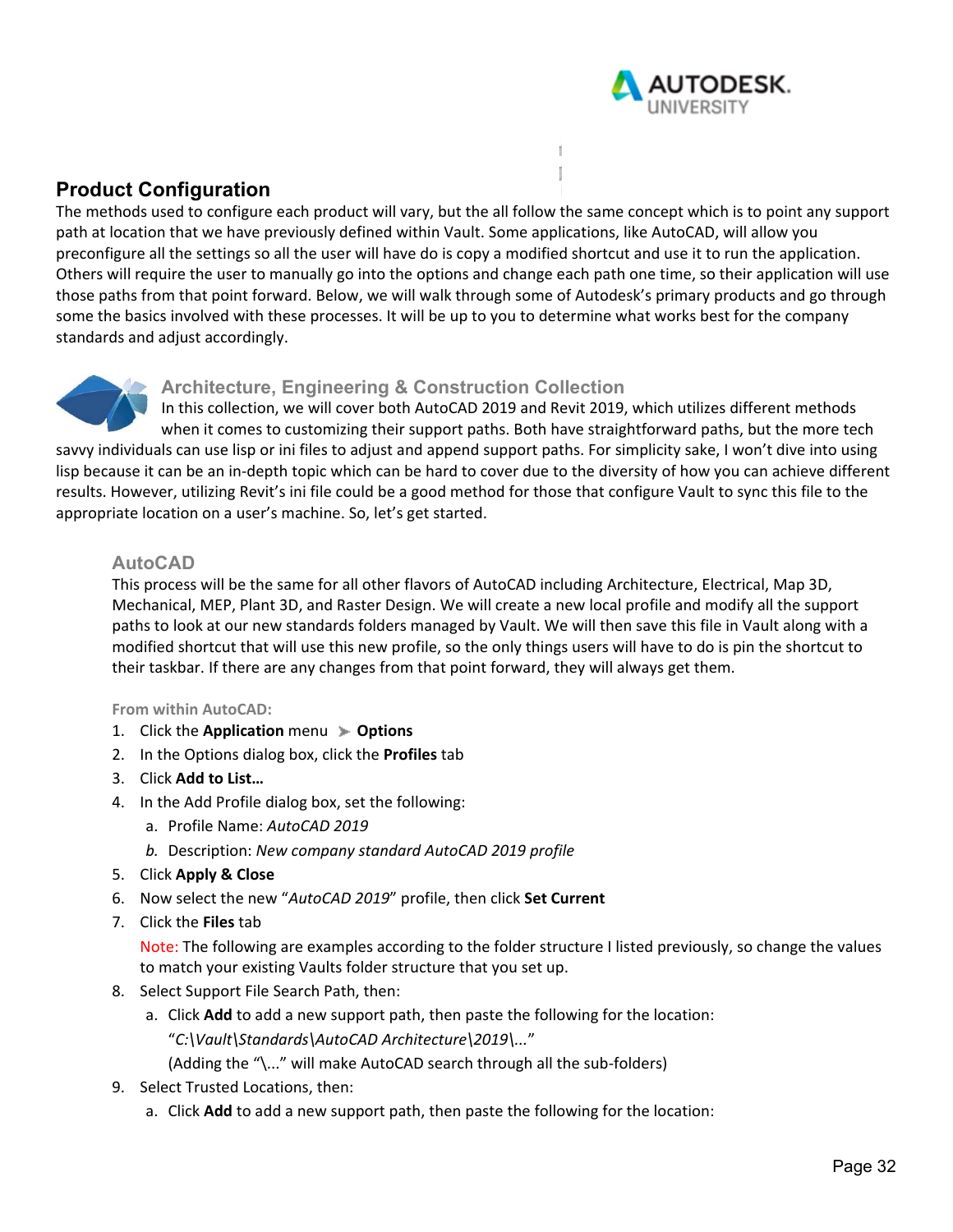

"*C:\Vault\Standards\AutoCAD Architecture\2019\...*"

- 10. Expand Customization Files, then:
	- a. Select Main Customization File
	- b. Click **Browse** and paste the following for the location: "*C:\Vault\Standards\AutoCAD Architecture\2019\Menus*"
	- c. Select Custom Icon Location
	- d. Click **Browse** and paste the following for the location: "*C:\Vault\Standards\AutoCAD Architecture\2019\Menus\Icons*"
- 11. Expand Printer Support File Path, then:
	- a. Select Printer Configuration Search Path
	- b. Click **Browse** and paste the following for the location: "*C:\Vault\Standards\AutoCAD Architecture\2019\Plotters*"
	- c. Select Printer Description File Search Path
	- d. Click **Browse** and paste the following for the location: "*C:\Vault\Standards\AutoCAD Architecture\2019\Menus\PMP Files*"
	- e. Select Printer Style Table Search Path
	- f. Click **Browse** and paste the following for the location: "*C:\Vault\Standards\AutoCAD Architecture\2019\Menus\Plot Styles*"
- 12. Expand Template Settings, then:
	- a. Select Drawing Template File Location
	- b. Click **Browse** and paste the following for the location: "*C:\Vault\Standards\AutoCAD Architecture\2019\Templates*"
	- c. Select Sheet Set Template File Location
	- d. Click **Browse** and paste the following for the location: "*C:\Vault\Standards\AutoCAD Architecture\2019\Templates*"
	- e. Select Default Template File Name for QNEW
	- f. Click **Browse** and select or paste the following for the location: "*C:\Vault\Standards\AutoCAD Architecture\2019\Templates\acad.dwt*"
- 13. Select Tool Palettes File Locations, then:
	- a. Click **Browse** and paste the following for the location: "*C:\Vault\Standards\AutoCAD Architecture\2019\Palettes*"
- 14. Expand Action Recorder Settings, then:
	- a. Select Actions Recording File Location
	- b. Click **Browse** and paste the following for the location: "*C:\Vault\Standards\AutoCAD Architecture\2019\Action Routines*"
	- c. Select Additional Actions Reading File Location
	- d. Click **Browse** and paste the following for the location: "*C:\Vault\Standards\AutoCAD Architecture\2019\Action Routines*"
- 15. Make any additional changes you choose on the other tabs according to company standards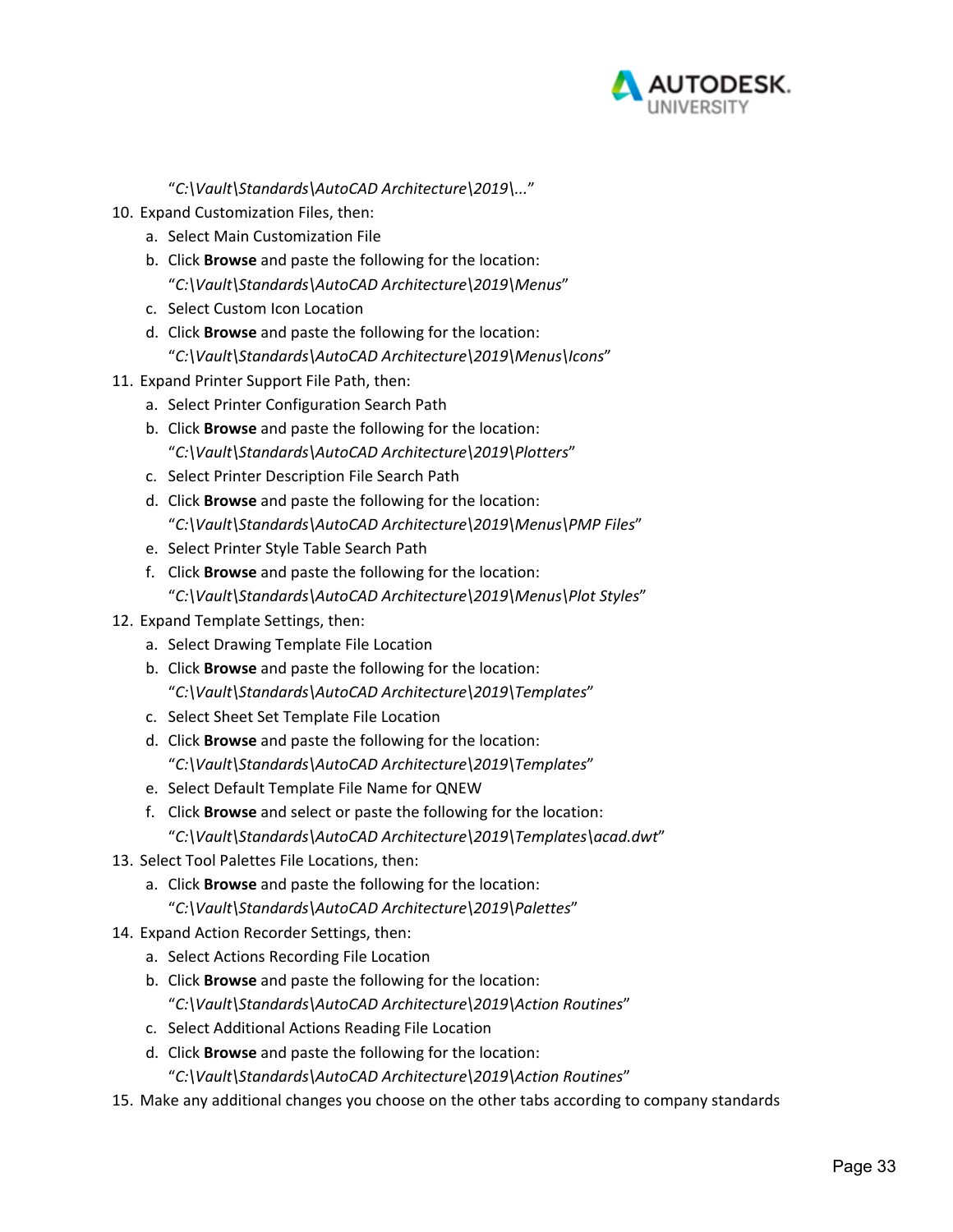

#### 16. Click the **Profiles** tab

- 17. Now select the new "*AutoCAD 2019*" profile, then click **Export…**
- 18. Save the an arg file in a folder within your standards Local Working folder, such as Profile, so it's easily accessible by the other users

f.

19. Click **Save**, followed by **Ok** back at the Options dialog box

#### **From the Desktop:**

- 20. Right‐click the "*AutoCAD Architecture 2019 English*" and choose **Copy**
- 21. Open Windows Explorer and navigate to "*C:\Vault\Standards\AutoCAD Architecture\2019\Profile*"
- 22. Right‐click and chose **Paste**
- 23. Select the newly pasted shortcut, right‐click and choose **Properties**
- 24. In the Target field, scroll to the end and paste:
	- /p "C:\Vault\Standards\AutoCAD Architecture\2019\Profile\AutoCAD 2019.arg"

(This is a profile switch that will tell AutoCAD to run load the profile that we just created upon startup)

- 25. Click **OK**
- 26. Right‐click the shortcut and choose "*Pin to taskbar*"

Now AutoCAD has been fully configured to look at the Vault Standards Folders for most of its content, so once someone performs a Get on any content, their AutoCAD will be updated to the latest and greatest.

#### **Revit**

Revit has two methods that the file locations can be modified; manually and automatically. The manual method will require that someone changing the locations within Options  $\blacktriangleright$  File Locations, but only allows a limited number of items that can be changed. The automatic method will involve modifying the directory settings in the Revit.ini file but allows more items that can be changed including the interface. Using this method creates a situation where if you decide the change a directory or file location in the future, Revit will not notice a change because it looks for a directory change only once, then loads this into a separate file. A workaround is to script or group policy object (GPO) that would replace the original file with the modified one. So, choose what is best for you and how you would like to manage customizations.

**Manually within Revit:** 

- 1. Click the **Application** menu **Options**
- 2. In the Options dialog box, click the **File Locations** tab
- 3. For each of the Project Templates, do one of the following:
	- a. Select the template
	- b. Click the (**…**) to the right
	- c. Navigate to "*C:\Vault\Standards\Revit\Templates*" and select the appropriate template
- 4. Beside the "*Default path for family template files*", click **Browse**
- 5. Navigate to and select "*C:\Vault\Standards\Revit\Family Templates\2019*"
- 6. Click the **Places…** button, then:
	- a. Select Imperial Library path
	- b. Paste "*C:\Vault\Standards\Revit\Families\2019*"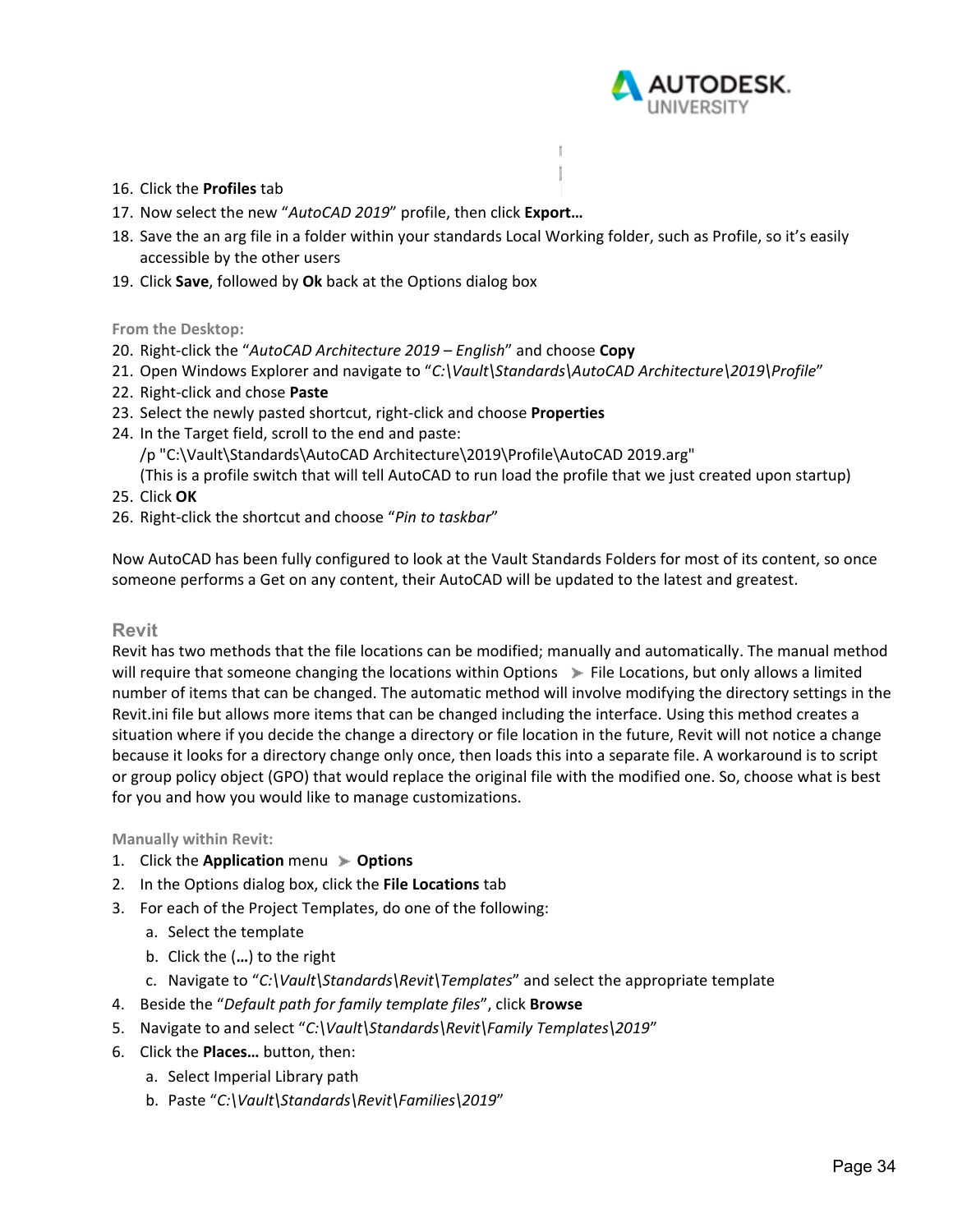

- c. Select Imperial Library path
- d. Paste "*C:\Vault\Standards\Revit\Families\2019*"
- e. Click **OK**
- f. Then click **OK** again back at the Options dialog box

**Automatically with the Revit.ini file:** 

- 1. Create a custom version of the Revit.ini file, as follows:
	- a. Create a copy of Revit.ini, preserving the original version so you can return to it if needed.
	- b. Edit the new copy of Revit.ini, changing the values of the desired settings as needed.

Note: See the "Revit.ini settings for Revit 2019.xls" document that was provided for a full list of available settings that can be modified within the Revit.ini file.

- 2. Use a text editor such as Notepad or Notepad++ to open the Revit.ini file
- 3. In the Install section, add the Update setting to indicate the sections and settings that are to be changed for each user who receives the updated Revit.ini file.

Use this format:

Update=section|setting;section|setting;section|setting...

For example:

[Install]

Update=Appframe|Theme;Documentation|HelpBrowser;Documentation|OnlineHelpLocale

- 4. There are three methods you can use to push the updated Revit.ini file to the UserDataCache folder on each user's computer:
	- a. Use a script
	- b. Use a group policy object (GPO)
	- c. Use the IMAGINiT Vault 2019 Utilities to create a Standards Folder sync to copy the file from Vault into the UserDataCache location on the users' machine

The UserDataCache version of Revit.ini resides in the following location:

"*%ALLUSERSPROFILE%\Autodesk\RVT 2019\UserDataCache*"

- 5. Ask users to restart the Revit software.
- 6. The next time a user starts the software, Revit compares UserDataCache\Revit.ini with the user profile version of the Revit.ini file. When it determines that the Update setting in the UserDataCache version is different than the Update setting in the user profile version (or it does not exist there), Revit copies the settings specified by the Update setting in UserDataCache\Revit.ini from that file to the user profile version of the Revit.ini file, overwriting previous values for those settings. Other values in the user profile version of the Revit.ini file is not changed.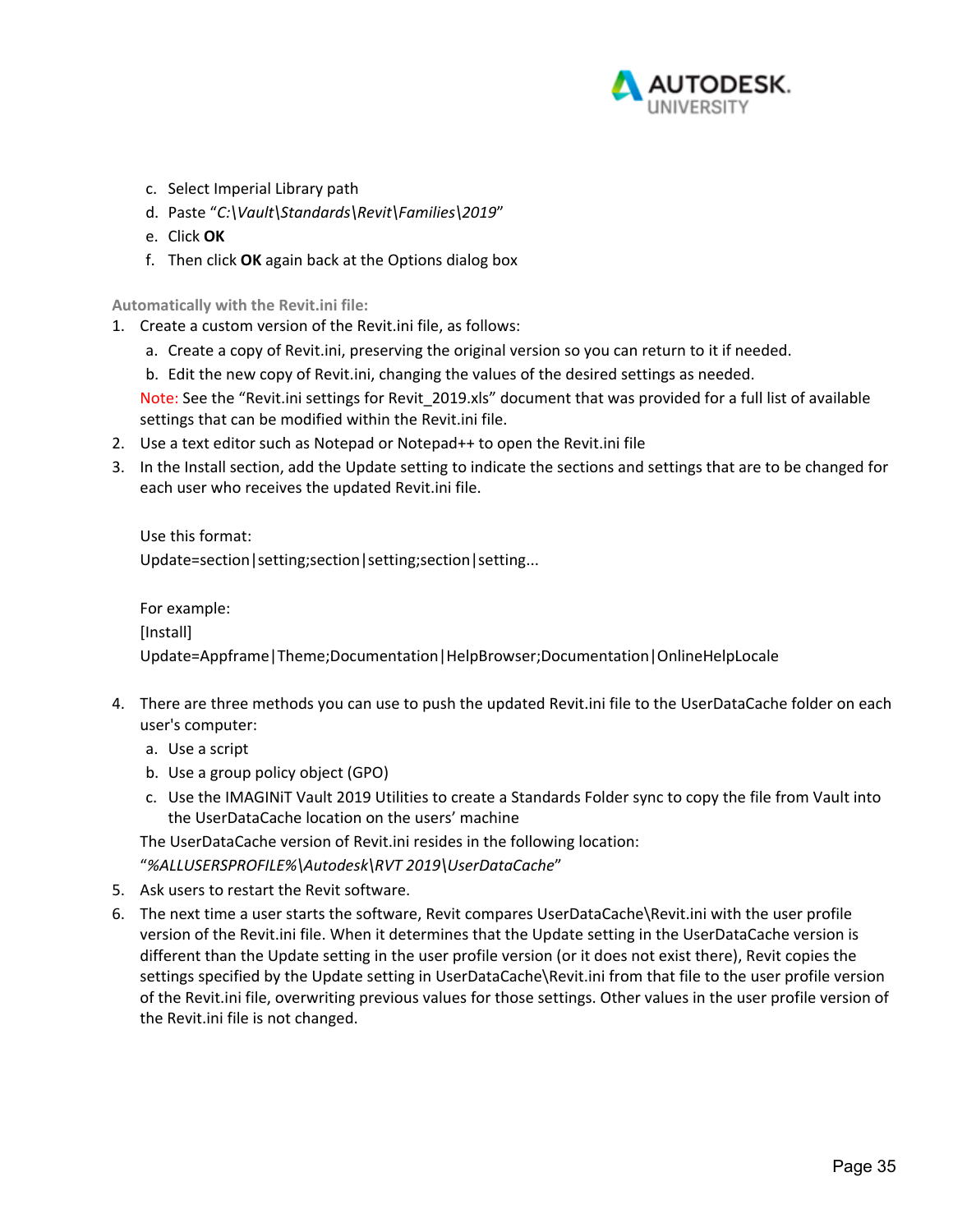



### **Product Design & Manufacturing Collection**

In this collection, we will cover how to configure Inventor 2019 using an xml file to customize the work environment and support paths.

#### **Inventor**

Customization settings allow you to customize your work environment including the ribbon, keyboard, and marking menu. They allow you to create custom user‐defined panels for each of the ribbon tabs. User‐defined items display in the User Commands panel., which is created when you first create a custom panel.

- 1. Click **File Options**.
- 2. In the Application Options dialog box, click the **File** tab
- 3. Select each path listed and do the following:
	- a. Click **Browse**
	- b. Navigate the appropriate standards folder with the local Vault working folder that was configured previously.
	- c. Click **Ok**
- 4. Click the **Content Center** tab
- 5. Under Access Options, select "*Autodesk Vault Server*"
- 6. At the bottom of the Application Options dialog box, click **Export**
- 7. In the Save Copy As dialog box:
	- a. Navigate the standards folder in Vault
	- b. Specify the name of the .xml file
	- c. Click **OK**

Note: The export operation uses the current settings in Application Options settings, even if you did not yet apply them.

- 8. Check this file into same location in Vault
- 9. Each team member will then:
	- a. Perform a one‐time only Get on the file in Vault
	- b. Open the Application Options dialog box in Inventor
	- c. Click **Import** at the bottom



#### **Media & Entertainment Collection**

In this collection, we will cover how to configure 3DS Max 2019. This software is like Revit in that it can be configured within the application and outside via an ini file. Choose the path that you

are comfortable with taking.

#### **3DS Max**

3ds Max uses stored paths to locate different kinds of user files, including scenes, images, DirectX effects, photometric, and MAXScript files. Like Revit, we can customize these paths using two methods; manually or automatic. The manual process involves using the Configure User Paths dialog, and only allows configuring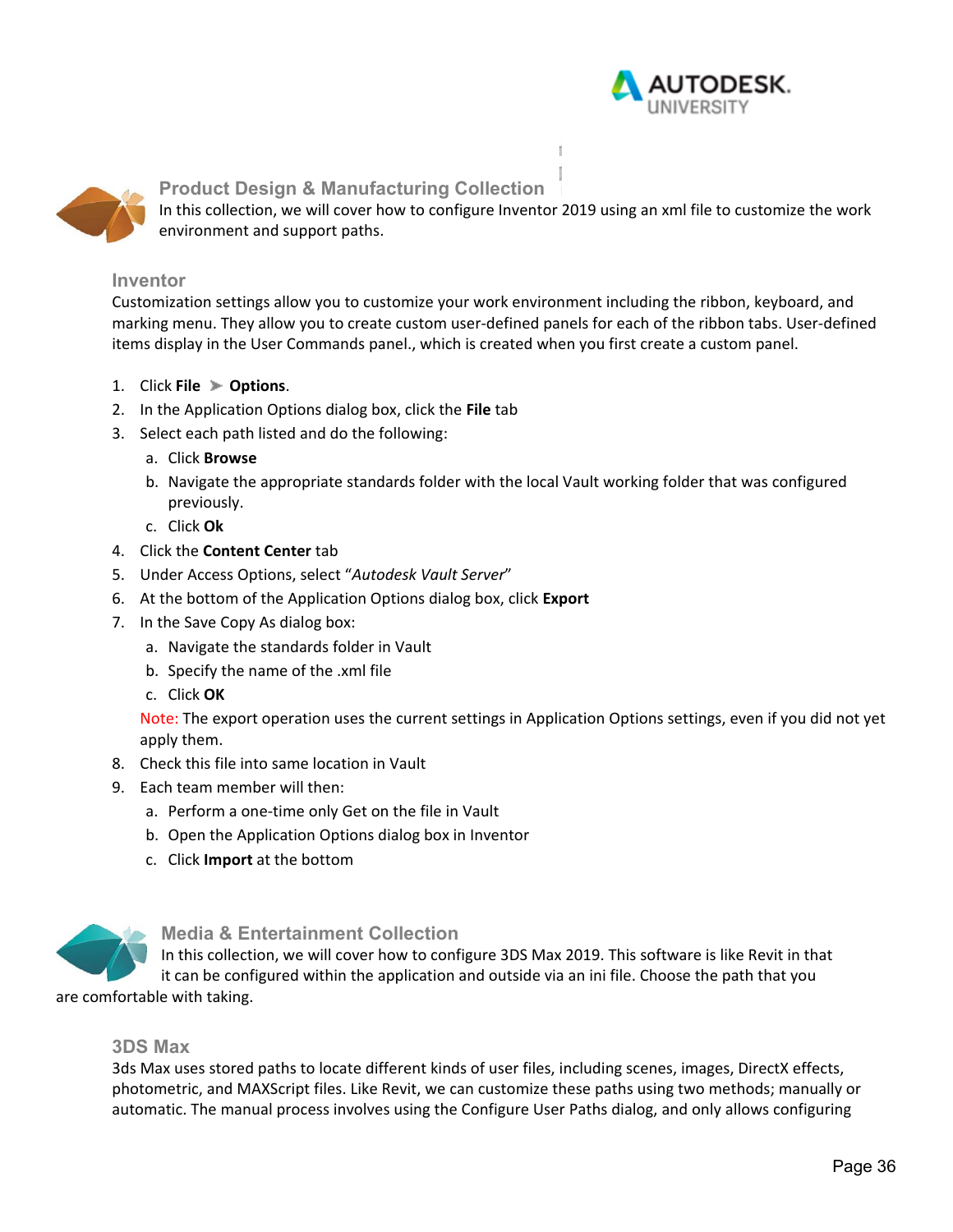

folder paths. This can be useful when you are adding new folders to help you organize your scenes, images, plug‐ins, backups, and so on. After the paths have been configured, you can export a MXP (Max Path) file that other users would load. This capability makes it easy for content‐creation teams to keep projects organized and work efficiently by using the same paths.

The automatic method uses involves modifying the 3dsmax.ini that stores settings between. In most cases, you don't need to access this file directly. You can make changes to 3ds Max start‐up conditions by editing this file. If you do edit the file, be sure to maintain the structure and syntax of the original file.

#### **Manually within 3DS Max:**

- 10. Access the Configure User Paths dialog by done one of the following:
	- d. Default menu: Customize menu > Configure User Paths
	- e. Alt menu: Customize menu > Customization > Configure User Paths
- 11. Click a path entry to highlight it
- 12. Click **Modify**
- 13. Use the Choose Directory dialog to either:
	- f. Enter a path in the Path field
	- g. Navigate to locate a path
- 14. Optional step (3rd Party Plug-Ins panel only): Edit the description of the path in the Label field. This description then appears in the path list.
- 15. Click **Use Path**
- 16. Click the **Save As** button and then use the Save Paths To File dialog to save the path configuration as an MXP file in a Vault Standards folder, such as:

"*C:\Vault\Standards\3DS Max\2019\Paths*"

- 17. Each team member will then:
	- h. Perform a one‐time only Get on the file in Vault
	- i. Open the Configure User Paths dialog in 3DS Max
	- j. Use Load or Merge to open the path configuration file

Note: Using Load eliminates the existing path configuration; using Merge overwrites only paths that exist in both the current configuration and the new one.

#### **Automatically with the 3dsmax.ini file:**

- 1. Create a custom version of the 3dsmax.ini file, as follows:
	- a. Create a copy of 3dsmax.ini, preserving the original version so you can return to it if needed.
	- b. Edit the new copy of 3dsmax.ini, changing the values of the desired settings as needed.
- 2. Use a text editor such as Notepad or Notepad++ to open the 3dsmax.ini file
- 3. After changing the directory path to look at a Vault standards folder, and any other settings you had decided on, perform a check‐in on the file to Vault
- 4. There are three methods you can use to push the updated 3dsmax.ini file to each user's computer:
	- a. Use a script
	- b. Use a group policy object (GPO)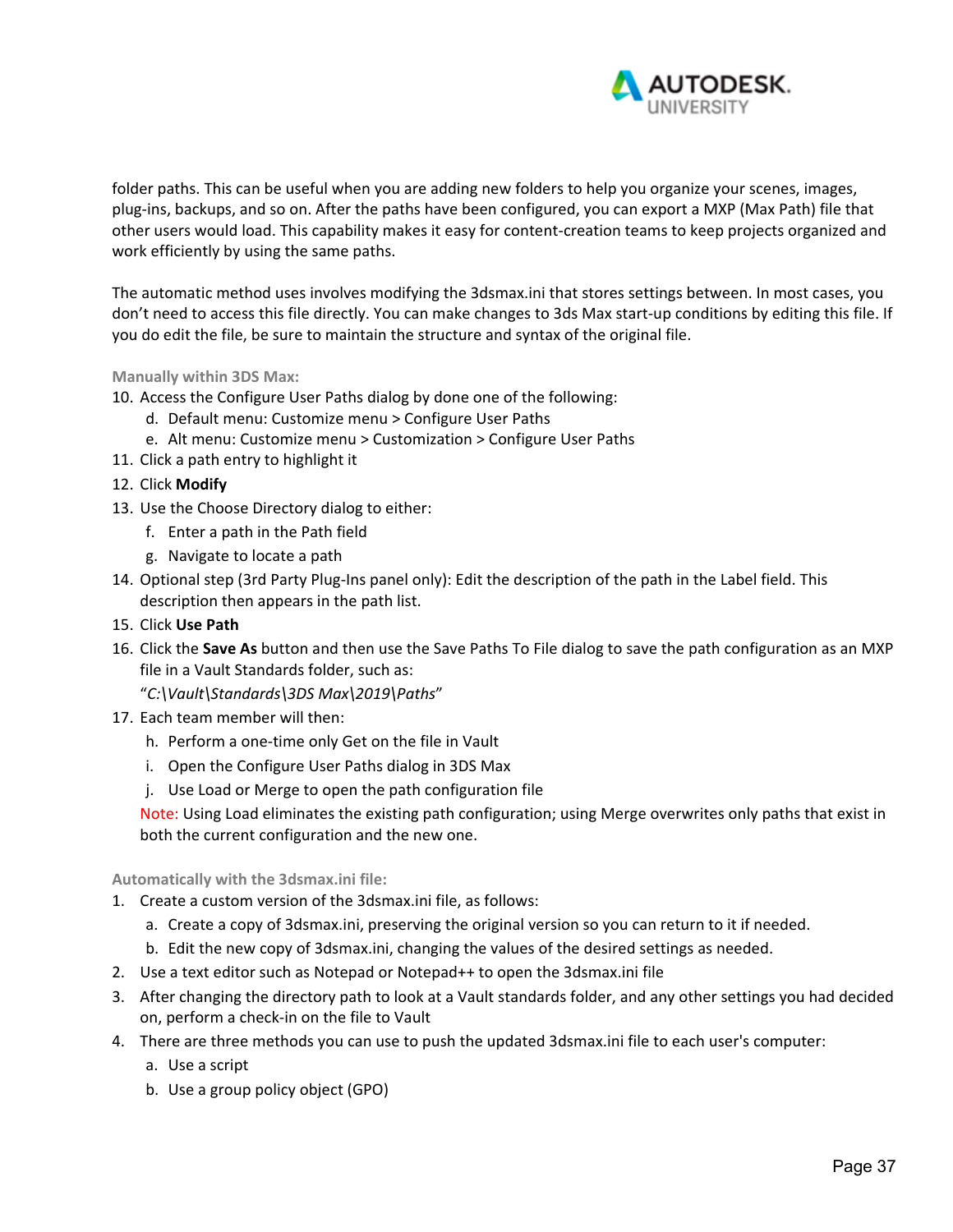

c. Use the IMAGINiT Vault 2019 Utilities to create a Standards Folder sync to copy the file from Vault into the UserDataCache location on the users' machine

The UserDataCache version of Revit.ini resides in the following location:

"*C:\Users\%USERNAME%\AppData\Local\Autodesk\3dsMax\2019 ‐ 64bit\ENU\"* 

# **Workflows for Updating Content**

When there is a need to modify/update content, the file(s) will need to go through the workflow we configured. It will get moved into a state that will allow members of the "Support Team" to check the files out, adjust locally, and then check the files back in. When this process is complete, members of the "Pilot Team" will be able to get the files and test on their local systems to verify that intended changes have been made and that there is no bugs or issues within the content. Once they confirm that everything was properly adjusted, a member of the "Support Team" will then approve the content by changing the file state of the content to the appropriately. Then everyone will either perform a Get on the content, or if the correct utilities are installed, the affected files will automatically be downloaded from the Vault once the user opens Vault after the changes are made.

### **Modifying Content**

When there is a need to modify/update content, a member of the "Support Team" will need to do the following:

- 1. Select one or more of the standard files that you would like to modify/update. (To select multiple objects, hold down SHIFT while selecting objects from the main grid.)
- 2. Do one of the following:
	- a. Click **Actions Change State**
	- b. From the Lifecycle Management toolbar, click **Change State**
	- c. From the selected objects, right‐click and then click **Change State**
- 3. In the Change State dialog box, select the "*Pre‐ Release*" state from the Select new lifecycle state list. The new state is highlighted in bold in the State column. When related objects are displayed in the table, the new state also applies to those them. Non‐released biased revision relationships determine which children are affected. If a file is not the leading version of the leading revision, then the check box is disabled next to it. Note: Only items with BOM rows that are turned on are displayed.
- 4. The comment will default to "Issued for pre‐release testing", but you can clear the comment and insert your desired comment.

| Change State - 'acad.dwt'     |                          |                      |        | ×                                                                                                                       |  |
|-------------------------------|--------------------------|----------------------|--------|-------------------------------------------------------------------------------------------------------------------------|--|
| Select a new lifecycle state: |                          |                      |        |                                                                                                                         |  |
| Standards Lifecycle           | $\checkmark$<br>$\cdots$ | Major                |        | $\checkmark$                                                                                                            |  |
|                               |                          | Pre-Release<br>Major |        |                                                                                                                         |  |
| 品<br>這<br>圖                   |                          |                      |        |                                                                                                                         |  |
| Name                          | <b>State</b>             |                      | Д      | Lifecycle Definition                                                                                                    |  |
| $\sqrt{2}$ acad.dwt           | Major                    |                      |        | Standards Lifecycle                                                                                                     |  |
|                               |                          |                      |        |                                                                                                                         |  |
| $\overline{\phantom{a}}$      |                          |                      |        | $\rightarrow$                                                                                                           |  |
| 1 object / 224 KB             |                          |                      |        | $\mathbb{E}_{\mathbb{E}_{\mathbf{G}}}$<br>$\overline{\mathbf{r}}_{\mathbf{q}_{\alpha}}$<br>$\left  \frac{a}{b} \right $ |  |
|                               |                          |                      |        |                                                                                                                         |  |
| <b>Enter comments:</b>        |                          |                      |        |                                                                                                                         |  |
|                               |                          |                      |        |                                                                                                                         |  |
|                               |                          |                      |        |                                                                                                                         |  |
|                               |                          |                      |        |                                                                                                                         |  |
|                               | OK                       |                      | Cancel | Help                                                                                                                    |  |
|                               |                          |                      |        |                                                                                                                         |  |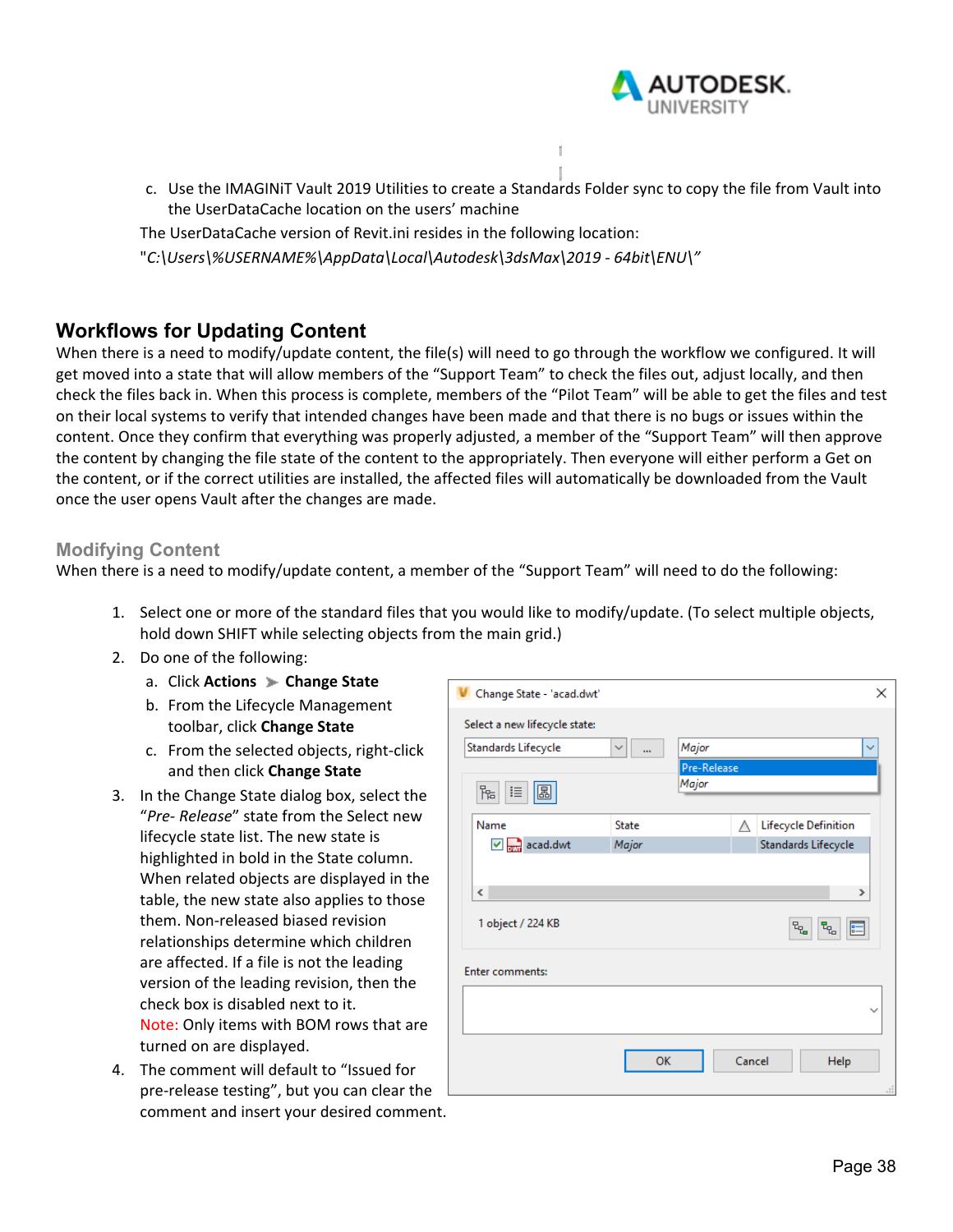

- 5. Click **OK**.
- 6. With the file(s) still selected, right‐click and select **Get** to open the Get dialog box
- 7. Verify that the "*Check Out Files*" button is selected, then click **OK**
- 8. Make the intended changes to the files, then check the files in through the appropriate application

Í.

9. If the testing phase fails, and there are corrections to me made, repeat steps 6‐7 until.

# **Testing Content**

A member of the "Support Team" should notify a member of the "Pilot Team" that they need to test the changed content and provide them with a testing script that lists of the affected files and what areas they need to test.

- 1. Depending on the content that has been changed, there may be a need to close the application that the files will be affecting. This is only for files that the application references throughout the duration it is running. If it is drawing files or families, closing the application is not needed.
- 2. Select one or more of the standard files that has been modified/updated. (To select multiple objects, hold down SHIFT while selecting objects from the main grid.)
- 3. Right‐click and select **Get** to open the Get dialog box
- 4. Click **OK** to proceed with getting the file(s)
- 5. If it was previously required to close the application, reopen it now to load the changed file(s)
- 6. Test the affected content to verify the intended changes have been made and that there is no issues or adjustment that need to be made.
- 7. If everything is correct, notify a member of the "*Support Team*" letting them know they can approve the content and provide them the results of the testing script.
- 8. If there an issue with content was found, notify a member of the "*Support Team*" letting them there is corrections that need to be made to the content and provide them the results of the testing script.

### **Approving Content**

When all the content has been tested and verified by the "*Pilot Team*", a member of the "*Support Team*" will do the following:

- 1. Select affected content that is currently in the "*Pre‐Release*" file state. (To select multiple objects, hold down SHIFT while selecting objects from the main grid.)
- 2. Do one of the following:
	- a. Click **Actions Change State**
	- b. From the Lifecycle Management toolbar, click **Change State**
	- c. From the selected objects, right‐click and then click **Change State**
- 3. In the Change State dialog box, select the appropriate file state according to:
	- a. "*Major*" when incompatible changes are made, such as newly designed features
	- b. "*Minor*" when functionality in a backwards‐compatible manner was added, such as adjustments to pre‐existing features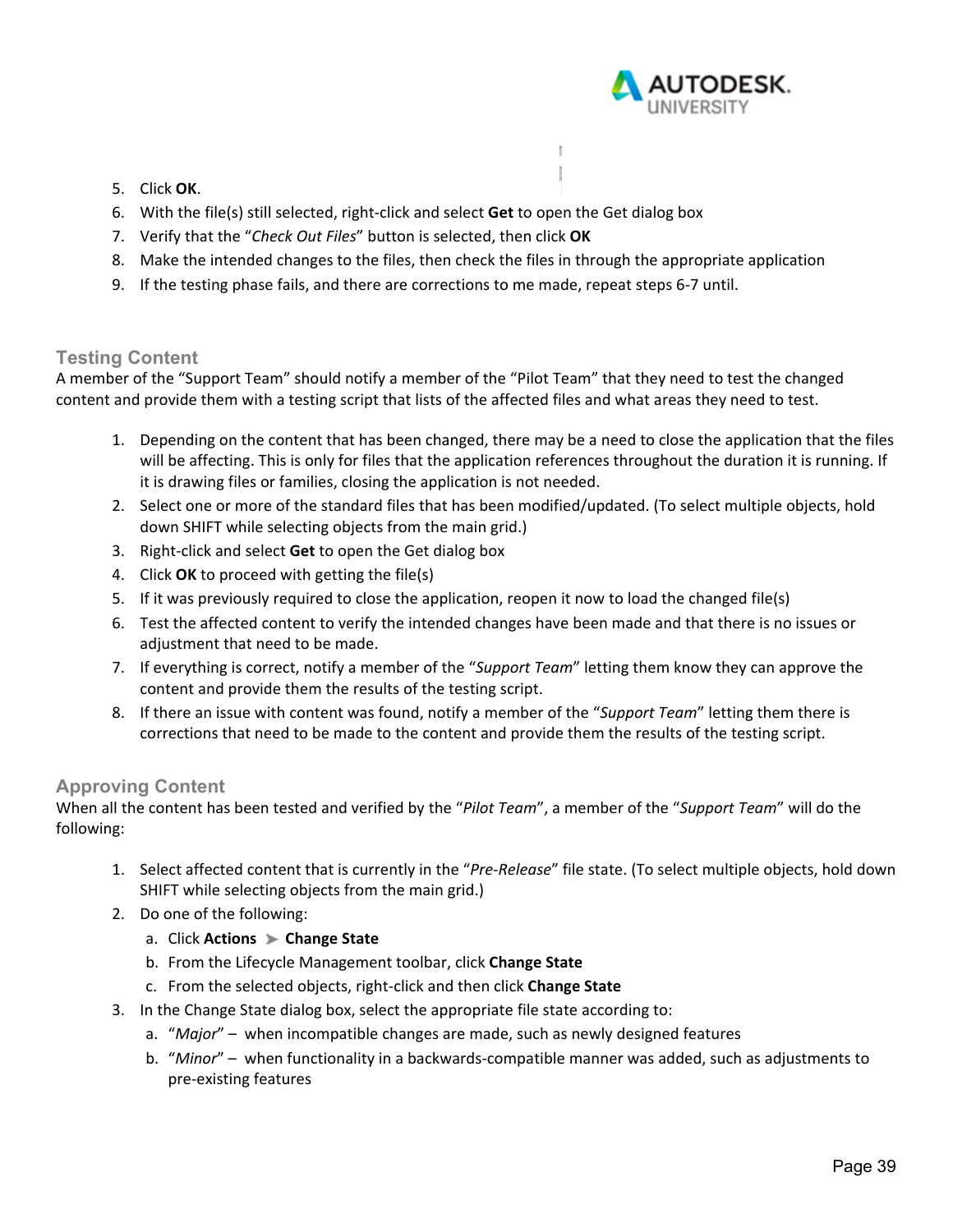

- c. "*Patch*" when backwards‐compatible bug fixes are made, such as minor changes to fix problem content
- 4. The default comment will be added according to the file state selected, but if you want to change this to something different the clear the comment and insert your desired comment. It may be time consuming depending on the number of files changed, but I suggest for individual or small collections of files that you add a specific comment per file, or to a group of similar files, stating what was exactly changed to help other team members to track changes throughout the version history.
- 5. Click **OK**.
- 6. With the file(s) still selected, right‐click and select **Get** to open the Get dialog box, then click **OK** Note: This is to update the "historical version" status icon that you will receive after making the last state change on the affected files.

By following the workflows for updating content, you and your team will be able to efficiently make changes to content and be able to track exactly what was changed throughout the history of the files. You will also prevent any unapproved users from being able to get ahold of any files that are being tested, which could lead to big problems within the production environment.

# **Methods for Deploying Updates**

There are two methods for how you can deploy updates to standard content; manually or automatic. As stated previously, depending on the content that has been changed, there may be a need to close the application that the files will be affecting. This is only for files that the application references throughout the duration it is running. If it is drawing files or families, closing the application is not needed.

### **Manually Using the Get Command**

Using the manual method only involves notifying all members that use the content that they there have been changes, along with providing them a list of the new features and/or bug fixes, and that they can Get the files. If you have a proper folder structure, then they will only need to navigate to a single folder and perform a Get on this location only.

- 1. Close the affected application, if necessary
- 2. Navigate to the desired standards folder
- 3. Right‐click and select **Get** to open the Get dialog box, then click **OK**
- 4. Reopen the application, if necessary

| ×<br>Get - Multiple Files                      |          |       |                                         |  |  |  |  |  |
|------------------------------------------------|----------|-------|-----------------------------------------|--|--|--|--|--|
|                                                |          |       |                                         |  |  |  |  |  |
| į≡<br>Use released for related files<br>Latest |          |       |                                         |  |  |  |  |  |
| Name<br>t.                                     | Revision | State | <b>Vault Path</b>                       |  |  |  |  |  |
| acad.dwt                                       | v2       | Major | \$/Standards/AutoCAD Architecture/2019/ |  |  |  |  |  |
| acad.lsp                                       | v1       | Major | \$/Standards/AutoCAD Architecture/2019/ |  |  |  |  |  |
| acad.pat                                       | v1       | Major | \$/Standards/AutoCAD Architecture/2019/ |  |  |  |  |  |
| acad.pat                                       | v1       | Major | \$/Standards/AutoCAD Architecture/2019/ |  |  |  |  |  |
| acad.pgp                                       | v1       | Major | \$/Standards/AutoCAD Architecture/2019/ |  |  |  |  |  |
| acaddoc.lsp                                    | v1       | Major | \$/Standards/AutoCAD Architecture/2019/ |  |  |  |  |  |
| acadiso.pat                                    | v1       | Major | \$/Standards/AutoCAD Architecture/2019/ |  |  |  |  |  |
| Adobe PDF.pc3                                  | v1       | Major | \$/Standards/AutoCAD Architecture/2019/ |  |  |  |  |  |
| Adobe PDF.pmp                                  | v1       | Major | \$/Standards/AutoCAD Architecture/2019/ |  |  |  |  |  |
| arial.ttf                                      | v1       | Major | \$/Standards/AutoCAD Architecture/2019/ |  |  |  |  |  |
|                                                |          |       |                                         |  |  |  |  |  |
| ↓ Working Folders                              |          |       |                                         |  |  |  |  |  |
| $\overline{?}$<br>OK<br>$+ 46$<br>一<br>22      |          |       |                                         |  |  |  |  |  |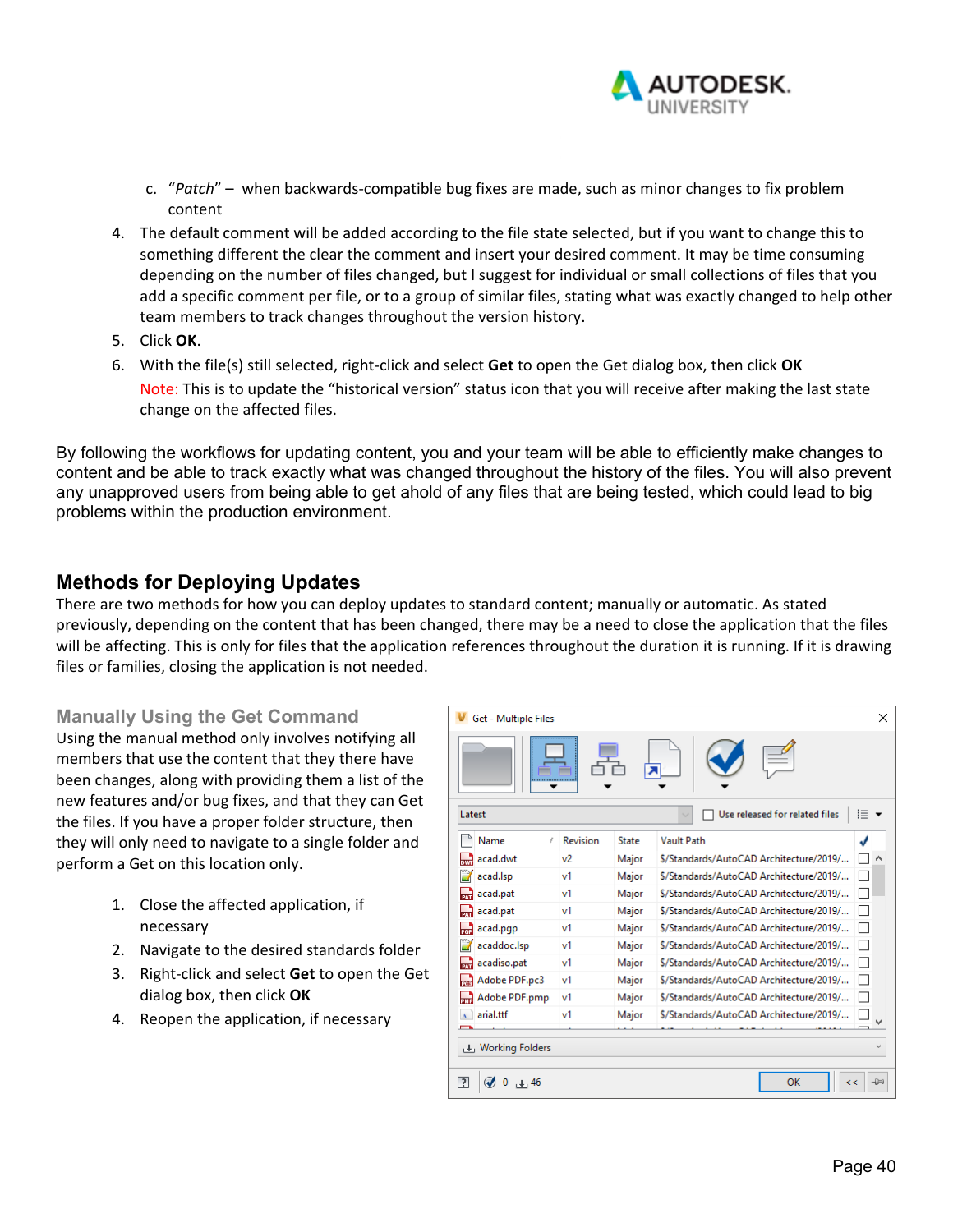

### **Automatically Using Standards Folder**

The Automatic method requires having the IMAGINiT Vault 2019 Utilities and configuring a sync with their Standard Folders utility. This will allow an administrator to configure a folder of standards that are updated whenever someone logs into Vault. They can create as many syncs as they need to efficiently manage multiple products, locations, and content types and even schedule a time for it start checking for or refresh files. After the user logins into Vault, the utility will scan their local files, then update any files that it finds out of date. They will receive a notification telling them how many files they just received an update for when the process completes. When using the Lifecycle Notification utility, it enables the ability to setup an automatic email notification to be sent to a selected user group that will notify them of all the files that has a had predetermined file state change, like moving from "Pre‐Release to Major".

f.

**Add Standard Folder** 

Standard Folder:

- 1. Click **Tools IMAGINiT Utilities Standards Folder: Admin**
- 2. On the Standard Folders dialog box, click **Add…**
- 3. In the Property Definitions dialog box, click **New…**
- 4. In the Add Standard Folder dialog box, select the (**…**) button beside Standard Folder
- 5. Navigate to and select the standards folder in the Folder Browser
- 6. Click **Ok**
- 7. If you want the content to be saved outside Local Working Folder defined within Vault, th do the following:
	- a. Check the "Copy to Local Folder" toggle
	- b. Click the (...) button beside Local Folder open the Browse For Folder dialog box
	- c. Navigate to and select the desired local
	- d. Click **Ok**

|                |                         | Copy to Local Folder                             |
|----------------|-------------------------|--------------------------------------------------|
| of the<br>:hen | Local Folder:<br>Group: | $\sim$ $\sim$ $\sim$<br>Everyone<br>$\checkmark$ |
|                |                         | □ Include Subfolders                             |
| to             |                         | OK<br>Cancel                                     |
| folder         |                         |                                                  |

\$/Standards/AutoCAD Architecture/2019

- 8. Back at the Add Standard Folder dialog box, click the Groups dialog box and select the "*Everyone*" user group
- 9. Click **Ok**

| ×<br><b>IMAGINIT Utilities: Standard Folders</b> |          |                    |                   |  |  |  |  |  |
|--------------------------------------------------|----------|--------------------|-------------------|--|--|--|--|--|
| Add Edit Remove                                  |          |                    |                   |  |  |  |  |  |
| Folder                                           | Group    | Include Subfolders | Copy Local Folder |  |  |  |  |  |
| \$/Standards/AutoCAD Architecture/2019           | Everyone | Yes                | No                |  |  |  |  |  |
| \$/Standards/Revit/Familes/2019                  | Everyone | Yes                | Yes               |  |  |  |  |  |
| \$/Standards/Inventor/2019                       | Everyone | Yes                | Yes               |  |  |  |  |  |
| When to Check/Refresh                            |          |                    |                   |  |  |  |  |  |
| C Every Login                                    |          |                    |                   |  |  |  |  |  |
| Next Login After:<br>( )                         |          | OK<br>Cancel       | Help              |  |  |  |  |  |
| Refresh Date                                     |          |                    |                   |  |  |  |  |  |
|                                                  |          |                    |                   |  |  |  |  |  |
|                                                  |          |                    |                   |  |  |  |  |  |

 $\times$